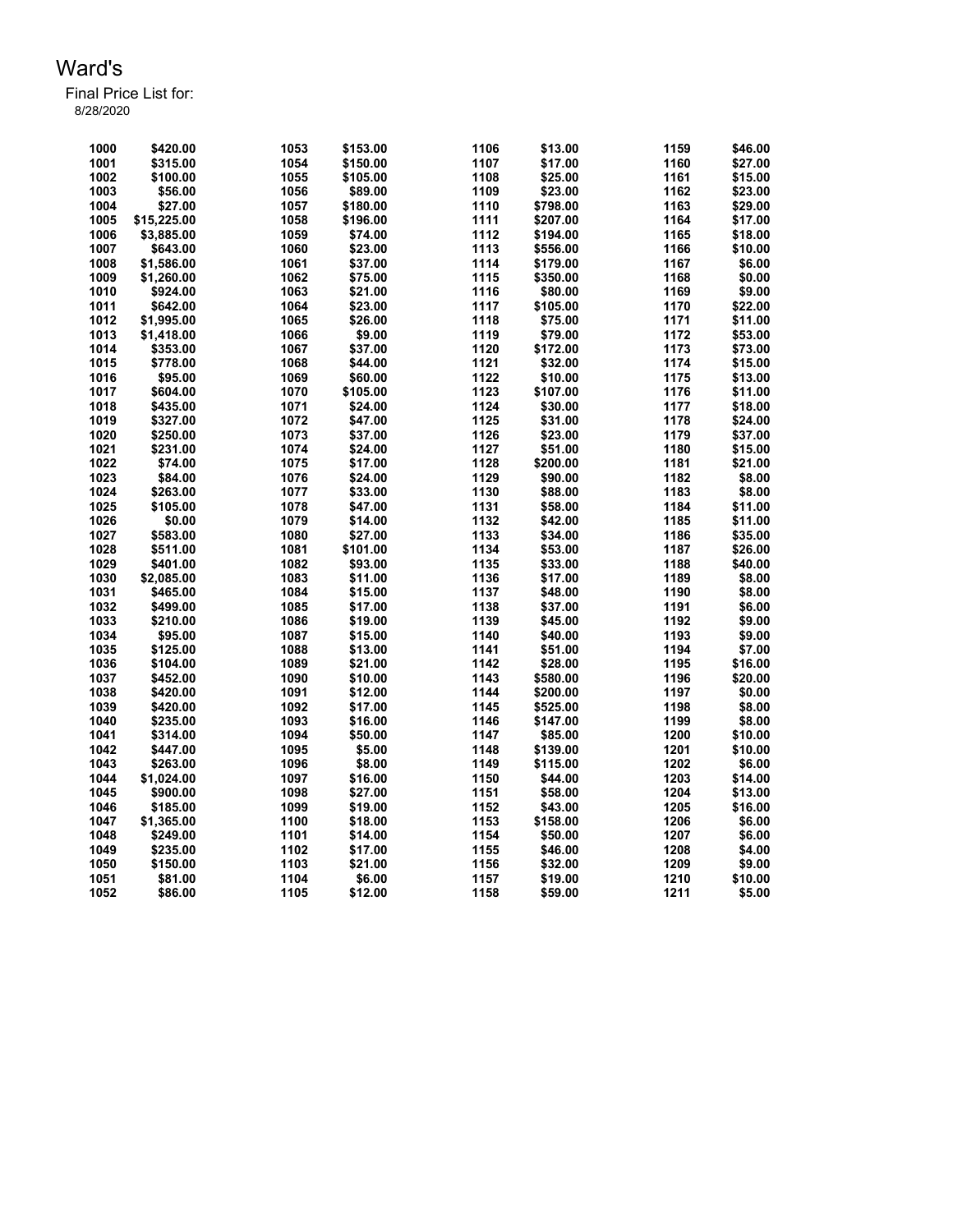| 1212 | \$6.00     | 1265 | \$32.00    | 1318 | \$45.00  | 1371 | \$24.00          |
|------|------------|------|------------|------|----------|------|------------------|
| 1213 | \$5.00     | 1266 | \$10.00    | 1319 | \$21.00  | 1372 | \$27.00          |
| 1214 | \$25.00    | 1267 | \$25.00    | 1320 | \$193.00 | 1373 | \$37.00          |
| 1215 | \$6.00     | 1268 | \$15.00    | 1321 | \$238.00 | 1374 | \$22.00          |
| 1216 | \$27.00    | 1269 | \$16.00    | 1322 | \$159.00 | 1375 | \$9.00           |
| 1217 | \$5.00     | 1270 | \$42.00    | 1323 | \$525.00 | 1376 | \$19.00          |
| 1218 | \$63.00    | 1271 | \$16.00    | 1324 | \$159.00 | 1377 | \$18.00          |
| 1219 | \$19.00    | 1272 | \$11.00    | 1325 | \$117.00 | 1378 | \$9.00           |
| 1220 | \$16.00    | 1273 | \$6.00     | 1326 | \$66.00  | 1379 | \$9.00           |
| 1221 | \$1.144.00 | 1274 | \$21.00    | 1327 | \$55.00  | 1380 | \$5.00           |
| 1222 | \$1,003.00 | 1275 | \$19.00    | 1328 | \$40.00  | 1381 | \$9.00           |
| 1223 | \$49.00    | 1276 | \$9.00     | 1329 | \$63.00  | 1382 | \$17.00          |
| 1224 | \$27.00    | 1277 | \$40.00    | 1330 | \$42.00  | 1383 | \$11.00          |
| 1225 | \$112.00   | 1278 | \$7.00     | 1331 | \$14.00  | 1384 | \$9.00           |
| 1226 | \$100.00   | 1279 | \$58.00    | 1332 | \$21.00  | 1385 | \$16.00          |
| 1227 | \$65.00    | 1280 | \$17.00    | 1333 | \$77.00  | 1386 | \$21.00          |
| 1228 | \$53.00    | 1281 | \$17.00    | 1334 | \$63.00  | 1387 | \$6.00           |
| 1229 | \$37.00    | 1282 | \$15.00    | 1335 | \$75.00  | 1388 | \$6.00           |
| 1230 | \$33.00    | 1283 | \$25.00    | 1336 | \$38.00  | 1389 | \$5.00           |
| 1231 | \$64.00    | 1284 | \$15.00    | 1337 | \$25.00  | 1390 | \$5.00           |
| 1232 | \$77.00    | 1285 | \$8.00     | 1338 | \$17.00  | 1391 |                  |
| 1233 |            | 1286 | \$24.00    | 1339 |          | 1392 | \$5.00<br>\$6.00 |
| 1234 | \$11.00    | 1287 |            |      | \$26.00  | 1393 |                  |
|      | \$21.00    |      | \$16.00    | 1340 | \$27.00  |      | \$5.00           |
| 1235 | \$58.00    | 1288 | \$11.00    | 1341 | \$25.00  | 1394 | \$5.00           |
| 1236 | \$25.00    | 1289 | \$8.00     | 1342 | \$47.00  | 1395 | \$5.00           |
| 1237 | \$11.00    | 1290 | \$16.00    | 1343 | \$37.00  | 1396 | \$5.00           |
| 1238 | \$9.00     | 1291 | \$13.00    | 1344 | \$375.00 | 1397 | \$17.00          |
| 1239 | \$9.00     | 1292 | \$9.00     | 1345 | \$65.00  | 1398 | \$10.00          |
| 1240 | \$79.00    | 1293 | \$10.00    | 1346 | \$70.00  | 1399 | \$6.00           |
| 1241 | \$241.00   | 1294 | \$6.00     | 1347 | \$53.00  | 1400 | \$6.00           |
| 1242 | \$50.00    | 1295 | \$15.00    | 1348 | \$47.00  | 1401 | \$5.00           |
| 1243 | \$20.00    | 1296 | \$5.00     | 1349 | \$35.00  | 1402 | \$8.00           |
| 1244 | \$27.00    | 1297 | \$18.00    | 1350 | \$34.00  | 1403 | \$11.00          |
| 1245 | \$0.00     | 1298 | \$27.00    | 1351 | \$24.00  | 1404 | \$5.00           |
| 1246 | \$65.00    | 1299 | \$6.00     | 1352 | \$38.00  | 1405 | \$15.00          |
| 1247 | \$199.00   | 1300 | \$20.00    | 1353 | \$5.00   | 1406 | \$6.00           |
| 1248 | \$34.00    | 1301 | \$37.00    | 1354 | \$8.00   | 1407 | \$8.00           |
| 1249 | \$63.00    | 1302 | \$34.00    | 1355 | \$9.00   | 1408 | \$25.00          |
| 1250 | \$35.00    | 1303 | \$9.00     | 1356 | \$47.00  | 1409 | \$13.00          |
| 1251 | \$8.00     | 1304 | \$8.00     | 1357 | \$26.00  | 1410 | \$13.00          |
| 1252 | \$5.00     | 1305 | \$11.00    | 1358 | \$27.00  | 1411 | \$21.00          |
| 1253 | \$5.00     | 1306 | \$11.00    | 1359 | \$6.00   | 1412 | \$21.00          |
| 1254 | \$19.00    | 1307 | \$20.00    | 1360 | \$7.00   | 1413 | \$7.00           |
| 1255 | \$35.00    | 1308 | \$1.000.00 | 1361 | \$9.00   | 1414 | \$11.00          |
| 1256 | \$13.00    | 1309 | \$63.00    | 1362 | \$87.00  | 1415 | \$3.00           |
| 1257 | \$11.00    | 1310 | \$37.00    | 1363 | \$35.00  | 1416 | \$9.00           |
| 1258 | \$11.00    | 1311 | \$40.00    | 1364 | \$15.00  | 1417 | \$5.00           |
| 1259 | \$10.00    | 1312 | \$107.00   | 1365 | \$15.00  | 1418 | \$27.00          |
| 1260 | \$15.00    | 1313 | \$39.00    | 1366 | \$19.00  | 1419 | \$0.00           |
| 1261 | \$6.00     | 1314 | \$84.00    | 1367 | \$16.00  | 1420 | \$11.00          |
| 1262 | \$8.00     | 1315 | \$153.00   | 1368 | \$13.00  | 1421 | \$7.00           |
| 1263 | \$6.00     | 1316 | \$175.00   | 1369 | \$11.00  | 1422 | \$300.00         |
| 1264 | \$5.00     | 1317 | \$29.00    | 1370 | \$16.00  | 1423 | \$328.00         |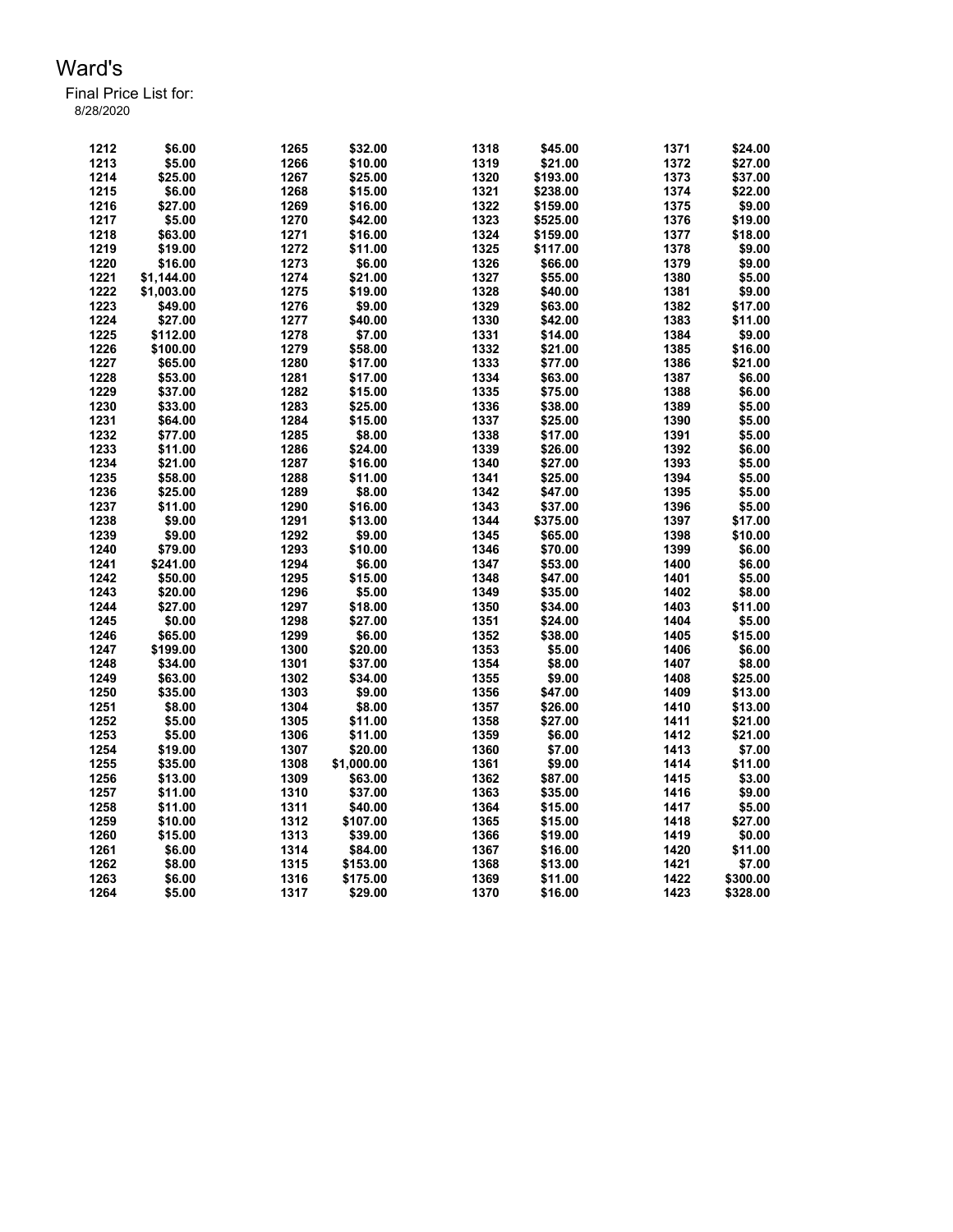| 1424 | \$102.00 | 1477 | \$5.00   | 1529 | \$30.00  | 1582 | \$11.00  |
|------|----------|------|----------|------|----------|------|----------|
| 1425 | \$32.00  | 1478 | \$4.00   | 1530 | \$289.00 | 1583 | \$23.00  |
| 1426 | \$32.00  | 1479 | \$12.00  | 1531 | \$21.00  | 1584 | \$7.00   |
| 1427 | \$0.00   | 1480 | \$10.00  | 1532 | \$5.00   | 1585 | \$4.00   |
| 1428 | \$24.00  | 1481 | \$8.00   | 1533 | \$20.00  | 1586 | \$3.00   |
| 1429 | \$15.00  | 1482 | \$15.00  | 1534 | \$6.00   | 1587 | \$3.00   |
| 1430 | \$8.00   | 1483 | \$16.00  | 1535 | \$17.00  | 1588 | \$35.00  |
| 1431 | \$24.00  | 1484 | \$5.00   | 1536 | \$5.00   | 1589 | \$18.00  |
| 1432 | \$10.00  | 1485 | \$18.00  | 1537 | \$6.00   | 1590 | \$4.00   |
| 1433 | \$0.00   | 1486 | \$8.00   | 1538 | \$3.00   | 1591 | \$3.00   |
| 1434 | \$0.00   | 1487 | \$10.00  | 1539 | \$3.00   | 1592 | \$9.00   |
| 1435 | \$10.00  | 1488 | \$11.00  | 1540 | \$14.00  | 1593 | \$12.00  |
| 1436 | \$9.00   | 1489 | \$41.00  | 1541 | \$15.00  | 1594 | \$7.00   |
| 1437 | \$7.00   | 1490 | \$38.00  | 1542 | \$6.00   | 1595 | \$24.00  |
| 1438 | \$12.00  | 1491 | \$50.00  | 1543 | \$67.00  | 1596 | \$16.00  |
| 1439 | \$105.00 | 1492 | \$50.00  | 1544 | \$9.00   | 1597 | \$1.00   |
| 1440 | \$48.00  | 1493 | \$48.00  | 1545 | \$27.00  | 1598 | \$17.00  |
| 1441 | \$125.00 | 1494 | \$50.00  | 1546 | \$4.00   | 1599 | \$12.00  |
| 1442 | \$45.00  | 1495 | \$34.00  | 1547 | \$13.00  | 1600 | \$4.00   |
| 1443 | \$80.00  | 1496 | \$130.00 | 1548 | \$7.00   | 1601 | \$8.00   |
| 1444 | \$37.00  | 1497 | \$26.00  | 1549 | \$7.00   | 1602 | \$13.00  |
| 1445 | \$35.00  | 1498 |          | 1550 | \$3.00   | 1603 |          |
|      |          |      | \$394.00 |      |          |      | \$6.00   |
| 1446 | \$19.00  | 1499 | \$184.00 | 1551 | \$8.00   | 1604 | \$11.00  |
| 1447 | \$38.00  | 1500 | \$170.00 | 1552 | \$7.00   | 1605 | \$5.00   |
| 1448 | \$18.00  | 1501 | \$132.00 | 1553 | \$8.00   | 1606 | \$74.00  |
| 1449 | \$26.00  | 1502 | \$51.00  | 1554 | \$7.00   | 1607 | \$90.00  |
| 1450 | \$10.00  | 1503 | \$27.00  | 1555 | \$7.00   | 1608 | \$53.00  |
| 1451 | \$24.00  | 1504 | \$27.00  | 1556 | \$5.00   | 1609 | \$0.00   |
| 1452 | \$39.00  | 1505 | \$19.00  | 1557 | \$6.00   | 1610 | \$114.00 |
| 1453 | \$17.00  | 1506 | \$31.00  | 1558 | \$6.00   | 1611 | \$21.00  |
| 1454 | \$21.00  | 1507 | \$10.00  | 1559 | \$3.00   | 1612 | \$23.00  |
| 1455 | \$16.00  | 1508 | \$0.00   | 1560 | \$6.00   | 1613 | \$19.00  |
| 1456 | \$5.00   | 1509 | \$21.00  | 1561 | \$28.00  | 1614 | \$21.00  |
| 1457 | \$10.00  | 1510 | \$8.00   | 1562 | \$30.00  | 1615 | \$16.00  |
| 1458 | \$65.00  | 1511 | \$20.00  | 1563 | \$17.00  | 1616 | \$23.00  |
| 1459 | \$72.00  | 1512 | \$33.00  | 1564 | \$10.00  | 1617 | \$21.00  |
| 1460 | \$7.00   | 1513 | \$46.00  | 1565 | \$4.00   | 1618 | \$9.00   |
| 1461 | \$18.00  | 1514 | \$27.00  | 1566 | \$15.00  | 1619 | \$16.00  |
| 1462 | \$16.00  | 1515 | \$0.00   | 1567 | \$3.00   | 1620 | \$28.00  |
| 1463 | \$13.00  | 1515 | \$29.00  | 1568 | \$19.00  | 1621 | \$19.00  |
| 1464 | \$13.00  | 1516 | \$20.00  | 1569 | \$23.00  | 1622 | \$9.00   |
| 1465 | \$10.00  | 1517 | \$9.00   | 1570 | \$357.00 | 1623 | \$12.00  |
| 1466 | \$11.00  | 1518 | \$7.00   | 1571 | \$47.00  | 1624 | \$13.00  |
| 1467 | \$16.00  | 1519 | \$5.00   | 1572 | \$66.00  | 1625 | \$5.00   |
| 1468 | \$5.00   | 1520 | \$24.00  | 1573 | \$89.00  | 1626 | \$10.00  |
| 1469 | \$5.00   | 1521 | \$42.00  | 1574 | \$45.00  | 1627 | \$0.00   |
| 1470 | \$6.00   | 1522 | \$53.00  | 1575 | \$99.00  | 1628 | \$5.00   |
| 1471 | \$7.00   | 1523 | \$45.00  | 1576 | \$21.00  | 1629 | \$23.00  |
| 1472 | \$5.00   | 1524 | \$63.00  | 1577 | \$124.00 | 1630 | \$27.00  |
| 1473 | \$4.00   | 1525 | \$78.00  | 1578 | \$38.00  | 1631 | \$35.00  |
| 1474 | \$37.00  | 1526 | \$15.00  | 1579 | \$17.00  | 1632 | \$17.00  |
| 1475 | \$27.00  | 1527 | \$23.00  | 1580 | \$18.00  | 1633 | \$10.00  |
| 1476 | \$14.00  | 1528 | \$51.00  | 1581 | \$53.00  | 1634 | \$7.00   |
|      |          |      |          |      |          |      |          |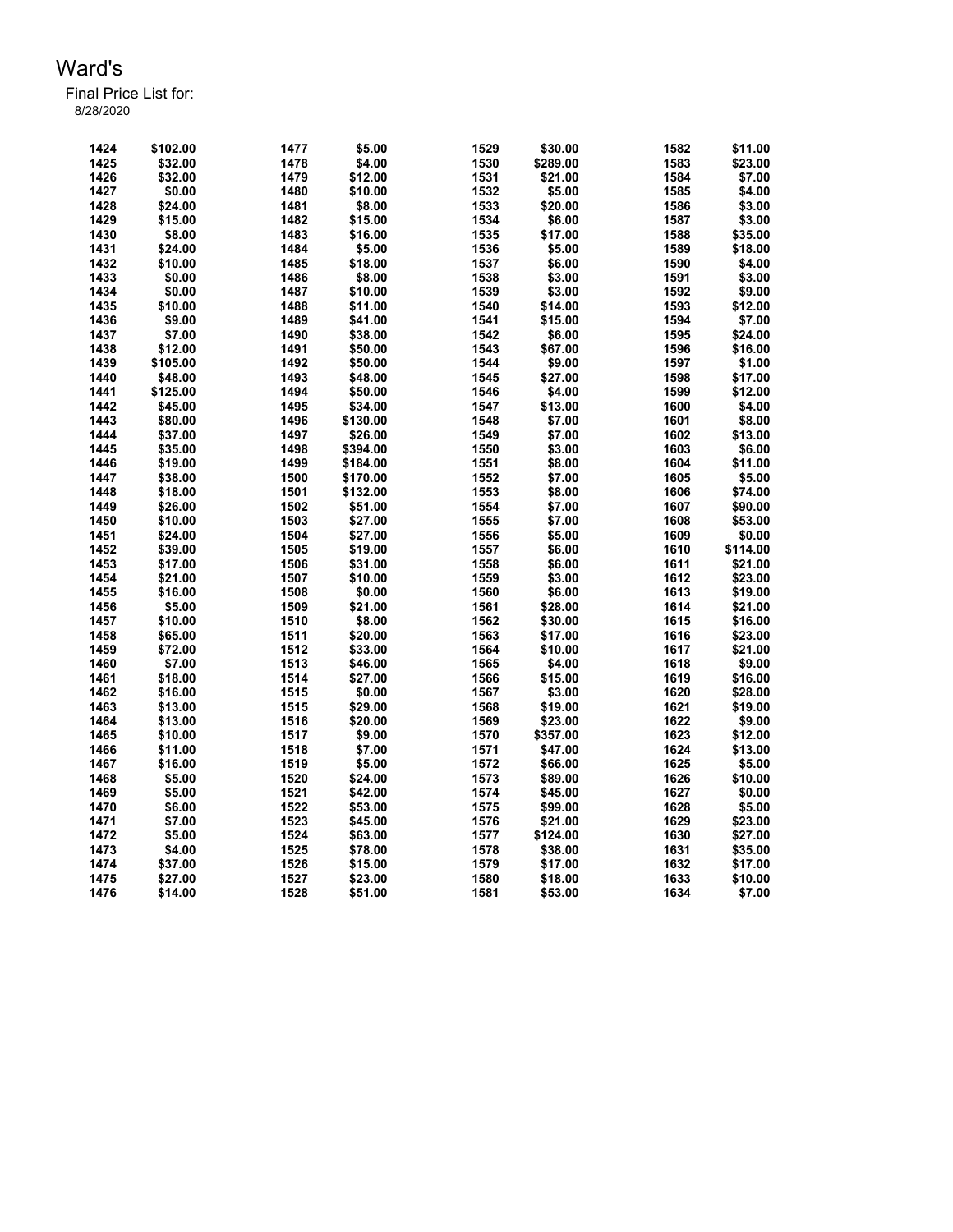| 1635 | \$16.00 | 1688 | \$6.00  | 1741 | \$12.00 | 1794 | \$5.00   |
|------|---------|------|---------|------|---------|------|----------|
| 1636 | \$9.00  | 1689 | \$4.00  | 1742 | \$11.00 | 1795 | \$11.00  |
| 1637 | \$10.00 | 1690 | \$7.00  | 1743 | \$32.00 | 1796 | \$19.00  |
| 1638 | \$5.00  | 1691 | \$20.00 | 1744 | \$32.00 | 1797 | \$23.00  |
| 1639 | \$11.00 | 1692 | \$2.00  | 1745 | \$48.00 | 1798 | \$16.00  |
| 1640 | \$20.00 | 1693 | \$13.00 | 1746 | \$35.00 | 1799 | \$5.00   |
| 1641 | \$5.00  | 1694 | \$6.00  | 1747 | \$48.00 | 1800 | \$21.00  |
| 1642 | \$5.00  | 1695 | \$1.00  | 1748 | \$48.00 | 1801 | \$26.00  |
| 1643 | \$5.00  | 1696 | \$15.00 | 1749 | \$11.00 | 1802 | \$20.00  |
| 1644 | \$16.00 | 1697 | \$9.00  | 1750 | \$13.00 | 1803 | \$86.00  |
| 1645 | \$5.00  | 1698 | \$9.00  | 1751 | \$48.00 | 1804 | \$26.00  |
| 1646 | \$5.00  | 1699 | \$6.00  | 1752 | \$9.00  | 1805 | \$0.00   |
| 1647 | \$12.00 | 1700 | \$9.00  | 1753 | \$16.00 | 1806 | \$9.00   |
| 1648 | \$0.00  | 1701 | \$3.00  | 1754 | \$16.00 | 1807 | \$7.00   |
| 1649 | \$0.00  | 1702 | \$9.00  | 1755 | \$9.00  | 1808 | \$17.00  |
| 1650 | \$11.00 | 1703 | \$9.00  | 1756 | \$5.00  | 1809 | \$21.00  |
| 1651 | \$7.00  | 1704 | \$10.00 | 1757 | \$19.00 | 1810 | \$21.00  |
| 1652 | \$0.00  | 1705 | \$9.00  | 1758 | \$11.00 | 1811 | \$16.00  |
| 1653 | \$3.00  | 1706 | \$11.00 | 1759 | \$3.00  | 1812 | \$9.00   |
| 1654 | \$4.00  | 1707 | \$19.00 | 1760 | \$18.00 | 1813 | \$11.00  |
| 1655 | \$17.00 | 1708 | \$9.00  | 1761 | \$37.00 | 1814 | \$11.00  |
| 1656 | \$16.00 | 1709 | \$16.00 | 1762 | \$35.00 | 1815 | \$9.00   |
| 1657 | \$17.00 | 1710 | \$10.00 | 1763 | \$48.00 | 1816 | \$6.00   |
| 1658 | \$27.00 | 1711 | \$32.00 | 1764 | \$42.00 | 1817 | \$9.00   |
| 1659 | \$21.00 | 1712 | \$26.00 | 1765 | \$30.00 | 1818 | \$11.00  |
| 1660 | \$16.00 | 1713 | \$14.00 | 1766 | \$33.00 | 1819 | \$65.00  |
| 1661 | \$12.00 | 1714 | \$9.00  | 1767 | \$8.00  | 1820 | \$11.00  |
| 1662 | \$0.00  | 1715 | \$8.00  | 1768 | \$6.00  | 1821 | \$65.00  |
| 1663 | \$22.00 | 1716 | \$15.00 | 1769 | \$1.00  | 1822 | \$52.00  |
| 1664 | \$6.00  | 1717 | \$11.00 | 1770 | \$5.00  | 1823 | \$65.00  |
| 1665 | \$9.00  | 1718 | \$17.00 | 1771 | \$6.00  | 1824 | \$30.00  |
| 1666 | \$11.00 | 1719 | \$9.00  | 1772 | \$3.00  | 1825 | \$16.00  |
| 1667 | \$8.00  | 1720 | \$19.00 | 1773 | \$21.00 | 1826 | \$24.00  |
| 1668 | \$21.00 | 1721 | \$13.00 | 1774 | \$17.00 | 1827 | \$12.00  |
| 1669 | \$30.00 | 1722 | \$32.00 | 1775 | \$4.00  | 1828 | \$19.00  |
| 1670 | \$16.00 | 1723 | \$20.00 | 1776 | \$5.00  | 1829 | \$63.00  |
| 1671 | \$11.00 | 1724 | \$12.00 | 1777 | \$20.00 | 1830 | \$27.00  |
| 1672 | \$53.00 | 1725 | \$10.00 | 1778 | \$6.00  | 1831 | \$67.00  |
| 1673 | \$53.00 | 1726 | \$31.00 | 1779 | \$13.00 | 1832 | \$15.00  |
| 1674 | \$74.00 | 1727 | \$4.00  | 1780 | \$11.00 | 1833 | \$29.00  |
| 1675 | \$29.00 | 1728 | \$13.00 | 1781 | \$24.00 | 1834 | \$21.00  |
| 1676 | \$58.00 | 1729 | \$6.00  | 1782 | \$71.00 | 1835 | \$31.00  |
| 1677 | \$32.00 | 1730 | \$3.00  | 1783 | \$6.00  | 1836 | \$17.00  |
| 1678 | \$42.00 | 1731 | \$27.00 | 1784 | \$15.00 | 1837 | \$126.00 |
| 1679 | \$6.00  | 1732 | \$22.00 | 1785 | \$42.00 | 1838 | \$84.00  |
| 1680 | \$10.00 | 1733 | \$17.00 | 1786 | \$5.00  | 2000 | \$528.00 |
| 1681 | \$10.00 | 1734 | \$45.00 | 1787 | \$13.00 | 2001 | \$184.00 |
| 1682 | \$9.00  | 1735 | \$10.00 | 1788 | \$35.00 | 2002 | \$893.00 |
| 1683 | \$11.00 | 1736 | \$7.00  | 1789 | \$28.00 | 2003 | \$75.00  |
| 1684 | \$25.00 | 1737 | \$3.00  | 1790 | \$18.00 | 2004 | \$80.00  |
| 1685 | \$5.00  | 1738 | \$21.00 | 1791 | \$12.00 | 2005 | \$86.00  |
| 1686 | \$6.00  | 1739 | \$19.00 | 1792 | \$12.00 | 2006 | \$80.00  |
| 1687 | \$4.00  | 1740 | \$32.00 | 1793 | \$13.00 | 2007 | \$110.00 |
|      |         |      |         |      |         |      |          |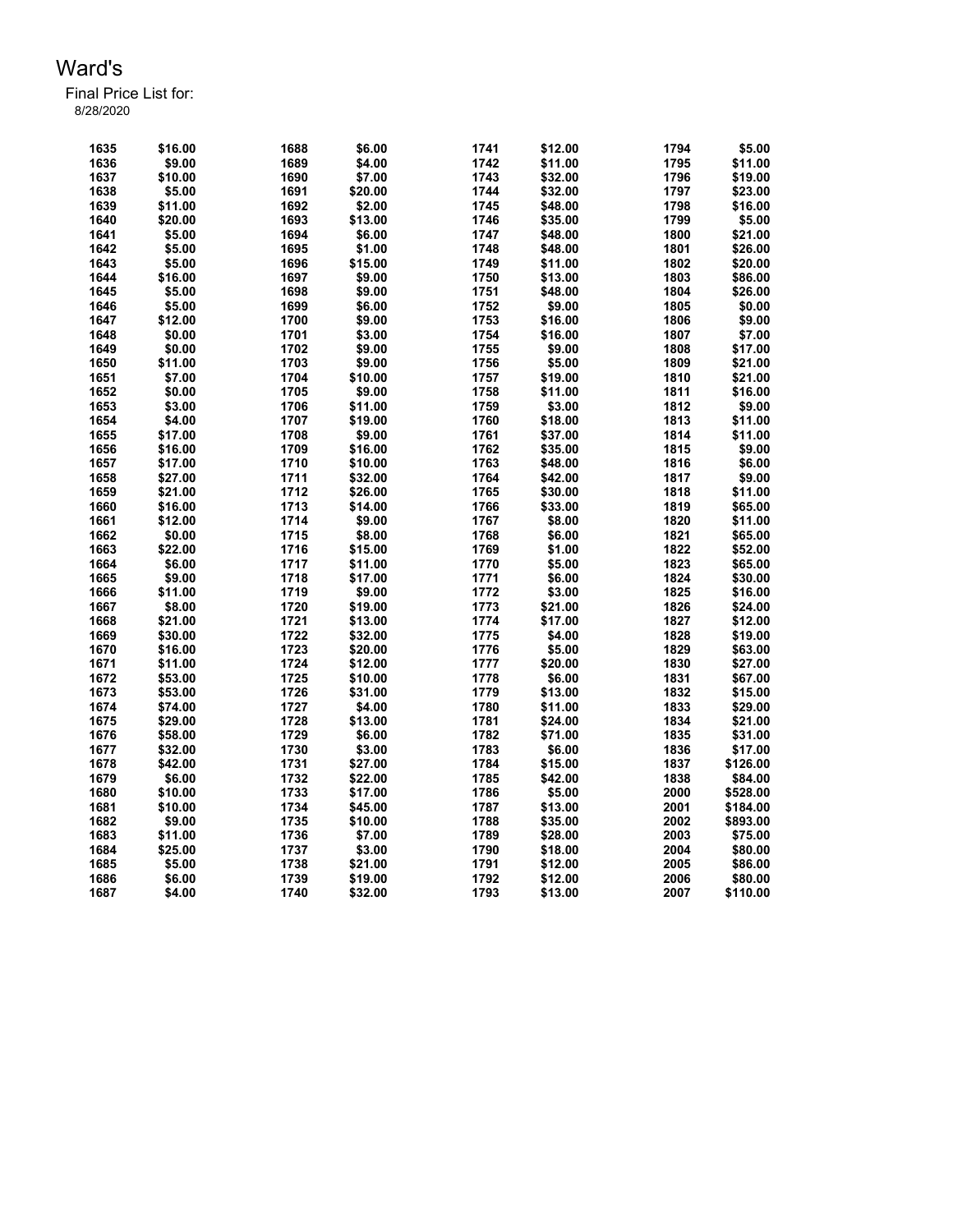| 2008 | \$69.00    | 2061 | \$268.00   | 2114 | \$51.00  | 2167 | \$21.00  |
|------|------------|------|------------|------|----------|------|----------|
| 2009 | \$154.00   | 2062 | \$816.00   | 2115 | \$0.00   | 2168 | \$29.00  |
| 2010 | \$50.00    | 2063 | \$172.00   | 2116 | \$10.00  | 2169 | \$25.00  |
| 2011 | \$171.00   | 2064 | \$816.00   | 2117 | \$37.00  | 2170 | \$584.00 |
| 2012 | \$95.00    | 2065 | \$90.00    | 2118 | \$33.00  | 2171 | \$53.00  |
| 2013 | \$583.00   | 2066 | \$54.00    | 2119 | \$15.00  | 2172 | \$42.00  |
| 2014 | \$93.00    | 2067 | \$0.00     | 2120 | \$6.00   | 2173 | \$25.00  |
| 2015 | \$0.00     | 2068 | \$88.00    | 2121 | \$30.00  | 2174 | \$18.00  |
| 2016 | \$39.00    | 2069 | \$27.00    | 2122 | \$8.00   | 2175 | \$11.00  |
| 2017 | \$42.00    | 2070 | \$76.00    | 2123 | \$5.00   | 2176 | \$7.00   |
| 2018 | \$21.00    | 2071 | \$20.00    | 2124 | \$50.00  | 2177 | \$16.00  |
| 2019 | \$75.00    | 2072 | \$1,176.00 | 2125 | \$44.00  | 2178 | \$35.00  |
| 2020 | \$78.00    | 2073 | \$0.00     | 2126 | \$10.00  | 2179 | \$10.00  |
| 2021 | \$90.00    | 2074 | \$77.00    | 2127 | \$6.00   | 2180 | \$51.00  |
| 2022 | \$100.00   | 2075 | \$61.00    | 2128 | \$24.00  | 2181 | \$70.00  |
| 2023 | \$76.00    | 2076 | \$37.00    | 2129 | \$31.00  | 2182 | \$10.00  |
| 2024 | \$32.00    | 2077 | \$0.00     | 2130 | \$13.00  | 2183 | \$5.00   |
| 2025 | \$50.00    | 2078 | \$90.00    | 2131 | \$9.00   | 2184 | \$5.00   |
| 2026 | \$75.00    | 2079 | \$100.00   | 2132 | \$14.00  | 2185 | \$5.00   |
| 2027 | \$77.00    | 2080 | \$0.00     | 2133 | \$21.00  | 2186 | \$23.00  |
| 2028 | \$45.00    | 2081 | \$20.00    | 2134 | \$19.00  | 2187 | \$0.00   |
| 2029 | \$40.00    | 2082 | \$58.00    | 2135 | \$6.00   | 2188 | \$8.00   |
| 2030 |            | 2083 |            | 2136 | \$17.00  | 2189 | \$84.00  |
|      | \$300.00   |      | \$210.00   |      |          |      |          |
| 2031 | \$63.00    | 2084 | \$105.00   | 2137 | \$16.00  | 2190 | \$8.00   |
| 2032 | \$75.00    | 2085 | \$315.00   | 2138 | \$8.00   | 2191 | \$6.00   |
| 2033 | \$85.00    | 2086 | \$21.00    | 2139 | \$58.00  | 2192 | \$45.00  |
| 2034 | \$39.00    | 2087 | \$48.00    | 2140 | \$18.00  | 2193 | \$16.00  |
| 2035 | \$25.00    | 2088 | \$27.00    | 2141 | \$40.00  | 2194 | \$60.00  |
| 2036 | \$74.00    | 2089 | \$18.00    | 2142 | \$527.00 | 2195 | \$10.00  |
| 2037 | \$41.00    | 2090 | \$29.00    | 2143 | \$50.00  | 2196 | \$7.00   |
| 2038 | \$53.00    | 2091 | \$101.00   | 2144 | \$48.00  | 2197 | \$10.00  |
| 2039 | \$58.00    | 2092 | \$11.00    | 2145 | \$67.00  | 2198 | \$5.00   |
| 2040 | \$27.00    | 2093 | \$29.00    | 2146 | \$32.00  | 2199 | \$6.00   |
| 2041 | \$53.00    | 2094 | \$63.00    | 2147 | \$0.00   | 2200 | \$17.00  |
| 2042 | \$0.00     | 2095 | \$116.00   | 2148 | \$0.00   | 2201 | \$0.00   |
| 2043 | \$50.00    | 2096 | \$37.00    | 2149 | \$50.00  | 2202 | \$8.00   |
| 2044 | \$206.00   | 2097 | \$27.00    | 2150 | \$0.00   | 2203 | \$7.00   |
| 2045 | \$84.00    | 2098 | \$13.00    | 2151 | \$79.00  | 2204 | \$6.00   |
| 2046 | \$58.00    | 2099 | \$15.00    | 2152 | \$0.00   | 2205 | \$9.00   |
| 2047 | \$0.00     | 2100 | \$53.00    | 2153 | \$32.00  | 2206 | \$0.00   |
| 2048 | \$2,205.00 | 2101 | \$11.00    | 2154 | \$0.00   | 2207 | \$10.00  |
| 2049 | \$105.00   | 2102 | \$71.00    | 2155 | \$152.00 | 2208 | \$5.00   |
| 2050 | \$128.00   | 2103 | \$28.00    | 2156 | \$121.00 | 2209 | \$9.00   |
| 2051 | \$128.00   | 2104 | \$5.00     | 2157 | \$945.00 | 2210 | \$9.00   |
| 2052 | \$200.00   | 2105 | \$10.00    | 2158 | \$222.00 | 2211 | \$19.00  |
| 2053 | \$107.00   | 2106 | \$10.00    | 2159 | \$0.00   | 2212 | \$16.00  |
| 2054 | \$50.00    | 2107 | \$21.00    | 2160 | \$11.00  | 2213 | \$5.00   |
| 2055 | \$53.00    | 2108 | \$31.00    | 2161 | \$21.00  | 2214 | \$10.00  |
| 2056 | \$61.00    | 2109 | \$32.00    | 2162 | \$27.00  | 2215 | \$9.00   |
| 2057 | \$200.00   | 2110 | \$79.00    | 2163 | \$11.00  | 2216 | \$13.00  |
| 2058 | \$150.00   | 2111 | \$11.00    | 2164 | \$53.00  | 2217 | \$12.00  |
| 2059 | \$100.00   | 2112 | \$5.00     | 2165 | \$63.00  | 2218 | \$10.00  |
| 2060 | \$0.00     | 2113 | \$35.00    | 2166 | \$16.00  | 2219 | \$184.00 |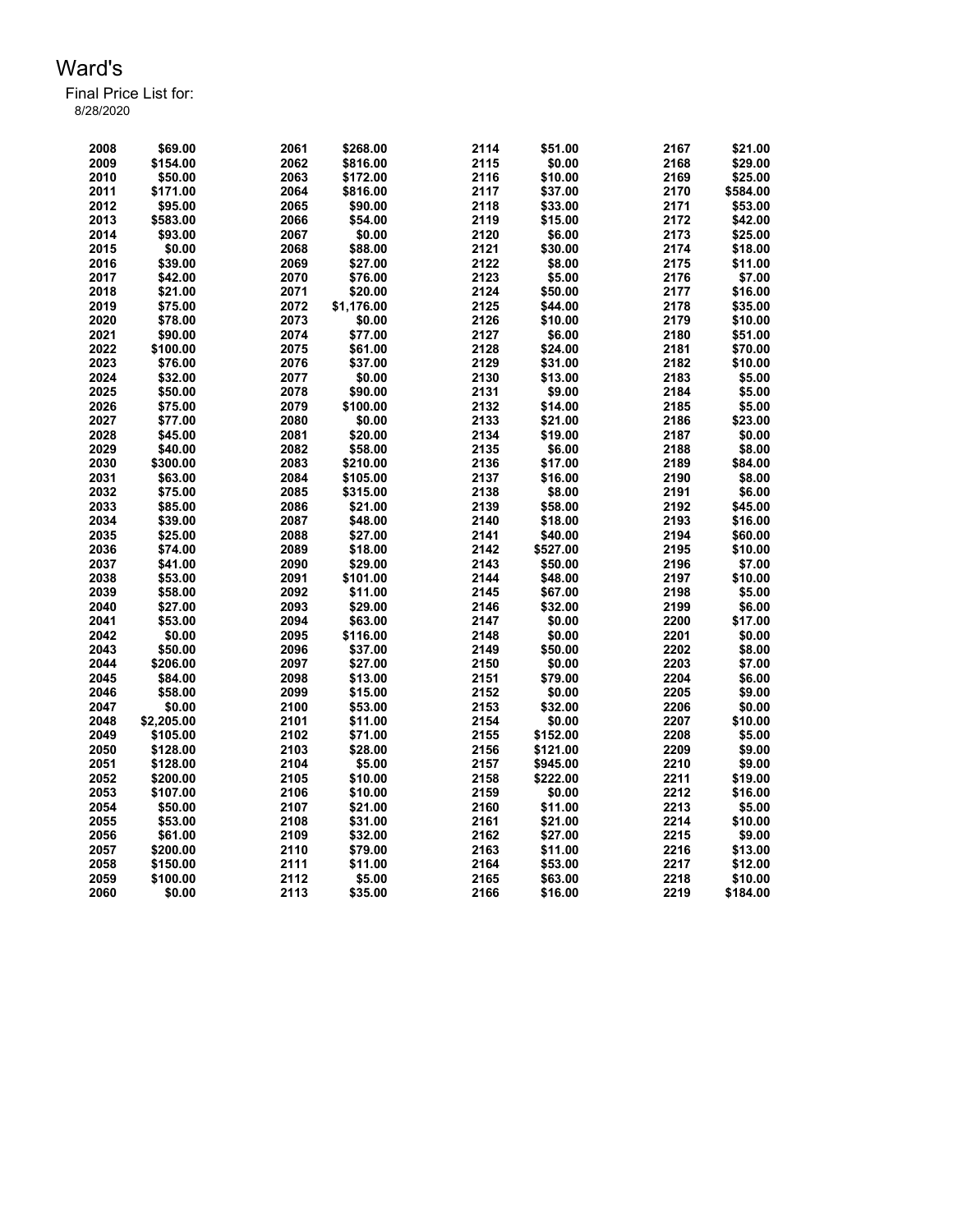| 2220 | \$34.00    | 2273 | \$51.00  | 2326 | \$25.00    | 2379 | \$29.00  |
|------|------------|------|----------|------|------------|------|----------|
| 2221 | \$37.00    | 2274 | \$60.00  | 2327 | \$11.00    | 2380 | \$51.00  |
| 2222 | \$30.00    | 2275 | \$26.00  | 2328 | \$42.00    | 2381 | \$15.00  |
| 2223 | \$21.00    | 2276 | \$185.00 | 2329 | \$71.00    | 2382 | \$29.00  |
| 2224 | \$998.00   | 2277 | \$37.00  | 2330 | \$44.00    | 2383 | \$97.00  |
| 2225 | \$27.00    | 2278 | \$74.00  | 2331 | \$24.00    | 2384 | \$184.00 |
| 2226 | \$45.00    | 2279 | \$40.00  | 2332 | \$11.00    | 2385 | \$17.00  |
| 2227 | \$122.00   | 2280 | \$32.00  | 2333 | \$42.00    | 2386 | \$24.00  |
| 2228 | \$50.00    | 2281 | \$37.00  | 2334 | \$32.00    | 2387 | \$5.00   |
| 2229 | \$37.00    | 2282 | \$15.00  | 2335 | \$1,103.00 | 2388 | \$12.00  |
| 2230 | \$107.00   | 2283 | \$66.00  | 2336 | \$164.00   | 2389 | \$48.00  |
| 2231 | \$0.00     | 2284 | \$42.00  | 2337 | \$183.00   | 2390 | \$15.00  |
| 2232 | \$29.00    | 2285 | \$66.00  | 2338 | \$44.00    | 2391 | \$139.00 |
| 2233 | \$594.00   | 2286 | \$54.00  | 2339 | \$21.00    | 2392 | \$71.00  |
| 2234 | \$0.00     | 2287 | \$35.00  | 2340 | \$31.00    | 2393 | \$58.00  |
| 2235 | \$63.00    | 2288 | \$26.00  | 2341 | \$11.00    | 2394 | \$53.00  |
| 2236 | \$35.00    | 2289 | \$112.00 | 2342 | \$117.00   | 2395 | \$13.00  |
| 2237 | \$21.00    | 2290 | \$32.00  | 2343 | \$74.00    | 2396 | \$6.00   |
| 2238 | \$1,050.00 | 2291 | \$17.00  | 2344 | \$13.00    | 2397 | \$26.00  |
| 2239 |            | 2292 |          | 2345 |            | 2398 |          |
|      | \$50.00    | 2293 | \$73.00  |      | \$58.00    |      | \$23.00  |
| 2240 | \$63.00    |      | \$27.00  | 2346 | \$13.00    | 2399 | \$11.00  |
| 2241 | \$21.00    | 2294 | \$53.00  | 2347 | \$16.00    | 2400 | \$42.00  |
| 2242 | \$1,050.00 | 2295 | \$12.00  | 2348 | \$11.00    | 2401 | \$34.00  |
| 2243 | \$45.00    | 2296 | \$12.00  | 2349 | \$5.00     | 2402 | \$10.00  |
| 2244 | \$35.00    | 2297 | \$8.00   | 2350 | \$41.00    | 2403 | \$105.00 |
| 2245 | \$105.00   | 2298 | \$6.00   | 2351 | \$13.00    | 2404 | \$46.00  |
| 2246 | \$0.00     | 2299 | \$15.00  | 2352 | \$6.00     | 2405 | \$32.00  |
| 2247 | \$54.00    | 2300 | \$24.00  | 2353 | \$5.00     | 2406 | \$90.00  |
| 2248 | \$40.00    | 2301 | \$32.00  | 2354 | \$9.00     | 2407 | \$128.00 |
| 2249 | \$289.00   | 2302 | \$9.00   | 2355 | \$7.00     | 2408 | \$163.00 |
| 2250 | \$0.00     | 2303 | \$29.00  | 2356 | \$7.00     | 2409 | \$174.00 |
| 2251 | \$113.00   | 2304 | \$7.00   | 2357 | \$23.00    | 2410 | \$49.00  |
| 2252 | \$0.00     | 2305 | \$36.00  | 2358 | \$25.00    | 2411 | \$104.00 |
| 2253 | \$48.00    | 2306 | \$20.00  | 2359 | \$25.00    | 2412 | \$5.00   |
| 2254 | \$368.00   | 2307 | \$19.00  | 2360 | \$21.00    | 2413 | \$9.00   |
| 2255 | \$97.00    | 2308 | \$16.00  | 2361 | \$72.00    | 2414 | \$23.00  |
| 2256 | \$16.00    | 2309 | \$18.00  | 2362 | \$59.00    | 2415 | \$6.00   |
| 2257 | \$25.00    | 2310 | \$11.00  | 2363 | \$25.00    | 2416 | \$11.00  |
| 2258 | \$38.00    | 2311 | \$18.00  | 2364 | \$29.00    | 2417 | \$10.00  |
| 2259 | \$25.00    | 2312 | \$33.00  | 2365 | \$11.00    | 2418 | \$5.00   |
| 2260 | \$16.00    | 2313 | \$9.00   | 2366 | \$15.00    | 2419 | \$5.00   |
| 2261 | \$10.00    | 2314 | \$9.00   | 2367 | \$10.00    | 2420 | \$29.00  |
| 2262 | \$25.00    | 2315 | \$9.00   | 2368 | \$25.00    | 2421 | \$137.00 |
| 2263 | \$84.00    | 2316 | \$9.00   | 2369 | \$17.00    | 2422 | \$11.00  |
| 2264 | \$25.00    | 2317 | \$25.00  | 2370 | \$15.00    | 2423 | \$13.00  |
| 2265 | \$53.00    | 2318 | \$45.00  | 2371 | \$25.00    | 2424 | \$11.00  |
| 2266 | \$19.00    | 2319 | \$121.00 | 2372 | \$63.00    | 2425 | \$6.00   |
| 2267 | \$13.00    | 2320 | \$27.00  | 2373 | \$40.00    | 2426 | \$13.00  |
| 2268 | \$48.00    | 2321 | \$142.00 | 2374 | \$20.00    | 2427 | \$12.00  |
| 2269 | \$0.00     | 2322 | \$6.00   | 2375 | \$36.00    | 2428 | \$39.00  |
| 2270 | \$27.00    | 2323 | \$7.00   | 2376 | \$30.00    | 2429 | \$18.00  |
| 2271 | \$90.00    | 2324 | \$5.00   | 2377 | \$13.00    | 2430 | \$7.00   |
| 2272 | \$44.00    | 2325 | \$5.00   | 2378 | \$6.00     | 2431 | \$7.00   |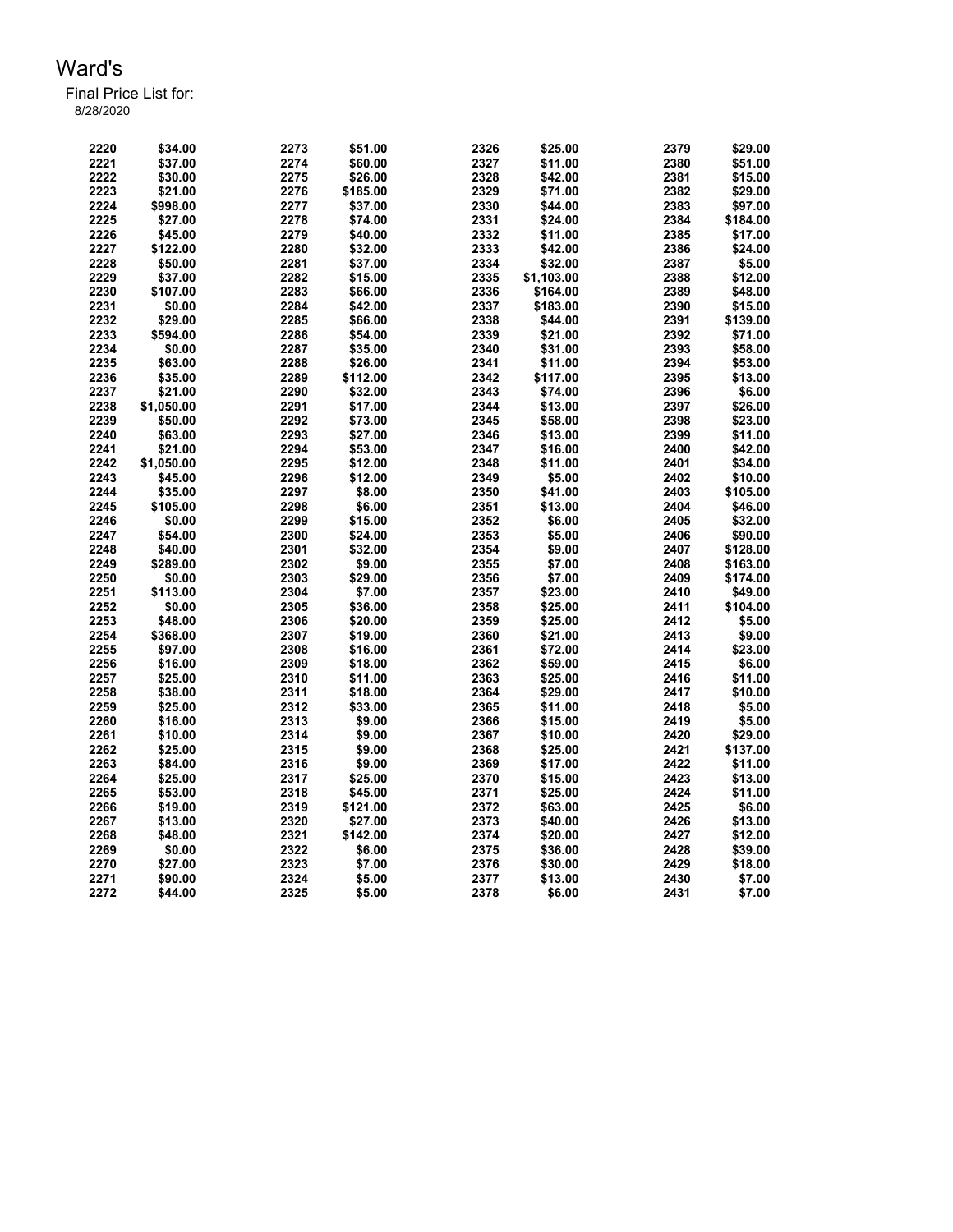| 2432 | \$6.00     | 2485 | \$40.00  | 2538 | \$18.00  | 2591 | \$34.00  |
|------|------------|------|----------|------|----------|------|----------|
| 2433 | \$22.00    | 2486 | \$0.00   | 2539 | \$19.00  | 2592 | \$37.00  |
| 2434 | \$10.00    | 2487 | \$66.00  | 2540 | \$39.00  | 2593 | \$26.00  |
| 2435 | \$6.00     | 2488 | \$58.00  | 2541 | \$30.00  | 2594 | \$8.00   |
| 2436 | \$7.00     | 2489 | \$100.00 | 2542 | \$35.00  | 2595 | \$4.00   |
| 2437 | \$30.00    | 2490 | \$129.00 | 2543 | \$13.00  | 2596 | \$80.00  |
| 2438 | \$9.00     | 2491 | \$95.00  | 2544 | \$15.00  | 2597 | \$9.00   |
| 2439 | \$17.00    | 2492 | \$66.00  | 2545 | \$63.00  | 2598 | \$10.00  |
| 2440 | \$9.00     | 2493 | \$0.00   | 2546 | \$17.00  | 2599 | \$4.00   |
| 2441 | \$100.00   | 2494 | \$150.00 | 2547 | \$25.00  | 2600 | \$6.00   |
| 2442 | \$59.00    | 2495 | \$53.00  | 2548 | \$37.00  | 2601 | \$8.00   |
| 2443 | \$79.00    | 2496 | \$0.00   | 2549 | \$15.00  | 2602 | \$9.00   |
| 2444 | \$88.00    | 2497 | \$16.00  | 2550 | \$29.00  | 2603 | \$35.00  |
| 2445 | \$21.00    | 2498 | \$71.00  | 2551 | \$29.00  | 2604 | \$9.00   |
| 2446 | \$40.00    | 2499 | \$24.00  | 2552 | \$132.00 | 2605 | \$83.00  |
| 2447 | \$37.00    | 2500 | \$35.00  | 2553 | \$15.00  | 2606 | \$42.00  |
| 2448 | \$17.00    | 2501 | \$11.00  | 2554 | \$37.00  | 2607 | \$5.00   |
| 2449 | \$8.00     | 2502 | \$11.00  | 2555 | \$13.00  | 2608 | \$26.00  |
| 2450 | \$35.00    | 2503 | \$33.00  | 2556 | \$74.00  | 2609 | \$69.00  |
|      |            |      |          |      |          |      | \$0.00   |
| 2451 | \$0.00     | 2504 | \$49.00  | 2557 | \$163.00 | 2610 |          |
| 2452 | \$9.00     | 2505 | \$117.00 | 2558 | \$66.00  | 2611 | \$13.00  |
| 2453 | \$17.00    | 2506 | \$72.00  | 2559 | \$33.00  | 2612 | \$6.00   |
| 2454 | \$8.00     | 2507 | \$40.00  | 2560 | \$153.00 | 2613 | \$33.00  |
| 2455 | \$8.00     | 2508 | \$52.00  | 2561 | \$13.00  | 2614 | \$12.00  |
| 2456 | \$142.00   | 2509 | \$95.00  | 2562 | \$7.00   | 2615 | \$11.00  |
| 2457 | \$16.00    | 2510 | \$0.00   | 2563 | \$6.00   | 2616 | \$9.00   |
| 2458 | \$7.00     | 2511 | \$21.00  | 2564 | \$32.00  | 2617 | \$16.00  |
| 2459 | \$10.00    | 2512 | \$0.00   | 2565 | \$12.00  | 2618 | \$7.00   |
| 2460 | \$7.00     | 2513 | \$41.00  | 2566 | \$6.00   | 2619 | \$5.00   |
| 2461 | \$16.00    | 2514 | \$58.00  | 2567 | \$47.00  | 2620 | \$36.00  |
| 2462 | \$17.00    | 2515 | \$45.00  | 2568 | \$9.00   | 2621 | \$6.00   |
| 2463 | \$9.00     | 2516 | \$7.00   | 2569 | \$15.00  | 2622 | \$74.00  |
| 2464 | \$5.00     | 2517 | \$50.00  | 2570 | \$56.00  | 2623 | \$37.00  |
| 2465 | \$6.00     | 2518 | \$15.00  | 2571 | \$19.00  | 2624 | \$40.00  |
| 2466 | \$10.00    | 2519 | \$58.00  | 2572 | \$15.00  | 2625 | \$38.00  |
| 2467 | \$6.00     | 2520 | \$10.00  | 2573 | \$24.00  | 2626 | \$39.00  |
| 2468 | \$37.00    | 2521 | \$10.00  | 2574 | \$15.00  | 2627 | \$72.00  |
| 2469 | \$93.00    | 2522 | \$15.00  | 2575 | \$29.00  | 2628 | \$11.00  |
| 2470 | \$40.00    | 2523 | \$116.00 | 2576 | \$20.00  | 2629 | \$13.00  |
| 2471 | \$158.00   | 2524 | \$42.00  | 2577 | \$6.00   | 2630 | \$16.00  |
| 2472 | \$29.00    | 2525 | \$58.00  | 2578 | \$21.00  | 2631 | \$132.00 |
| 2473 | \$40.00    | 2526 | \$7.00   | 2579 | \$36.00  | 2632 | \$195.00 |
| 2474 | \$40.00    | 2527 | \$35.00  | 2580 | \$16.00  | 2633 | \$0.00   |
| 2475 | \$45.00    | 2528 | \$25.00  | 2581 | \$45.00  | 2634 | \$6.00   |
| 2476 | \$27.00    | 2529 | \$30.00  | 2582 | \$12.00  | 2635 | \$9.00   |
| 2477 | \$200.00   | 2530 | \$7.00   | 2583 | \$48.00  | 2636 | \$9.00   |
| 2478 | \$38.00    | 2531 | \$16.00  | 2584 | \$18.00  | 2637 | \$31.00  |
| 2479 | \$19.00    | 2532 | \$20.00  | 2585 | \$12.00  | 2638 | \$21.00  |
| 2480 | \$20.00    | 2533 | \$153.00 | 2586 | \$13.00  | 2639 | \$7.00   |
| 2481 | \$20.00    | 2534 | \$174.00 | 2587 | \$3.00   | 2640 | \$0.00   |
| 2482 | \$28.00    | 2535 | \$27.00  | 2588 | \$95.00  | 2641 | \$5.00   |
| 2483 | \$1,900.00 | 2536 | \$9.00   | 2589 | \$24.00  | 2642 | \$11.00  |
| 2484 | \$42.00    | 2537 | \$16.00  | 2590 | \$32.00  | 2643 | \$19.00  |
|      |            |      |          |      |          |      |          |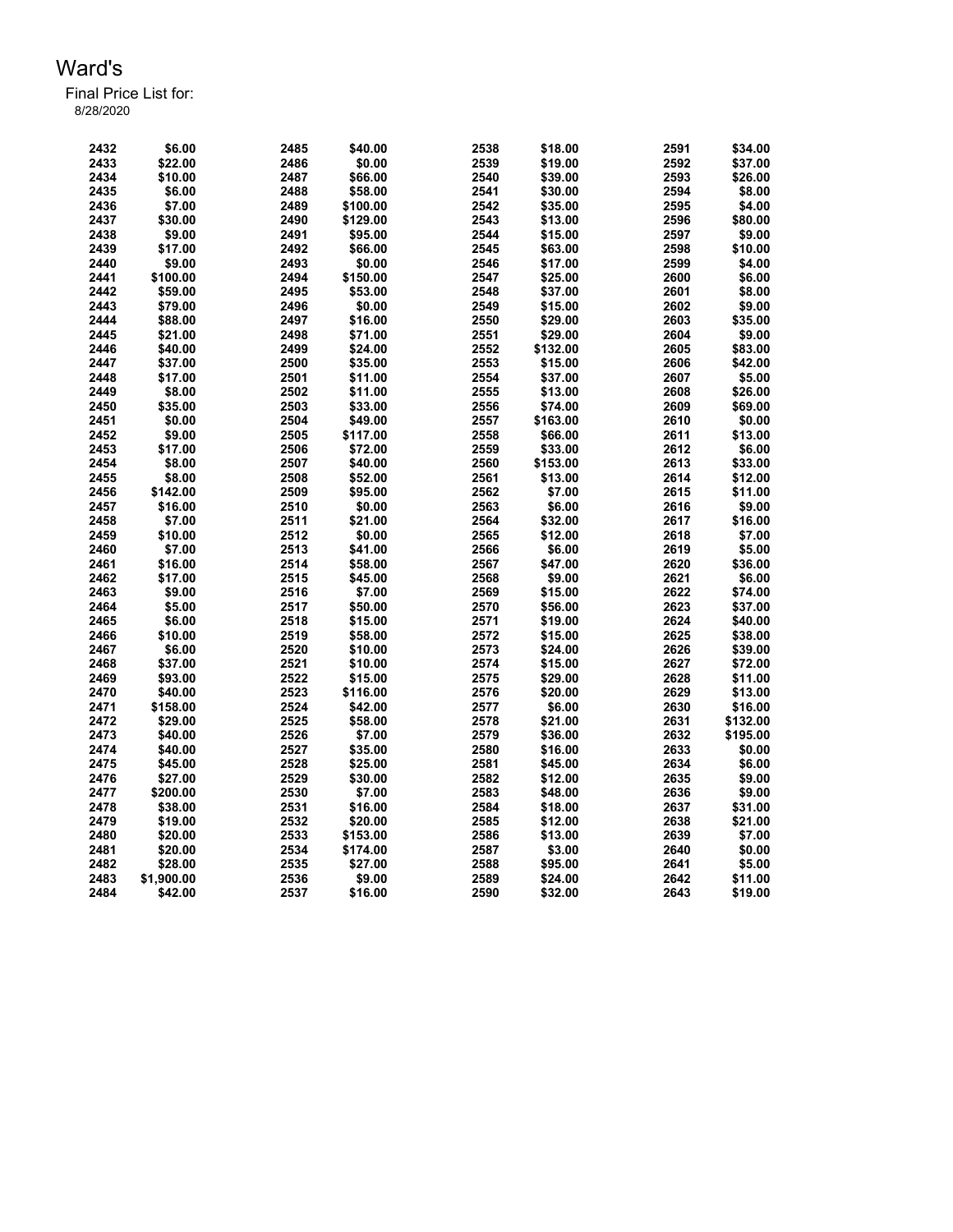| 2644 | \$11.00  | 2697 | \$8.00   | 2750 | \$57.00  | 2803 | \$18.00  |
|------|----------|------|----------|------|----------|------|----------|
| 2645 | \$37.00  | 2698 | \$17.00  | 2751 | \$65.00  | 2804 | \$17.00  |
| 2646 | \$38.00  | 2699 | \$7.00   | 2752 | \$78.00  | 2805 | \$557.00 |
| 2647 | \$5.00   | 2700 | \$11.00  | 2753 | \$50.00  | 2806 | \$79.00  |
| 2648 | \$18.00  | 2701 | \$11.00  | 2754 | \$15.00  | 2807 | \$54.00  |
| 2649 | \$11.00  | 2702 | \$16.00  | 2755 | \$21.00  | 2808 | \$85.00  |
| 2650 | \$10.00  | 2703 | \$13.00  | 2756 | \$44.00  | 2809 | \$53.00  |
| 2651 | \$5.00   | 2704 | \$12.00  | 2757 | \$56.00  | 2810 | \$91.00  |
| 2652 | \$42.00  | 2705 | \$5.00   | 2758 | \$23.00  | 2811 | \$80.00  |
| 2653 | \$17.00  | 2706 | \$23.00  | 2759 | \$126.00 | 2812 | \$95.00  |
| 2654 | \$19.00  | 2707 | \$12.00  | 2760 | \$90.00  | 2813 | \$142.00 |
| 2655 | \$10.00  | 2708 | \$8.00   | 2761 | \$69.00  | 2814 | \$40.00  |
| 2656 | \$11.00  | 2709 | \$35.00  | 2762 | \$75.00  | 2815 | \$39.00  |
| 2657 | \$135.00 | 2710 | \$7.00   | 2763 | \$74.00  | 2816 | \$61.00  |
| 2658 | \$100.00 | 2711 | \$39.00  | 2764 | \$53.00  | 2817 | \$41.00  |
| 2659 | \$13.00  | 2712 | \$8.00   | 2765 | \$84.00  | 2818 | \$40.00  |
| 2660 | \$128.00 | 2713 | \$71.00  | 2766 | \$74.00  | 2819 | \$42.00  |
| 2661 | \$7.00   | 2714 | \$24.00  | 2767 | \$72.00  | 2820 | \$56.00  |
| 2662 | \$13.00  | 2715 | \$23.00  | 2768 | \$37.00  | 2821 | \$62.00  |
| 2663 | \$12.00  | 2716 | \$86.00  | 2769 | \$25.00  | 2822 | \$29.00  |
| 2664 | \$16.00  | 2717 | \$11.00  | 2770 | \$132.00 | 2823 | \$32.00  |
| 2665 | \$18.00  | 2718 | \$11.00  | 2771 | \$45.00  | 2824 | \$18.00  |
| 2666 | \$30.00  | 2719 | \$27.00  | 2772 | \$16.00  | 2825 | \$48.00  |
| 2667 | \$8.00   | 2720 | \$24.00  | 2773 | \$95.00  | 2826 | \$117.00 |
| 2668 | \$12.00  | 2721 | \$5.00   | 2774 | \$70.00  | 2827 | \$32.00  |
| 2669 | \$10.00  | 2722 | \$5.00   | 2775 | \$71.00  | 2828 | \$48.00  |
| 2670 | \$42.00  | 2723 | \$5.00   | 2776 | \$100.00 | 2829 | \$27.00  |
| 2671 | \$21.00  | 2724 | \$19.00  | 2777 | \$35.00  | 2830 | \$32.00  |
| 2672 | \$20.00  | 2725 | \$19.00  | 2778 | \$130.00 | 2831 | \$22.00  |
| 2673 | \$32.00  | 2726 | \$18.00  | 2779 | \$92.00  | 2832 | \$133.00 |
| 2674 | \$33.00  | 2727 | \$20.00  | 2780 | \$58.00  | 2833 | \$29.00  |
| 2675 | \$83.00  | 2728 | \$45.00  | 2781 | \$45.00  | 2834 | \$38.00  |
| 2676 | \$39.00  | 2729 | \$394.00 | 2782 | \$59.00  | 2835 | \$50.00  |
| 2677 | \$28.00  | 2730 | \$101.00 | 2783 | \$45.00  | 2836 | \$53.00  |
| 2678 | \$18.00  | 2731 | \$147.00 | 2784 | \$77.00  | 2837 | \$21.00  |
| 2679 | \$61.00  | 2732 | \$110.00 | 2785 | \$132.00 | 2838 | \$48.00  |
| 2680 | \$109.00 | 2733 | \$16.00  | 2786 | \$65.00  | 2839 | \$32.00  |
| 2681 | \$15.00  | 2734 | \$31.00  | 2787 | \$44.00  | 2840 | \$37.00  |
| 2682 | \$36.00  | 2735 | \$59.00  | 2788 | \$42.00  | 2841 | \$37.00  |
| 2683 | \$50.00  | 2736 | \$25.00  | 2789 | \$37.00  | 2842 | \$0.00   |
| 2684 | \$29.00  | 2737 | \$25.00  | 2790 | \$27.00  | 2843 | \$13.00  |
| 2685 | \$21.00  | 2738 | \$42.00  | 2791 | \$31.00  | 2844 | \$63.00  |
| 2686 | \$16.00  | 2739 | \$131.00 | 2792 | \$27.00  | 2845 | \$35.00  |
| 2687 | \$19.00  | 2740 | \$59.00  | 2793 | \$63.00  | 2846 | \$39.00  |
| 2688 | \$23.00  | 2741 | \$65.00  | 2794 | \$34.00  | 2847 | \$40.00  |
| 2689 | \$23.00  | 2742 | \$44.00  | 2795 | \$11.00  | 2848 | \$32.00  |
| 2690 | \$8.00   | 2743 | \$69.00  | 2796 | \$30.00  | 2849 | \$19.00  |
| 2691 | \$0.00   | 2744 | \$45.00  | 2797 | \$48.00  | 2850 | \$65.00  |
| 2692 | \$25.00  | 2745 | \$37.00  | 2798 | \$5.00   | 2851 | \$34.00  |
| 2693 | \$6.00   | 2746 | \$25.00  | 2799 | \$16.00  | 2852 | \$27.00  |
| 2694 | \$37.00  | 2747 | \$42.00  | 2800 | \$16.00  | 2853 | \$23.00  |
| 2695 | \$47.00  | 2748 | \$69.00  | 2801 | \$22.00  | 2854 | \$60.00  |
| 2696 | \$37.00  | 2749 | \$54.00  | 2802 | \$42.00  | 2855 | \$65.00  |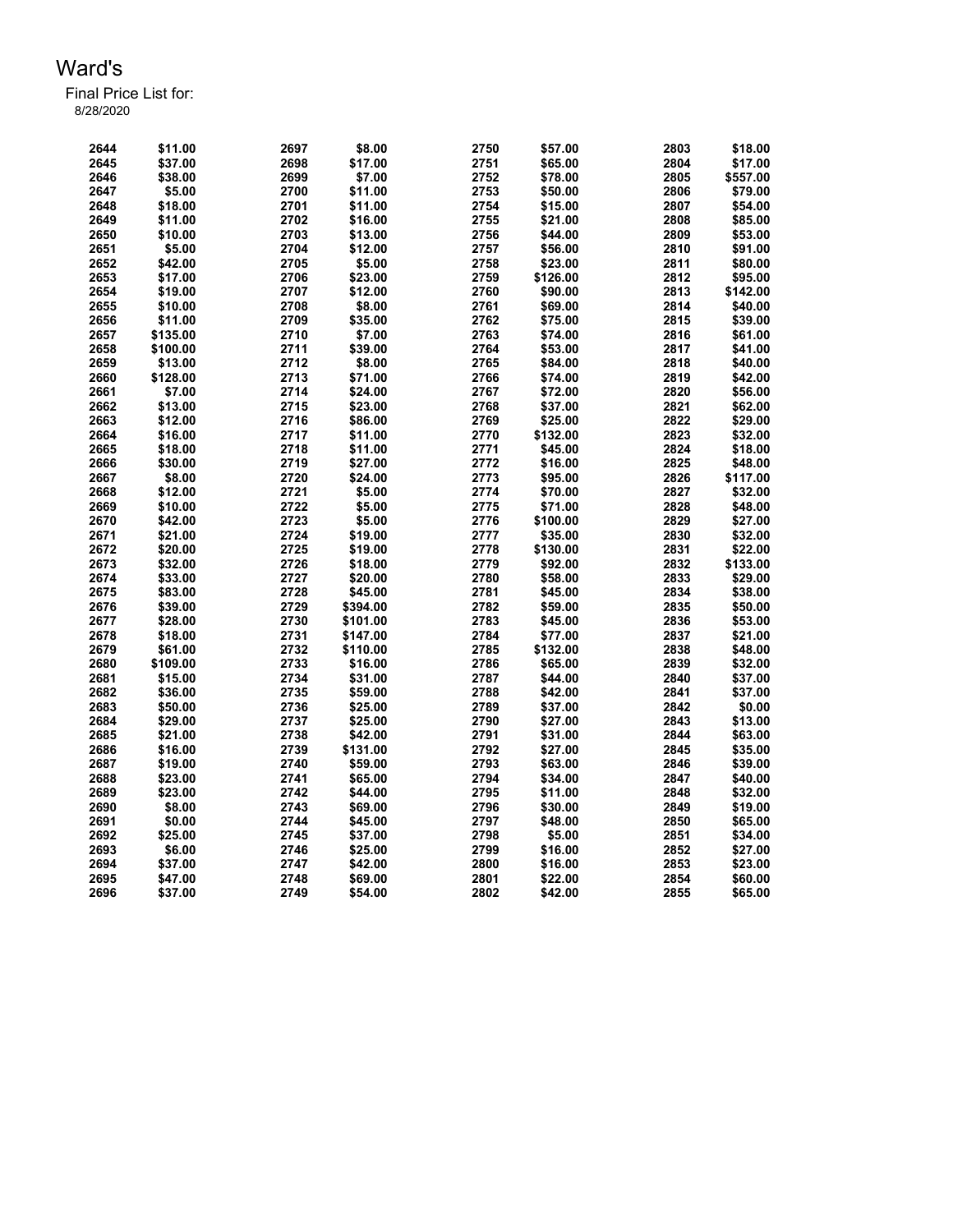| 2856 | \$53.00  | 2909 | \$5.00     | 3012 | \$615.00 | 3065 | \$74.00  |
|------|----------|------|------------|------|----------|------|----------|
| 2857 | \$6.00   | 2910 | \$8.00     | 3013 | \$525.00 | 3066 | \$61.00  |
| 2858 | \$59.00  | 2911 | \$19.00    | 3014 | \$210.00 | 3067 | \$90.00  |
| 2859 | \$24.00  | 2912 | \$12.00    | 3015 | \$467.00 | 3068 | \$30.00  |
| 2860 | \$25.00  | 2913 | \$12.00    | 3016 | \$49.00  | 3069 | \$59.00  |
| 2861 | \$25.00  | 2914 | \$15.00    | 3017 | \$147.00 | 3070 | \$27.00  |
| 2862 | \$34.00  | 2915 | \$184.00   | 3018 | \$630.00 | 3071 | \$11.00  |
| 2863 | \$67.00  | 2916 | \$7.00     | 3019 | \$321.00 | 3072 | \$49.00  |
| 2864 | \$42.00  | 2917 | \$34.00    | 3020 | \$144.00 | 3073 | \$27.00  |
| 2865 | \$63.00  | 2918 | \$24.00    | 3021 | \$263.00 | 3074 | \$39.00  |
| 2866 | \$58.00  | 2919 | \$11.00    | 3022 | \$69.00  | 3075 | \$19.00  |
| 2867 | \$11.00  | 2920 | \$56.00    | 3023 | \$105.00 | 3076 | \$35.00  |
| 2868 | \$79.00  | 2921 | \$17.00    | 3024 | \$37.00  | 3077 | \$39.00  |
| 2869 | \$23.00  | 2922 | \$6.00     | 3025 | \$50.00  | 3078 | \$72.00  |
| 2870 | \$15.00  | 2923 | \$6.00     | 3026 | \$55.00  | 3079 | \$37.00  |
| 2871 | \$16.00  | 2924 | \$9.00     | 3027 |          | 3080 | \$105.00 |
|      |          |      |            |      | \$195.00 | 3081 |          |
| 2872 | \$42.00  | 2925 | \$26.00    | 3028 | \$38.00  |      | \$10.00  |
| 2873 | \$46.00  | 2926 | \$40.00    | 3029 | \$117.00 | 3082 | \$62.00  |
| 2874 | \$29.00  | 2927 | \$23.00    | 3030 | \$363.00 | 3083 | \$32.00  |
| 2875 | \$105.00 | 2928 | \$12.00    | 3031 | \$63.00  | 3084 | \$239.00 |
| 2876 | \$47.00  | 2929 | \$6.00     | 3032 | \$40.00  | 3085 | \$38.00  |
| 2877 | \$37.00  | 2930 | \$6.00     | 3033 | \$419.00 | 3086 | \$27.00  |
| 2878 | \$30.00  | 2931 | \$7.00     | 3034 | \$137.00 | 3087 | \$40.00  |
| 2879 | \$57.00  | 2932 | \$39.00    | 3035 | \$33.00  | 3088 | \$31.00  |
| 2880 | \$25.00  | 2933 | \$5.00     | 3036 | \$51.00  | 3089 | \$30.00  |
| 2881 | \$35.00  | 2934 | \$5.00     | 3037 | \$98.00  | 3090 | \$25.00  |
| 2882 | \$24.00  | 2935 | \$14.00    | 3038 | \$86.00  | 3091 | \$53.00  |
| 2883 | \$27.00  | 2936 | \$11.00    | 3039 | \$28.00  | 3092 | \$42.00  |
| 2884 | \$27.00  | 2937 | \$30.00    | 3040 | \$27.00  | 3093 | \$79.00  |
| 2885 | \$34.00  | 2938 | \$42.00    | 3041 | \$85.00  | 3094 | \$54.00  |
| 2886 | \$55.00  | 2939 | \$6.00     | 3042 | \$85.00  | 3095 | \$42.00  |
| 2887 | \$79.00  | 2940 | \$11.00    | 3043 | \$13.00  | 3096 | \$16.00  |
| 2888 | \$159.00 | 2941 | \$14.00    | 3044 | \$18.00  | 3097 | \$39.00  |
| 2889 | \$42.00  | 2942 | \$32.00    | 3045 | \$37.00  | 3098 | \$21.00  |
| 2890 | \$32.00  | 2943 | \$23.00    | 3046 | \$8.00   | 3099 | \$48.00  |
| 2891 | \$89.00  | 2944 | \$11.00    | 3047 | \$29.00  | 3100 | \$45.00  |
| 2892 | \$41.00  | 2945 | \$7.00     | 3048 | \$42.00  | 3101 | \$32.00  |
| 2893 | \$23.00  | 2946 | \$5.00     | 3049 | \$21.00  | 3102 | \$84.00  |
| 2894 | \$53.00  | 2947 | \$70.00    | 3050 | \$14.00  | 3103 | \$75.00  |
| 2895 | \$11.00  | 2948 | \$16.00    | 3051 | \$24.00  | 3104 | \$17.00  |
| 2896 | \$45.00  | 2949 | \$92.00    | 3052 | \$42.00  | 3105 | \$79.00  |
| 2897 | \$29.00  | 2950 | \$21.00    | 3053 | \$21.00  | 3106 | \$24.00  |
| 2898 | \$95.00  | 2951 | \$21.00    | 3054 | \$41.00  | 3107 | \$19.00  |
| 2899 | \$58.00  | 2952 | \$26.00    | 3055 | \$19.00  | 3108 | \$63.00  |
| 2900 | \$37.00  | 2953 | \$11.00    | 3056 | \$86.00  | 3109 | \$34.00  |
| 2901 | \$9.00   | 2954 | \$12.00    | 3057 | \$210.00 | 3110 | \$48.00  |
| 2902 | \$12.00  | 2955 | \$9.00     | 3058 | \$56.00  | 3111 | \$61.00  |
| 2903 | \$9.00   | 2956 | \$17.00    | 3059 | \$183.00 | 3112 | \$48.00  |
| 2904 | \$23.00  | 2957 | \$11.00    | 3060 | \$93.00  | 3113 | \$50.00  |
| 2905 | \$27.00  | 2958 | \$21.00    | 3061 | \$108.00 | 3114 | \$58.00  |
| 2906 | \$12.00  | 3009 | \$3,308.00 | 3062 | \$134.00 | 3115 | \$44.00  |
| 2907 | \$7.00   | 3010 | \$18.00    | 3063 | \$37.00  | 3116 | \$93.00  |
| 2908 | \$52.00  | 3011 | \$425.00   | 3064 | \$180.00 | 3117 | \$38.00  |
|      |          |      |            |      |          |      |          |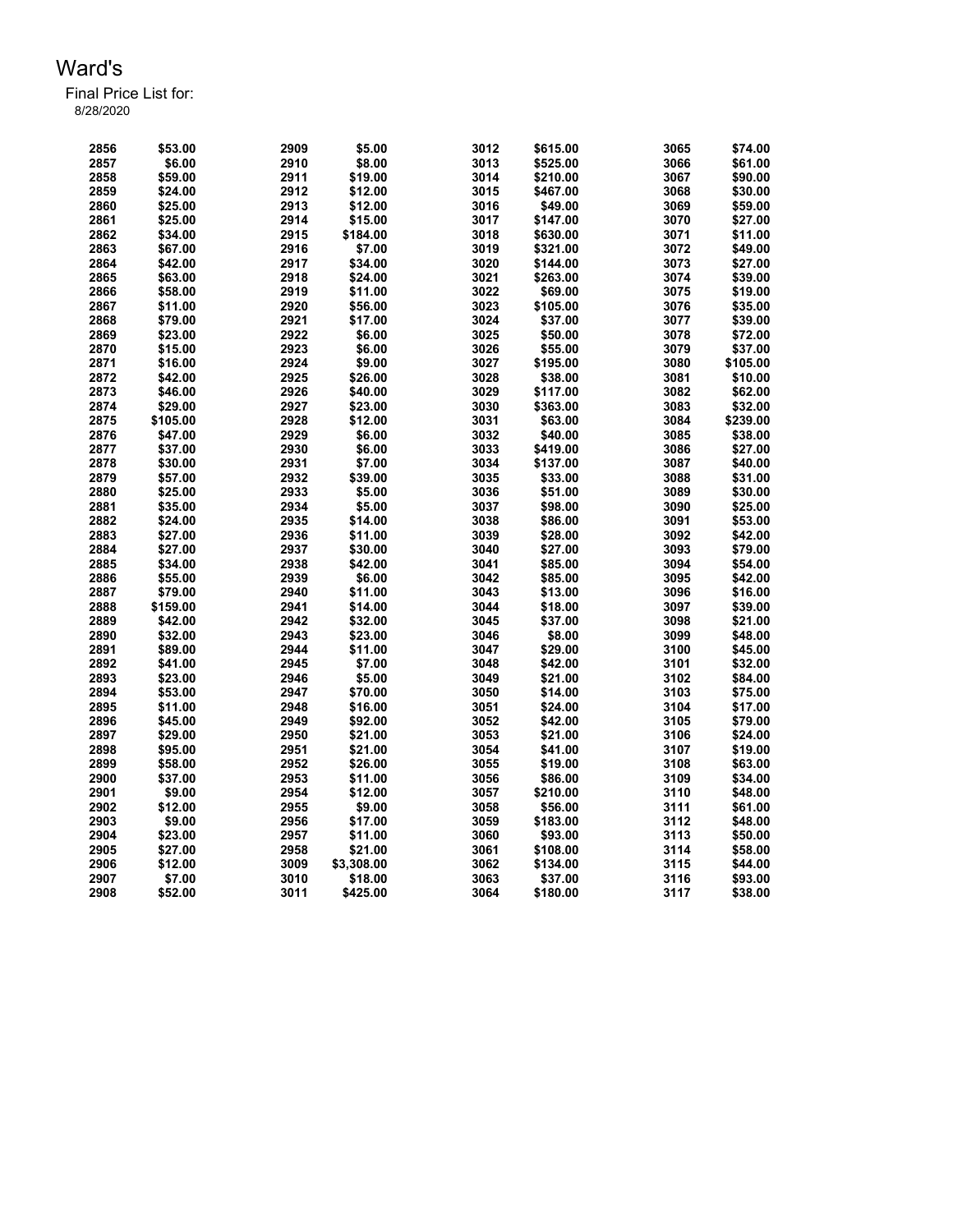| 3118 | \$16.00  | 3171 | \$45.00  | 3224 | \$42.00  | 3277 | \$76.00  |
|------|----------|------|----------|------|----------|------|----------|
| 3119 | \$93.00  | 3172 | \$163.00 | 3225 | \$69.00  | 3278 | \$45.00  |
| 3120 | \$17.00  | 3173 | \$37.00  | 3226 | \$27.00  | 3279 | \$86.00  |
| 3121 | \$8.00   | 3174 | \$37.00  | 3227 | \$40.00  | 3280 | \$58.00  |
| 3122 | \$24.00  | 3175 | \$69.00  | 3228 | \$32.00  | 3281 | \$16.00  |
| 3123 | \$39.00  | 3176 | \$92.00  | 3229 | \$24.00  | 3282 | \$105.00 |
| 3124 | \$19.00  | 3177 | \$58.00  | 3230 | \$35.00  | 3283 | \$16.00  |
| 3125 | \$17.00  | 3178 | \$40.00  | 3231 | \$36.00  | 3284 | \$5.00   |
| 3126 | \$32.00  | 3179 | \$53.00  | 3232 | \$17.00  | 3285 | \$25.00  |
| 3127 | \$35.00  | 3180 | \$62.00  | 3233 | \$16.00  | 3286 | \$79.00  |
| 3128 | \$20.00  | 3181 | \$67.00  | 3234 | \$19.00  | 3287 | \$87.00  |
| 3129 | \$3.00   | 3182 | \$24.00  | 3235 | \$47.00  | 3288 | \$44.00  |
| 3130 | \$29.00  | 3183 | \$28.00  | 3236 | \$23.00  | 3289 | \$75.00  |
| 3131 | \$32.00  | 3184 | \$74.00  | 3237 | \$27.00  | 3290 | \$32.00  |
| 3132 | \$15.00  | 3185 | \$73.00  | 3238 | \$36.00  | 3291 | \$32.00  |
| 3133 | \$40.00  | 3186 | \$70.00  | 3239 | \$12.00  | 3292 | \$37.00  |
| 3134 | \$37.00  | 3187 | \$120.00 | 3240 | \$35.00  | 3293 | \$21.00  |
| 3135 | \$50.00  | 3188 | \$24.00  | 3241 | \$44.00  | 3294 | \$29.00  |
|      |          |      |          | 3242 |          | 3295 |          |
| 3136 | \$32.00  | 3189 | \$37.00  |      | \$49.00  |      | \$32.00  |
| 3137 | \$32.00  | 3190 | \$92.00  | 3243 | \$15.00  | 3296 | \$37.00  |
| 3138 | \$25.00  | 3191 | \$114.00 | 3244 | \$59.00  | 3297 | \$5.00   |
| 3139 | \$79.00  | 3192 | \$27.00  | 3245 | \$27.00  | 3298 | \$32.00  |
| 3140 | \$37.00  | 3193 | \$273.00 | 3246 | \$32.00  | 3299 | \$76.00  |
| 3141 | \$63.00  | 3194 | \$170.00 | 3247 | \$27.00  | 3300 | \$24.00  |
| 3142 | \$33.00  | 3195 | \$42.00  | 3248 | \$16.00  | 3301 | \$45.00  |
| 3143 | \$53.00  | 3196 | \$67.00  | 3249 | \$79.00  | 3302 | \$17.00  |
| 3144 | \$19.00  | 3197 | \$21.00  | 3250 | \$32.00  | 3303 | \$101.00 |
| 3145 | \$25.00  | 3198 | \$103.00 | 3251 | \$60.00  | 3304 | \$63.00  |
| 3146 | \$42.00  | 3199 | \$41.00  | 3252 | \$23.00  | 3305 | \$10.00  |
| 3147 | \$41.00  | 3200 | \$34.00  | 3253 | \$58.00  | 3306 | \$21.00  |
| 3148 | \$81.00  | 3201 | \$29.00  | 3254 | \$71.00  | 3307 | \$41.00  |
| 3149 | \$18.00  | 3202 | \$24.00  | 3255 | \$25.00  | 3308 | \$346.00 |
| 3150 | \$71.00  | 3203 | \$21.00  | 3256 | \$110.00 | 3309 | \$140.00 |
| 3151 | \$79.00  | 3204 | \$37.00  | 3257 | \$73.00  | 3310 | \$555.00 |
| 3152 | \$50.00  | 3205 | \$15.00  | 3258 | \$40.00  | 3311 | \$61.00  |
| 3153 | \$81.00  | 3206 | \$151.00 | 3259 | \$32.00  | 3312 | \$134.00 |
| 3154 | \$39.00  | 3207 | \$74.00  | 3260 | \$19.00  | 3313 | \$101.00 |
| 3155 | \$48.00  | 3208 | \$80.00  | 3261 | \$29.00  | 3314 | \$564.00 |
| 3156 | \$66.00  | 3209 | \$8.00   | 3262 | \$69.00  | 3315 | \$276.00 |
| 3157 | \$65.00  | 3210 | \$54.00  | 3263 | \$14.00  | 3316 | \$158.00 |
| 3158 | \$67.00  | 3211 | \$27.00  | 3264 | \$17.00  | 3317 | \$126.00 |
| 3159 | \$65.00  | 3212 | \$15.00  | 3265 | \$37.00  | 3318 | \$104.00 |
| 3160 | \$23.00  | 3213 | \$30.00  | 3266 | \$28.00  | 3319 | \$93.00  |
| 3161 | \$20.00  | 3214 | \$12.00  | 3267 | \$27.00  | 3320 | \$200.00 |
| 3162 | \$42.00  | 3215 | \$42.00  | 3268 | \$40.00  | 3321 | \$117.00 |
| 3163 | \$34.00  | 3216 | \$41.00  | 3269 | \$27.00  | 3322 | \$189.00 |
| 3164 | \$55.00  | 3217 | \$9.00   | 3270 | \$26.00  | 3323 | \$467.00 |
| 3165 | \$52.00  | 3218 | \$35.00  | 3271 | \$97.00  | 3324 | \$55.00  |
| 3166 | \$54.00  | 3219 | \$47.00  | 3272 | \$32.00  | 3325 | \$184.00 |
| 3167 | \$158.00 | 3220 | \$17.00  | 3273 | \$34.00  | 3326 | \$338.00 |
| 3168 | \$179.00 | 3221 | \$75.00  | 3274 | \$25.00  | 3327 | \$305.00 |
| 3169 | \$42.00  | 3222 | \$23.00  | 3275 | \$122.00 | 3328 | \$305.00 |
| 3170 | \$37.00  | 3223 | \$132.00 | 3276 | \$69.00  | 3329 | \$42.00  |
|      |          |      |          |      |          |      |          |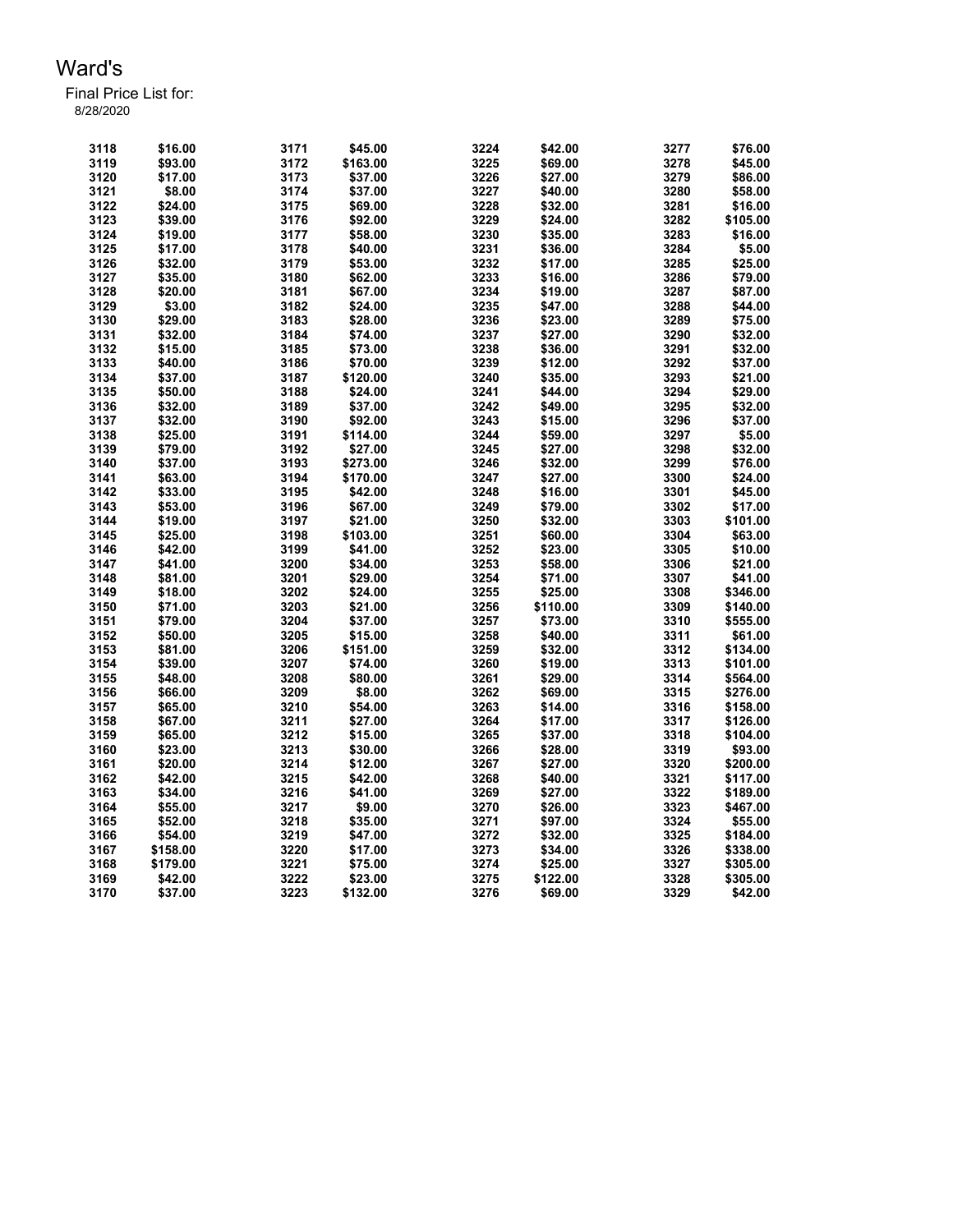| 3330 | \$117.00 | 3383 | \$31.00  | 3436         | \$30.00  | 3489         | \$69.00  |
|------|----------|------|----------|--------------|----------|--------------|----------|
| 3331 | \$58.00  | 3384 | \$15.00  | 3437         | \$46.00  | 3490         | \$10.00  |
| 3332 | \$92.00  | 3385 | \$14.00  | 3438         | \$45.00  | 3491         | \$60.00  |
| 3333 | \$136.00 | 3386 | \$17.00  | 3439         | \$46.00  | 3492         | \$134.00 |
| 3334 | \$189.00 | 3387 | \$15.00  | 3440         | \$96.00  | 3493         | \$39.00  |
| 3335 | \$47.00  | 3388 | \$12.00  | 3441         | \$155.00 | 3494         | \$16.00  |
| 3336 | \$101.00 | 3389 | \$36.00  | 3442         | \$53.00  | 3495         | \$60.00  |
| 3337 | \$105.00 | 3390 | \$34.00  | 3443         | \$13.00  | 3496         | \$82.00  |
| 3338 | \$126.00 | 3391 | \$164.00 | 3444         | \$41.00  | 3497         | \$12.00  |
| 3339 | \$42.00  | 3392 | \$234.00 | 3445         | \$74.00  | 3498         | \$6.00   |
| 3340 | \$126.00 | 3393 | \$53.00  | 3446         | \$58.00  | 3499         | \$34.00  |
| 3341 | \$97.00  | 3394 | \$10.00  | 3447         | \$46.00  | 3500         | \$42.00  |
| 3342 | \$126.00 | 3395 | \$13.00  | 3448         | \$16.00  | 3501         | \$30.00  |
| 3343 | \$109.00 | 3396 | \$16.00  | 3449         | \$59.00  | 3502         | \$53.00  |
| 3344 | \$189.00 | 3397 | \$15.00  | 3450         | \$59.00  | 3503         | \$21.00  |
| 3345 | \$126.00 | 3398 | \$132.00 | 3451         | \$34.00  | 3504         | \$29.00  |
| 3346 | \$53.00  | 3399 | \$158.00 | 3452         | \$14.00  | 3505         | \$21.00  |
| 3347 | \$93.00  | 3400 | \$176.00 | 3453         | \$35.00  | 3506         | \$27.00  |
| 3348 | \$126.00 | 3401 | \$378.00 | 3454         | \$27.00  | 3507         | \$60.00  |
| 3349 |          | 3402 |          |              |          |              |          |
| 3350 | \$89.00  |      | \$237.00 | 3455<br>3456 | \$24.00  | 3508<br>3509 | \$44.00  |
|      | \$81.00  | 3403 | \$49.00  |              | \$21.00  |              | \$35.00  |
| 3351 | \$58.00  | 3404 | \$37.00  | 3457         | \$39.00  | 3510         | \$35.00  |
| 3352 | \$92.00  | 3405 | \$38.00  | 3458         | \$17.00  | 3511         | \$45.00  |
| 3353 | \$127.00 | 3406 | \$149.00 | 3459         | \$33.00  | 3512         | \$37.00  |
| 3354 | \$187.00 | 3407 | \$79.00  | 3460         | \$16.00  | 3513         | \$15.00  |
| 3355 | \$19.00  | 3408 | \$33.00  | 3461         | \$50.00  | 3514         | \$60.00  |
| 3356 | \$15.00  | 3409 | \$140.00 | 3462         | \$24.00  | 3515         | \$15.00  |
| 3357 | \$15.00  | 3410 | \$20.00  | 3463         | \$34.00  | 3516         | \$12.00  |
| 3358 | \$18.00  | 3411 | \$16.00  | 3464         | \$59.00  | 3517         | \$16.00  |
| 3359 | \$8.00   | 3412 | \$10.00  | 3465         | \$20.00  | 3518         | \$34.00  |
| 3360 | \$4.00   | 3413 | \$15.00  | 3466         | \$10.00  | 3519         | \$15.00  |
| 3361 | \$9.00   | 3414 | \$21.00  | 3467         | \$13.00  | 3520         | \$41.00  |
| 3362 | \$21.00  | 3415 | \$21.00  | 3468         | \$20.00  | 3521         | \$65.00  |
| 3363 | \$26.00  | 3416 | \$27.00  | 3469         | \$14.00  | 3522         | \$12.00  |
| 3364 | \$36.00  | 3417 | \$7.00   | 3470         | \$14.00  | 3523         | \$101.00 |
| 3365 | \$13.00  | 3418 | \$122.00 | 3471         | \$37.00  | 3524         | \$74.00  |
| 3366 | \$15.00  | 3419 | \$46.00  | 3472         | \$37.00  | 3525         | \$77.00  |
| 3367 | \$11.00  | 3420 | \$53.00  | 3473         | \$37.00  | 3526         | \$42.00  |
| 3368 | \$13.00  | 3421 | \$37.00  | 3474         | \$74.00  | 3527         | \$42.00  |
| 3369 | \$10.00  | 3422 | \$58.00  | 3475         | \$13.00  | 3528         | \$11.00  |
| 3370 | \$21.00  | 3423 | \$42.00  | 3476         | \$79.00  | 3529         | \$53.00  |
| 3371 | \$14.00  | 3424 | \$37.00  | 3477         | \$71.00  | 3530         | \$65.00  |
| 3372 | \$25.00  | 3425 | \$27.00  | 3478         | \$12.00  | 3531         | \$58.00  |
| 3373 | \$10.00  | 3426 | \$55.00  | 3479         | \$11.00  | 3532         | \$27.00  |
| 3374 | \$9.00   | 3427 | \$210.00 | 3480         | \$15.00  | 3533         | \$234.00 |
| 3375 | \$21.00  | 3428 | \$82.00  | 3481         | \$105.00 | 3534         | \$53.00  |
| 3376 | \$17.00  | 3429 | \$58.00  | 3482         | \$24.00  | 3535         | \$100.00 |
| 3377 | \$12.00  | 3430 | \$275.00 | 3483         | \$21.00  | 3536         | \$48.00  |
| 3378 | \$15.00  | 3431 | \$27.00  | 3484         | \$50.00  | 3537         | \$39.00  |
| 3379 | \$12.00  | 3432 | \$48.00  | 3485         | \$39.00  | 3538         | \$18.00  |
| 3380 | \$13.00  | 3433 | \$81.00  | 3486         | \$33.00  | 3539         | \$18.00  |
| 3381 | \$28.00  | 3434 | \$105.00 | 3487         | \$17.00  | 3540         | \$8.00   |
| 3382 | \$20.00  | 3435 | \$298.00 | 3488         | \$16.00  | 3541         | \$20.00  |
|      |          |      |          |              |          |              |          |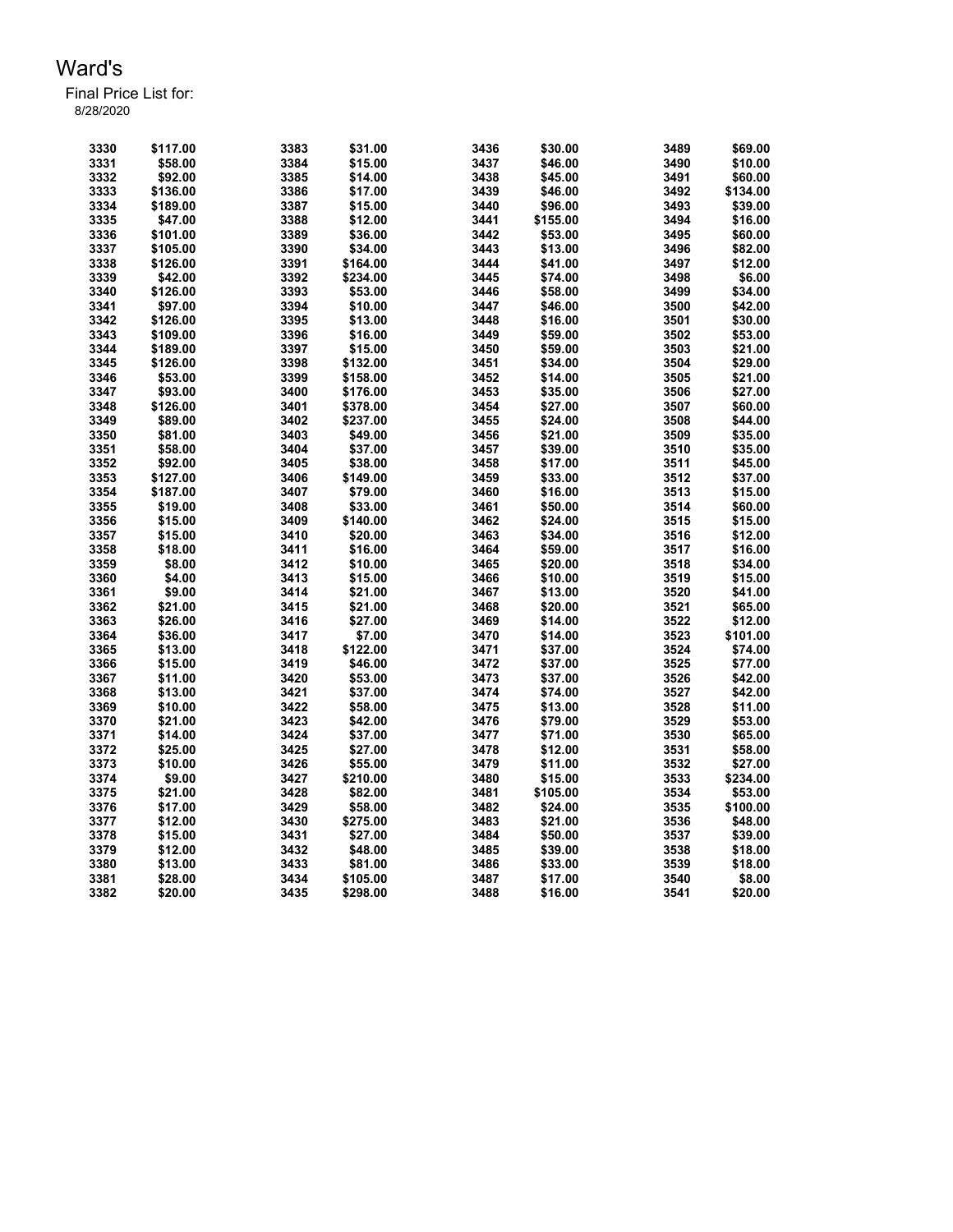| 3542 | \$30.00  | 3595 | \$3.00   | 3648 | \$18.00  | 3701 | \$39.00  |
|------|----------|------|----------|------|----------|------|----------|
| 3543 | \$10.00  | 3596 | \$58.00  | 3649 | \$10.00  | 3702 | \$35.00  |
| 3544 | \$11.00  | 3597 | \$14.00  | 3650 | \$19.00  | 3703 | \$20.00  |
| 3545 | \$32.00  | 3598 | \$24.00  | 3651 | \$2.00   | 3704 | \$16.00  |
| 3546 | \$23.00  | 3599 | \$37.00  | 3652 | \$10.00  | 3705 | \$45.00  |
| 3547 | \$42.00  | 3600 | \$23.00  | 3653 | \$79.00  | 3706 | \$30.00  |
| 3548 | \$16.00  | 3601 | \$21.00  | 3654 | \$5.00   | 3707 | \$33.00  |
| 3549 | \$15.00  | 3602 | \$16.00  | 3655 | \$100.00 | 3708 | \$25.00  |
| 3550 | \$16.00  | 3603 | \$23.00  | 3656 | \$12.00  | 3709 | \$31.00  |
| 3551 | \$15.00  | 3604 | \$75.00  | 3657 | \$24.00  | 3710 | \$61.00  |
| 3552 | \$20.00  | 3605 | \$825.00 | 3658 | \$4.00   | 3711 | \$19.00  |
| 3553 | \$17.00  | 3606 | \$117.00 | 3659 | \$3.00   | 3712 | \$15.00  |
| 3554 | \$18.00  | 3607 | \$69.00  | 3660 | \$25.00  | 3713 | \$144.00 |
| 3555 | \$13.00  | 3608 | \$146.00 | 3661 | \$16.00  | 3714 | \$44.00  |
| 3556 | \$35.00  | 3609 | \$75.00  | 3662 | \$6.00   | 3715 | \$35.00  |
| 3557 | \$9.00   | 3610 | \$79.00  | 3663 | \$16.00  | 3716 | \$51.00  |
| 3558 | \$21.00  | 3611 | \$32.00  | 3664 | \$9.00   | 3717 | \$34.00  |
| 3559 | \$16.00  | 3612 | \$16.00  | 3665 | \$10.00  | 3718 | \$27.00  |
| 3560 | \$10.00  | 3613 | \$32.00  | 3666 | \$21.00  | 3719 | \$36.00  |
| 3561 | \$15.00  | 3614 | \$11.00  | 3667 | \$4.00   | 3720 | \$42.00  |
| 3562 | \$10.00  | 3615 | \$19.00  | 3668 | \$11.00  | 3721 | \$42.00  |
| 3563 | \$7.00   | 3616 | \$23.00  | 3669 | \$67.00  | 3722 | \$28.00  |
| 3564 | \$32.00  | 3617 | \$6.00   | 3670 | \$174.00 | 3723 | \$16.00  |
| 3565 | \$8.00   | 3618 | \$12.00  | 3671 | \$202.00 | 3724 | \$15.00  |
| 3566 | \$19.00  | 3619 | \$26.00  | 3672 | \$431.00 | 3725 | \$23.00  |
| 3567 | \$58.00  | 3620 | \$24.00  | 3673 | \$60.00  | 3726 | \$32.00  |
| 3568 | \$23.00  | 3621 | \$69.00  | 3674 | \$53.00  | 3727 | \$34.00  |
| 3569 | \$25.00  | 3622 | \$14.00  | 3675 | \$120.00 | 3728 | \$47.00  |
| 3570 | \$13.00  | 3623 | \$39.00  | 3676 | \$163.00 | 3729 | \$44.00  |
| 3571 | \$48.00  | 3624 | \$155.00 | 3677 | \$11.00  | 3730 | \$137.00 |
| 3572 | \$10.00  | 3625 | \$138.00 | 3678 | \$31.00  | 3731 | \$26.00  |
| 3573 | \$29.00  | 3626 | \$30.00  | 3679 | \$71.00  | 3732 | \$49.00  |
| 3574 | \$14.00  | 3627 | \$23.00  | 3680 | \$75.00  | 3733 | \$30.00  |
| 3575 | \$21.00  | 3628 | \$12.00  | 3681 | \$168.00 | 3734 | \$32.00  |
| 3576 | \$12.00  | 3629 | \$15.00  | 3682 | \$26.00  | 3735 | \$84.00  |
| 3577 | \$8.00   | 3630 | \$42.00  | 3683 | \$44.00  | 3736 | \$37.00  |
| 3578 | \$163.00 | 3631 | \$29.00  | 3684 | \$28.00  | 3737 | \$12.00  |
| 3579 | \$12.00  | 3632 | \$8.00   | 3685 | \$33.00  | 3738 | \$29.00  |
| 3580 | \$27.00  | 3633 | \$15.00  | 3686 | \$62.00  | 3739 | \$58.00  |
| 3581 | \$42.00  | 3634 | \$24.00  | 3687 | \$72.00  | 3740 | \$84.00  |
| 3582 | \$38.00  | 3635 | \$300.00 | 3688 | \$44.00  | 3741 | \$13.00  |
| 3583 | \$33.00  | 3636 | \$26.00  | 3689 | \$30.00  | 3742 | \$33.00  |
| 3584 | \$14.00  | 3637 | \$27.00  | 3690 | \$23.00  | 3743 | \$24.00  |
| 3585 | \$15.00  | 3638 | \$25.00  | 3691 | \$33.00  | 3744 | \$29.00  |
| 3586 | \$110.00 | 3639 | \$3.00   | 3692 | \$17.00  | 3745 | \$32.00  |
| 3587 | \$29.00  | 3640 | \$17.00  | 3693 | \$35.00  | 3746 | \$42.00  |
| 3588 | \$38.00  | 3641 | \$69.00  | 3694 | \$79.00  | 3747 | \$30.00  |
| 3589 | \$13.00  | 3642 | \$80.00  | 3695 | \$34.00  | 3748 | \$30.00  |
| 3590 | \$13.00  | 3643 | \$49.00  | 3696 | \$24.00  | 3749 | \$32.00  |
| 3591 | \$8.00   | 3644 | \$105.00 | 3697 | \$78.00  | 3750 | \$29.00  |
| 3592 | \$23.00  | 3645 | \$200.00 | 3698 | \$26.00  | 3751 | \$54.00  |
| 3593 | \$69.00  | 3646 | \$35.00  | 3699 | \$23.00  | 3752 | \$54.00  |
| 3594 | \$3.00   | 3647 | \$21.00  | 3700 | \$60.00  | 3753 | \$16.00  |
|      |          |      |          |      |          |      |          |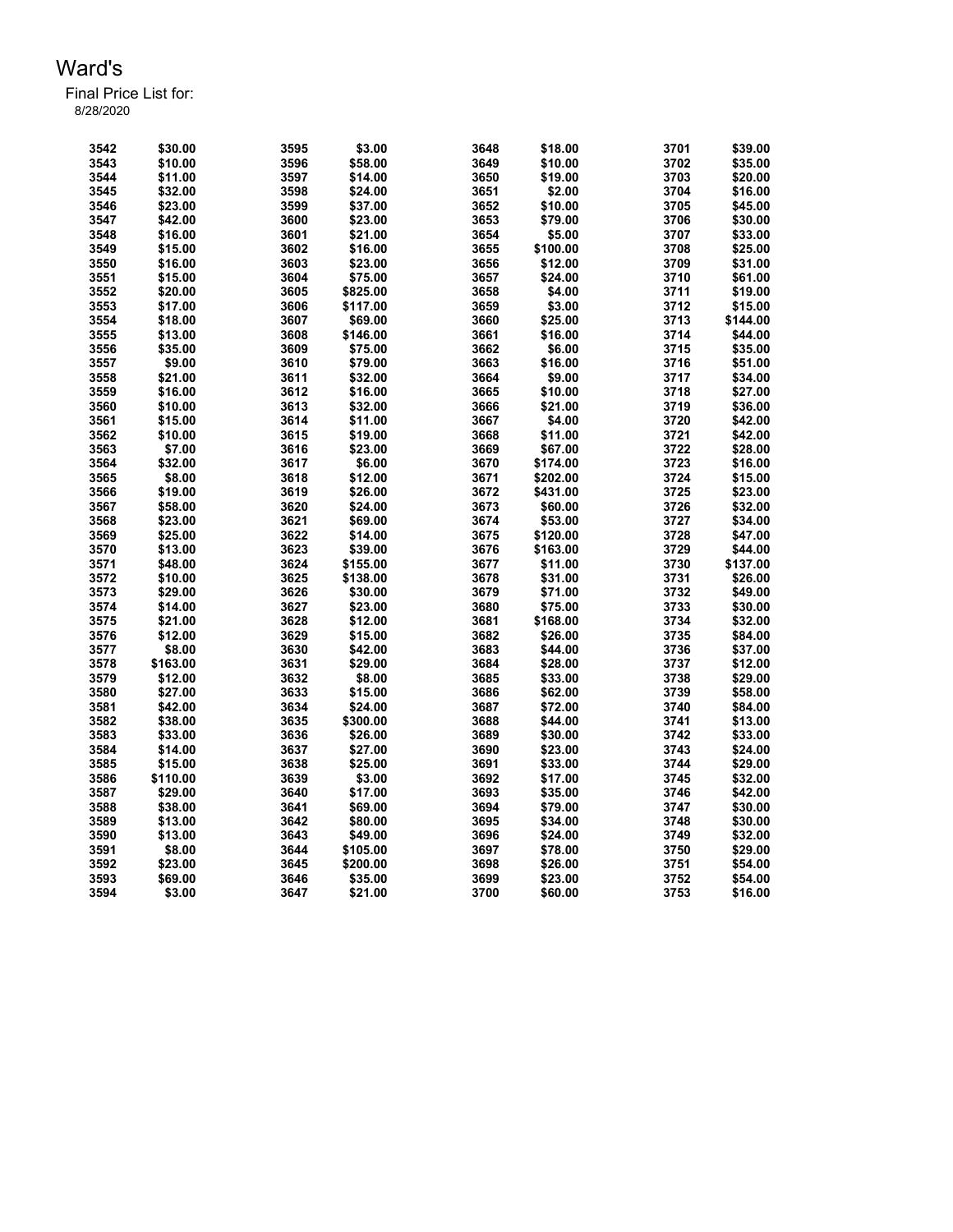| 3754 | \$24.00 | 3807 | \$26.00  | 3860 | \$25.00     | 4055 | \$580.00   |
|------|---------|------|----------|------|-------------|------|------------|
|      |         |      |          |      |             |      |            |
| 3755 | \$17.00 | 3808 | \$25.00  | 3861 | \$21.00     | 4056 | \$952.00   |
| 3756 | \$47.00 | 3809 | \$36.00  | 3862 | \$23.00     | 4057 | \$368.00   |
| 3757 | \$27.00 | 3810 | \$12.00  | 3863 | \$21.00     | 4058 | \$323.00   |
| 3758 | \$31.00 | 3811 | \$5.00   | 3864 | \$26.00     | 4059 | \$531.00   |
| 3759 | \$31.00 | 3812 | \$55.00  | 3865 | \$58.00     | 4060 | \$2,610.00 |
| 3760 | \$48.00 | 3813 | \$69.00  | 3866 | \$25.00     | 4061 | \$3,600.00 |
| 3761 | \$48.00 | 3814 | \$21.00  | 3867 | \$21.00     | 4062 | \$840.00   |
| 3762 | \$58.00 | 3815 | \$14.00  | 4010 | \$44,099.00 | 4063 | \$473.00   |
| 3763 | \$51.00 | 3816 | \$44.00  | 4011 | \$76.190.00 | 4064 | \$2,877.00 |
| 3764 | \$55.00 | 3817 | \$42.00  | 4012 | \$7,143.00  | 4065 | \$1,500.00 |
|      | \$66.00 | 3818 | \$38.00  | 4013 |             | 4066 |            |
| 3765 |         |      |          |      | \$57,142.00 |      | \$2,380.00 |
| 3766 | \$30.00 | 3819 | \$16.00  | 4014 | \$23,809.00 | 4067 | \$1,654.00 |
| 3767 | \$21.00 | 3820 | \$63.00  | 4015 | \$0.00      | 4068 | \$2,102.00 |
| 3768 | \$33.00 | 3821 | \$34.00  | 4016 | \$5,000.00  | 4069 | \$683.00   |
| 3769 | \$32.00 | 3822 | \$35.00  | 4017 | \$23,809.00 | 4070 | \$630.00   |
| 3770 | \$44.00 | 3823 | \$29.00  | 4018 | \$6,000.00  | 4071 | \$454.00   |
| 3771 | \$26.00 | 3824 | \$19.00  | 4019 | \$7,000.00  | 4072 | \$942.00   |
| 3772 | \$18.00 | 3825 | \$25.00  | 4020 | \$9,047.00  | 4073 | \$825.00   |
| 3773 | \$30.00 | 3826 | \$25.00  | 4021 | \$9,047.00  | 4074 | \$527.00   |
| 3774 | \$16.00 | 3827 | \$28.00  | 4022 | \$13,228.00 | 4075 | \$490.00   |
| 3775 | \$27.00 | 3828 | \$37.00  | 4023 | \$6,000.00  | 4076 | \$525.00   |
|      | \$20.00 | 3829 | \$53.00  | 4024 |             | 4077 |            |
| 3776 |         |      |          |      | \$7,142.00  |      | \$501.00   |
| 3777 | \$32.00 | 3830 | \$27.00  | 4025 | \$1,800.00  | 4078 | \$427.00   |
| 3778 | \$23.00 | 3831 | \$25.00  | 4026 | \$3,809.00  | 4079 | \$735.00   |
| 3779 | \$29.00 | 3832 | \$39.00  | 4027 | \$4,000.00  | 4080 | \$460.00   |
| 3780 | \$22.00 | 3833 | \$42.00  | 4028 | \$1,428.00  | 4081 | \$448.00   |
| 3781 | \$29.00 | 3834 | \$105.00 | 4029 | \$1,455.00  | 4082 | \$2,100.00 |
| 3782 | \$45.00 | 3835 | \$48.00  | 4030 | \$1,575.00  | 4083 | \$425.00   |
| 3783 | \$34.00 | 3836 | \$53.00  | 4031 | \$9,111.00  | 4084 | \$1,428.00 |
| 3784 | \$35.00 | 3837 | \$42.00  | 4032 | \$3,500.00  | 4085 | \$600.00   |
| 3785 | \$73.00 | 3838 | \$32.00  | 4033 | \$5,700.00  | 4086 | \$4,761.00 |
| 3786 | \$21.00 | 3839 | \$63.00  | 4034 | \$6,300.00  | 4087 | \$1,435.00 |
| 3787 | \$38.00 | 3840 | \$32.00  | 4035 | \$3,045.00  | 4088 | \$3,400.00 |
|      |         |      |          |      |             | 4089 |            |
| 3788 | \$33.00 | 3841 | \$19.00  | 4036 | \$1,654.00  |      | \$619.00   |
| 3789 | \$23.00 | 3842 | \$26.00  | 4037 | \$3,098.00  | 4090 | \$2,095.00 |
| 3790 | \$47.00 | 3843 | \$16.00  | 4038 | \$1,958.00  | 4091 | \$2,814.00 |
| 3791 | \$26.00 | 3844 | \$42.00  | 4039 | \$6,703.00  | 4092 | \$1,450.00 |
| 3792 | \$40.00 | 3845 | \$27.00  | 4040 | \$1,405.00  | 4093 | \$2,558.00 |
| 3793 | \$37.00 | 3846 | \$42.00  | 4041 | \$1,465.00  | 4094 | \$1,628.00 |
| 3794 | \$25.00 | 3847 | \$14.00  | 4042 | \$2,554.00  | 4095 | \$1,005.00 |
| 3795 | \$32.00 | 3848 | \$25.00  | 4043 | \$6,703.00  | 4096 | \$4,200.00 |
| 3796 | \$34.00 | 3849 | \$32.00  | 4044 | \$4,195.00  | 4097 | \$8,000.00 |
| 3797 | \$25.00 | 3850 | \$29.00  | 4045 | \$13,403.00 | 4098 | \$360.00   |
| 3798 | \$20.00 | 3851 | \$41.00  | 4046 | \$5,000.00  | 4099 | \$263.00   |
| 3799 | \$38.00 | 3852 | \$23.00  | 4047 | \$0.00      | 4100 | \$688.00   |
| 3800 | \$23.00 | 3853 | \$29.00  | 4048 | \$2,914.00  | 4101 | \$263.00   |
|      |         |      |          |      |             |      |            |
| 3801 | \$35.00 | 3854 | \$31.00  | 4049 | \$1,155.00  | 4102 | \$573.00   |
| 3802 | \$27.00 | 3855 | \$34.00  | 4050 | \$1,365.00  | 4103 | \$3,780.00 |
| 3803 | \$15.00 | 3856 | \$12.00  | 4051 | \$1,155.00  | 4104 | \$2,100.00 |
| 3804 | \$16.00 | 3857 | \$28.00  | 4052 | \$972.00    | 4105 | \$3,150.00 |
| 3805 | \$35.00 | 3858 | \$48.00  | 4053 | \$464.00    | 4106 | \$578.00   |
| 3806 | \$27.00 | 3859 | \$25.00  | 4054 | \$450.00    | 4107 | \$300.00   |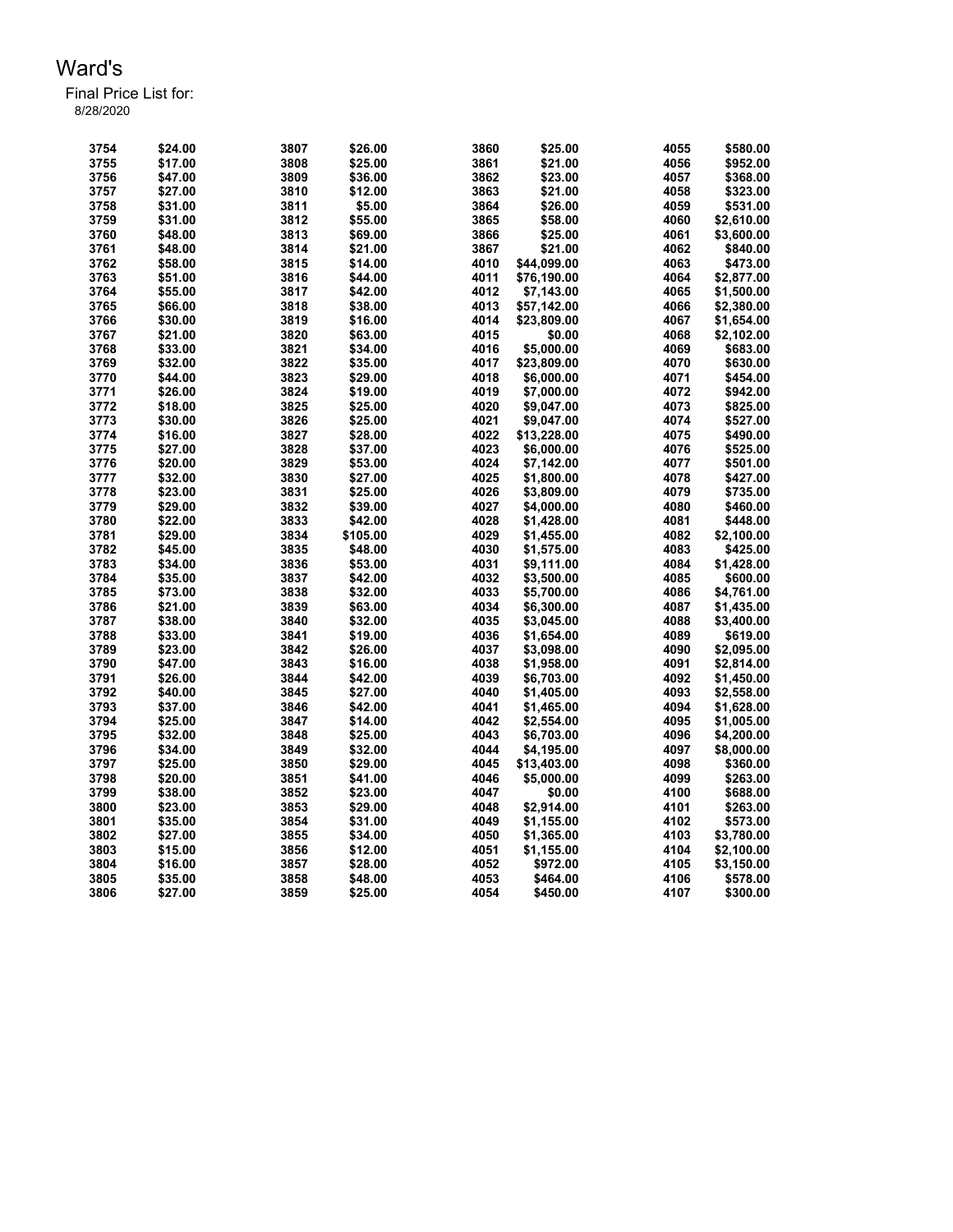| 4108 | \$401.00   | 4161 | \$998.00   | 4214 | \$642.00   | 4267 | \$317.00   |
|------|------------|------|------------|------|------------|------|------------|
| 4109 | \$380.00   | 4162 | \$583.00   | 4215 | \$450.00   | 4268 | \$105.00   |
| 4110 | \$394.00   | 4163 | \$473.00   | 4216 | \$163.00   | 4269 | \$651.00   |
| 4111 | \$441.00   | 4164 | \$1,200.00 | 4217 | \$185.00   | 4270 | \$233.00   |
| 4112 | \$1,904.00 | 4165 | \$250.00   | 4218 | \$311.00   | 4271 | \$238.00   |
| 4113 | \$415.00   | 4166 | \$583.00   | 4219 | \$368.00   | 4272 | \$600.00   |
| 4114 | \$365.00   | 4167 | \$499.00   | 4220 | \$133.00   | 4273 | \$2,500.00 |
| 4115 | \$689.00   | 4168 | \$952.00   | 4221 | \$1,455.00 | 4274 | \$7,088.00 |
| 4116 | \$525.00   | 4169 | \$486.00   | 4222 | \$793.00   | 4275 | \$1,680.00 |
| 4117 | \$338.00   | 4170 | \$625.00   | 4223 | \$1,074.00 | 4276 | \$735.00   |
| 4118 | \$394.00   | 4171 | \$200.00   | 4224 | \$300.00   | 4277 | \$239.00   |
| 4119 | \$3,047.00 | 4172 | \$287.00   | 4225 | \$1,507.00 | 4278 | \$449.00   |
| 4120 | \$3,705.00 | 4173 | \$578.00   | 4226 | \$576.00   | 4279 | \$585.00   |
| 4121 | \$1,904.00 | 4174 | \$289.00   | 4227 | \$79.00    | 4280 | \$1,427.00 |
| 4122 | \$2,000.00 | 4175 | \$2,520.00 | 4228 | \$83.00    | 4281 | \$798.00   |
| 4123 | \$189.00   | 4176 | \$702.00   | 4229 | \$317.00   | 4282 | \$237.00   |
| 4124 | \$200.00   | 4177 | \$875.00   | 4230 | \$3,534.00 | 4283 | \$111.00   |
| 4125 | \$840.00   | 4178 | \$420.00   | 4231 | \$1,428.00 | 4284 | \$132.00   |
| 4126 | \$840.00   | 4179 | \$263.00   | 4232 | \$1,428.00 | 4285 | \$79.00    |
| 4127 |            | 4180 | \$130.00   | 4233 | \$500.00   | 4286 | \$120.00   |
|      | \$501.00   |      |            |      |            |      |            |
| 4128 | \$1,364.00 | 4181 | \$162.00   | 4234 | \$315.00   | 4287 | \$159.00   |
| 4129 | \$3,360.00 | 4182 | \$258.00   | 4235 | \$630.00   | 4288 | \$35.00    |
| 4130 | \$279.00   | 4183 | \$142.00   | 4236 | \$0.00     | 4289 | \$79.00    |
| 4131 | \$233.00   | 4184 | \$184.00   | 4237 | \$0.00     | 4290 | \$163.00   |
| 4132 | \$1,000.00 | 4185 | \$582.00   | 4238 | \$952.00   | 4291 | \$134.00   |
| 4133 | \$2,000.00 | 4186 | \$328.00   | 4239 | \$319.00   | 4292 | \$137.00   |
| 4134 | \$1,050.00 | 4187 | \$420.00   | 4240 | \$326.00   | 4293 | \$5,258.00 |
| 4135 | \$952.00   | 4188 | \$306.00   | 4241 | \$210.00   | 4294 | \$1,838.00 |
| 4136 | \$401.00   | 4189 | \$350.00   | 4242 | \$4,253.00 | 4295 | \$2,550.00 |
| 4137 | \$458.00   | 4190 | \$231.00   | 4243 | \$4,544.00 | 4296 | \$1,628.00 |
| 4138 | \$342.00   | 4191 | \$198.00   | 4244 | \$3,149.00 | 4297 | \$1,142.00 |
| 4139 | \$252.00   | 4192 | \$788.00   | 4245 | \$1,365.00 | 4298 | \$174.00   |
| 4140 | \$158.00   | 4193 | \$473.00   | 4246 | \$2,520.00 | 4299 | \$1,428.00 |
| 4141 | \$2,250.00 | 4194 | \$663.00   | 4247 | \$335.00   | 4300 | \$2,350.00 |
| 4142 | \$3,126.00 | 4195 | \$571.00   | 4248 | \$326.00   | 4301 | \$1,470.00 |
| 4143 | \$1,654.00 | 4196 | \$630.00   | 4249 | \$149.00   | 4302 | \$578.00   |
| 4144 | \$2,100.00 | 4197 | \$92.00    | 4250 | \$2,022.00 | 4303 | \$233.00   |
| 4145 | \$3,728.00 | 4198 | \$350.00   | 4251 | \$4,830.00 | 4304 | \$522.00   |
| 4146 | \$1,628.00 | 4199 | \$158.00   | 4252 | \$1,267.00 | 4305 | \$1,000.00 |
| 4147 | \$699.00   | 4200 | \$111.00   | 4253 | \$2,237.00 | 4306 | \$423.00   |
| 4148 | \$1,428.00 | 4201 | \$184.00   | 4254 | \$2,625.00 | 4307 | \$1,785.00 |
| 4149 | \$809.00   | 4202 | \$350.00   | 4255 | \$1,470.00 | 4308 | \$635.00   |
| 4150 | \$762.00   | 4203 | \$284.00   | 4256 | \$1,455.00 | 4309 | \$477.00   |
| 4151 | \$2,300.00 | 4204 | \$326.00   | 4257 | \$1,101.00 | 4310 | \$397.00   |
| 4152 | \$662.00   | 4205 |            | 4258 |            | 4311 |            |
|      |            |      | \$930.00   |      | \$1,131.00 |      | \$419.00   |
| 4153 | \$420.00   | 4206 | \$126.00   | 4259 | \$1,287.00 | 4312 | \$353.00   |
| 4154 | \$231.00   | 4207 | \$524.00   | 4260 | \$1,838.00 | 4313 | \$502.00   |
| 4155 | \$198.00   | 4208 | \$170.00   | 4261 | \$1,150.00 | 4314 | \$515.00   |
| 4156 | \$321.00   | 4209 | \$850.00   | 4262 | \$350.00   | 4315 | \$607.00   |
| 4157 | \$250.00   | 4210 | \$164.00   | 4263 | \$6,038.00 | 4316 | \$473.00   |
| 4158 | \$166.00   | 4211 | \$221.00   | 4264 | \$840.00   | 4317 | \$187.00   |
| 4159 | \$2,573.00 | 4212 | \$204.00   | 4265 | \$827.00   | 4318 | \$162.00   |
| 4160 | \$998.00   | 4213 | \$158.00   | 4266 | \$1,853.00 | 4319 | \$58.00    |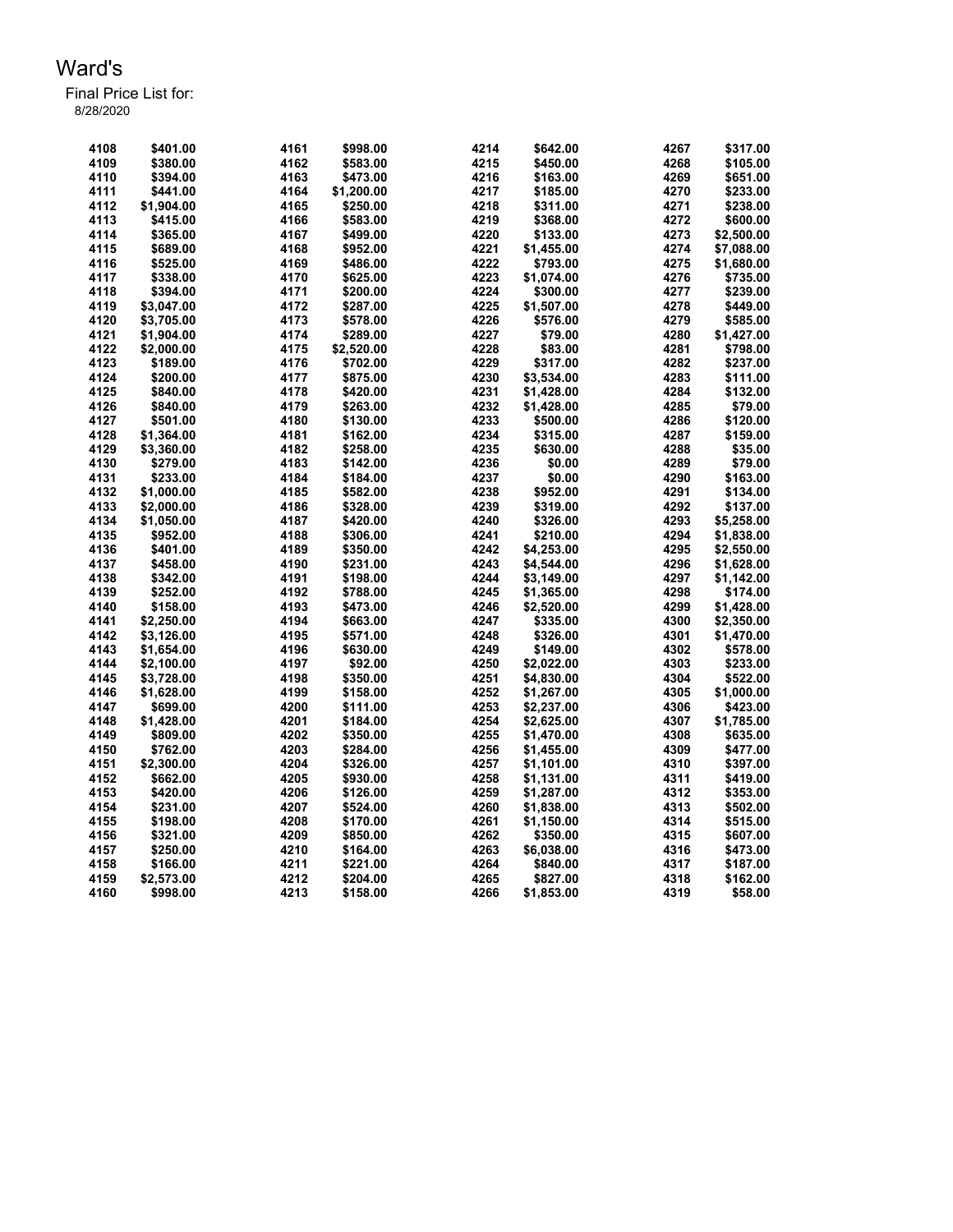| 4320 | \$502.00   | 4373 | \$1.210.00 | 4426 | \$210.00   | 4479 | \$13.00  |
|------|------------|------|------------|------|------------|------|----------|
| 4321 | \$263.00   | 4374 | \$1,600.00 | 4427 | \$234.00   | 4480 | \$14.00  |
| 4322 | \$289.00   | 4375 | \$4.000.00 | 4428 | \$366.00   | 4481 | \$135.00 |
| 4323 | \$375.00   | 4376 | \$482.00   | 4429 | \$368.00   | 4482 | \$17.00  |
| 4324 | \$84.00    | 4377 | \$3,000.00 | 4430 | \$492.00   | 4483 | \$16.00  |
| 4325 | \$1,000.00 | 4378 | \$1,750.00 | 4431 | \$893.00   | 4484 | \$9.00   |
| 4326 | \$368.00   | 4379 | \$2,000.00 | 4432 | \$370.00   | 4485 | \$33.00  |
| 4327 | \$125.00   | 4380 | \$893.00   | 4433 | \$500.00   | 4486 | \$0.00   |
| 4328 | \$115.00   | 4381 | \$998.00   | 4434 | \$336.00   | 4487 | \$20.00  |
| 4329 | \$27.00    | 4382 | \$806.00   | 4435 | \$315.00   | 4488 | \$20.00  |
| 4330 | \$3,045.00 | 4383 | \$575.00   | 4436 | \$300.00   | 4489 | \$20.00  |
| 4331 | \$754.00   | 4384 | \$691.00   | 4437 | \$352.00   | 4490 | \$20.00  |
| 4332 | \$801.00   | 4385 | \$525.00   | 4438 | \$586.00   | 4491 | \$0.00   |
| 4333 | \$521.00   | 4386 | \$742.00   | 4439 | \$672.00   | 4492 | \$23.00  |
| 4334 | \$473.00   | 4387 | \$505.00   | 4440 | \$420.00   | 4493 | \$21.00  |
| 4335 | \$578.00   | 4388 | \$420.00   | 4441 | \$3,780.00 | 4494 | \$20.00  |
| 4336 | \$630.00   | 4389 | \$287.00   | 4442 | \$305.00   | 4495 | \$21.00  |
| 4337 | \$525.00   | 4390 | \$712.00   | 4443 | \$369.00   | 4496 | \$21.00  |
| 4338 | \$604.00   | 4391 | \$898.00   | 4444 | \$363.00   | 4497 | \$20.00  |
| 4339 | \$315.00   | 4392 | \$625.00   | 4445 | \$998.00   | 4498 | \$21.00  |
| 4340 | \$279.00   | 4393 | \$718.00   | 4446 | \$322.00   | 4499 | \$20.00  |
| 4341 | \$499.00   | 4394 | \$1,141.00 | 4447 | \$342.00   | 4500 | \$20.00  |
| 4342 | \$441.00   | 4395 | \$1,155.00 | 4448 | \$447.00   | 4501 | \$20.00  |
| 4343 | \$927.00   | 4396 | \$521.00   | 4449 | \$221.00   | 4502 | \$21.00  |
| 4344 | \$767.00   | 4397 | \$368.00   | 4450 | \$237.00   | 5010 | \$128.00 |
| 4345 | \$1,904.00 | 4398 | \$1,995.00 | 4451 | \$250.00   | 5011 | \$53.00  |
| 4346 | \$3,333.00 | 4399 | \$0.00     | 4452 | \$56.00    | 5012 | \$28.00  |
| 4347 | \$952.00   | 4400 | \$704.00   | 4453 | \$999.00   | 5013 | \$7.00   |
| 4348 | \$42.00    | 4401 | \$374.00   | 4454 | \$650.00   | 5014 | \$20.00  |
| 4349 | \$727.00   | 4402 | \$176.00   | 4455 | \$500.00   | 5015 | \$39.00  |
| 4350 | \$500.00   | 4403 | \$209.00   | 4456 | \$248.00   | 5016 | \$37.00  |
| 4351 | \$291.00   | 4404 | \$100.00   | 4457 | \$1,365.00 | 5017 | \$31.00  |
| 4352 | \$735.00   | 4405 | \$163.00   | 4458 | \$368.00   | 5018 | \$23.00  |
| 4353 | \$150.00   | 4406 | \$292.00   | 4459 | \$3,885.00 | 5019 | \$24.00  |
| 4354 | \$807.00   | 4407 | \$155.00   | 4460 | \$353.00   | 5020 | \$80.00  |
| 4355 | \$400.00   | 4408 | \$216.00   | 4461 | \$235.00   | 5021 | \$27.00  |
| 4356 | \$350.00   | 4409 | \$126.00   | 4462 | \$156.00   | 5022 | \$38.00  |
| 4357 | \$2,757.00 | 4410 | \$100.00   | 4463 | \$690.00   | 5023 | \$97.00  |
| 4358 | \$7,350.00 | 4411 | \$182.00   | 4464 | \$537.00   | 5024 | \$36.00  |
| 4359 | \$2,048.00 | 4412 | \$1,470.00 | 4465 | \$315.00   | 5025 | \$96.00  |
| 4360 | \$517.00   | 4413 | \$351.00   | 4466 | \$499.00   | 5026 | \$63.00  |
| 4361 | \$985.00   | 4414 | \$5,626.00 | 4467 | \$488.00   | 5027 | \$139.00 |
| 4362 | \$1,428.00 | 4415 | \$1,853.00 | 4468 | \$263.00   | 5028 | \$18.00  |
| 4363 | \$1,333.00 | 4416 | \$952.00   | 4469 | \$279.00   | 5029 | \$58.00  |
| 4364 | \$1,575.00 | 4417 | \$696.00   | 4470 | \$405.00   | 5030 | \$4.00   |
| 4365 | \$1,475.00 | 4418 | \$945.00   | 4471 | \$237.00   | 5031 | \$11.00  |
| 4366 | \$2,380.00 | 4419 | \$1,287.00 | 4472 | \$342.00   | 5032 | \$247.00 |
| 4367 | \$8,400.00 | 4420 | \$410.00   | 4473 | \$867.00   | 5033 | \$16.00  |
| 4368 | \$1,575.00 | 4421 | \$980.00   | 4474 | \$32.00    | 5034 | \$13.00  |
| 4369 | \$2,205.00 | 4422 | \$422.00   | 4475 | \$40.00    | 5035 | \$0.00   |
| 4370 | \$4,725.00 | 4423 | \$585.00   | 4476 | \$96.00    | 5036 | \$37.00  |
| 4371 | \$3,142.00 | 4424 | \$2,334.00 | 4477 | \$14.00    | 5037 | \$19.00  |
| 4372 | \$1,654.00 | 4425 | \$252.00   | 4478 | \$12.00    | 5038 | \$36.00  |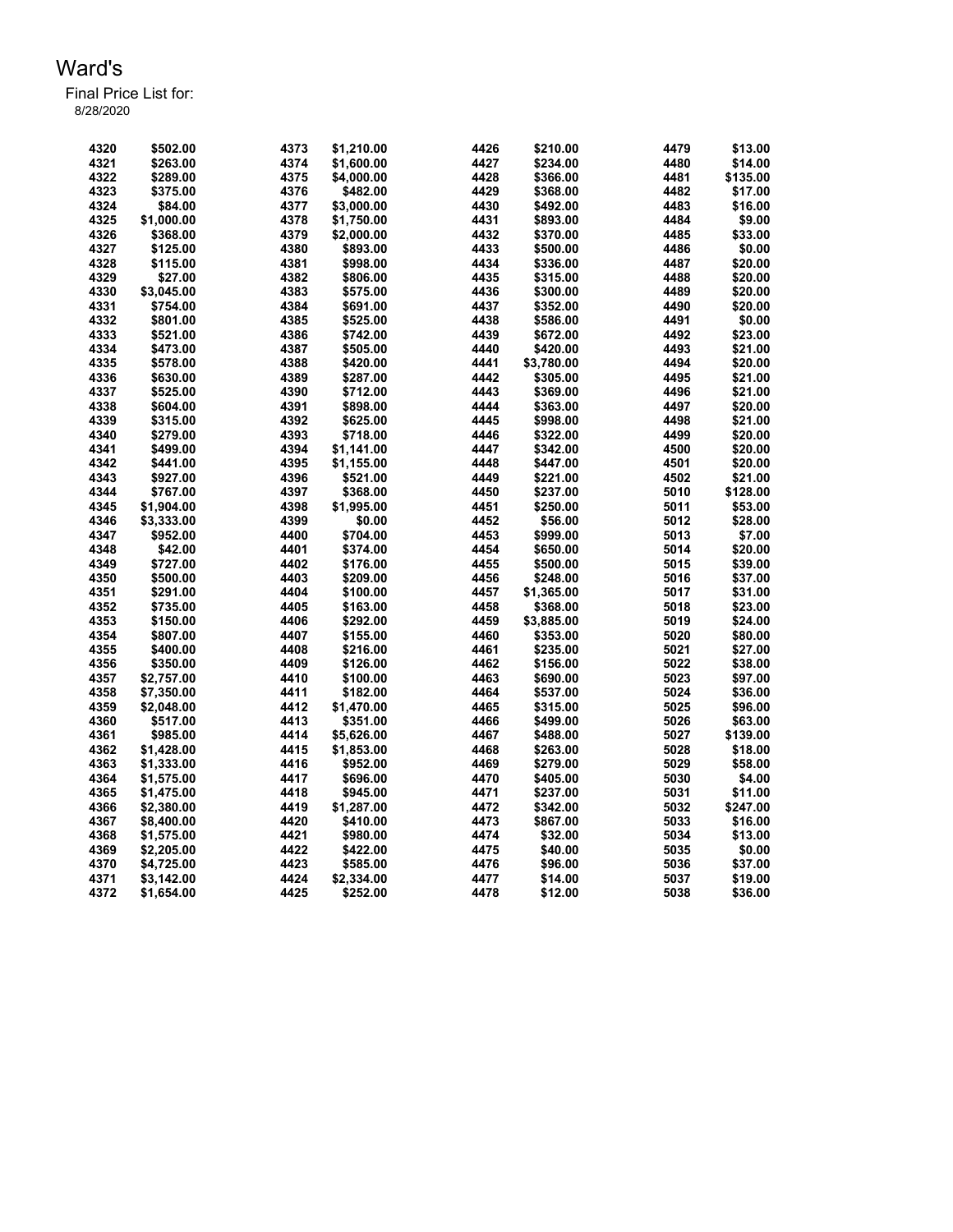| 5039 | \$67.00 | 5092 | \$5.00  | 5145 | \$10.00 | 5198 | \$8.00  |
|------|---------|------|---------|------|---------|------|---------|
| 5040 | \$40.00 | 5093 | \$29.00 | 5146 | \$15.00 | 5199 | \$3.00  |
| 5041 | \$23.00 | 5094 | \$38.00 | 5147 | \$5.00  | 5200 | \$0.00  |
| 5042 | \$35.00 | 5095 | \$34.00 | 5148 | \$0.00  | 5201 | \$32.00 |
| 5043 | \$27.00 | 5096 | \$24.00 | 5149 | \$22.00 | 5202 | \$0.00  |
| 5044 | \$25.00 | 5097 | \$42.00 | 5150 | \$30.00 | 5203 | \$30.00 |
| 5045 | \$7.00  | 5098 | \$48.00 | 5151 | \$12.00 | 5204 | \$3.00  |
| 5046 | \$3.00  | 5099 | \$7.00  | 5152 | \$6.00  | 5205 | \$4.00  |
| 5047 | \$13.00 | 5100 | \$8.00  | 5153 | \$3.00  | 5206 | \$4.00  |
| 5048 | \$36.00 | 5101 | \$5.00  | 5154 | \$18.00 | 5207 | \$3.00  |
| 5049 | \$7.00  | 5102 | \$24.00 | 5155 | \$12.00 | 5208 | \$3.00  |
| 5050 | \$10.00 | 5103 | \$20.00 | 5156 | \$16.00 | 5209 | \$4.00  |
|      | \$15.00 | 5104 | \$9.00  | 5157 | \$13.00 | 5210 | \$7.00  |
| 5051 |         |      |         |      |         |      |         |
| 5052 | \$15.00 | 5105 | \$13.00 | 5158 | \$11.00 | 5211 | \$11.00 |
| 5053 | \$5.00  | 5106 | \$5.00  | 5159 | \$13.00 | 5212 | \$8.00  |
| 5054 | \$17.00 | 5107 | \$23.00 | 5160 | \$5.00  | 5213 | \$3.00  |
| 5055 | \$8.00  | 5108 | \$11.00 | 5161 | \$10.00 | 5214 | \$3.00  |
| 5056 | \$5.00  | 5109 | \$10.00 | 5162 | \$5.00  | 5215 | \$3.00  |
| 5057 | \$10.00 | 5110 | \$13.00 | 5163 | \$8.00  | 5216 | \$0.00  |
| 5058 | \$4.00  | 5111 | \$23.00 | 5164 | \$7.00  | 5217 | \$14.00 |
| 5059 | \$8.00  | 5112 | \$30.00 | 5165 | \$13.00 | 5218 | \$0.00  |
| 5060 | \$27.00 | 5113 | \$53.00 | 5166 | \$5.00  | 5219 | \$13.00 |
| 5061 | \$6.00  | 5114 | \$53.00 | 5167 | \$5.00  | 5220 | \$0.00  |
| 5062 | \$4.00  | 5115 | \$63.00 | 5168 | \$7.00  | 5221 | \$0.00  |
| 5063 | \$13.00 | 5116 | \$37.00 | 5169 | \$12.00 | 5222 | \$12.00 |
| 5064 | \$7.00  | 5117 | \$3.00  | 5170 | \$3.00  | 5223 | \$3.00  |
| 5065 | \$21.00 | 5118 | \$12.00 | 5171 | \$0.00  | 5224 | \$81.00 |
| 5066 | \$34.00 | 5119 | \$6.00  | 5172 | \$13.00 | 5225 | \$19.00 |
| 5067 | \$50.00 | 5120 | \$5.00  | 5173 | \$12.00 | 5226 | \$13.00 |
| 5068 | \$18.00 | 5121 | \$15.00 | 5174 | \$8.00  | 5227 | \$21.00 |
| 5069 | \$20.00 | 5122 | \$0.00  | 5175 | \$6.00  | 5228 | \$16.00 |
| 5070 | \$27.00 | 5123 | \$0.00  | 5176 | \$4.00  | 5229 | \$15.00 |
| 5071 | \$16.00 | 5124 | \$11.00 | 5177 | \$3.00  | 5230 | \$8.00  |
| 5072 | \$34.00 | 5125 | \$10.00 | 5178 | \$0.00  | 5231 | \$16.00 |
| 5073 | \$5.00  | 5126 | \$5.00  | 5179 | \$4.00  | 5232 | \$6.00  |
| 5074 | \$6.00  | 5127 | \$0.00  | 5180 | \$33.00 | 5233 | \$9.00  |
| 5075 | \$15.00 | 5128 | \$0.00  | 5181 | \$23.00 | 5234 | \$12.00 |
| 5076 | \$15.00 | 5129 | \$15.00 | 5182 | \$0.00  | 5235 | \$9.00  |
| 5077 | \$24.00 | 5130 | \$14.00 | 5183 | \$7.00  | 5236 | \$7.00  |
| 5078 | \$18.00 | 5131 | \$6.00  | 5184 | \$17.00 | 5237 | \$9.00  |
|      | \$37.00 | 5132 |         |      |         | 5238 | \$4.00  |
| 5079 |         |      | \$10.00 | 5185 | \$8.00  | 5239 |         |
| 5080 | \$34.00 | 5133 | \$28.00 | 5186 | \$3.00  |      | \$4.00  |
| 5081 | \$29.00 | 5134 | \$10.00 | 5187 | \$0.00  | 5240 | \$4.00  |
| 5082 | \$20.00 | 5135 | \$18.00 | 5188 | \$23.00 | 5241 | \$5.00  |
| 5083 | \$23.00 | 5136 | \$0.00  | 5189 | \$19.00 | 5242 | \$4.00  |
| 5084 | \$17.00 | 5137 | \$16.00 | 5190 | \$8.00  | 5243 | \$5.00  |
| 5085 | \$50.00 | 5138 | \$0.00  | 5191 | \$16.00 | 5244 | \$12.00 |
| 5086 | \$45.00 | 5139 | \$11.00 | 5192 | \$3.00  | 5245 | \$19.00 |
| 5087 | \$5.00  | 5140 | \$30.00 | 5193 | \$3.00  | 5246 | \$19.00 |
| 5088 | \$3.00  | 5141 | \$0.00  | 5194 | \$0.00  | 5247 | \$0.00  |
| 5089 | \$3.00  | 5142 | \$25.00 | 5195 | \$0.00  | 5248 | \$3.00  |
| 5090 | \$48.00 | 5143 | \$18.00 | 5196 | \$5.00  | 5249 | \$59.00 |
| 5091 | \$10.00 | 5144 | \$15.00 | 5197 | \$0.00  | 5250 | \$37.00 |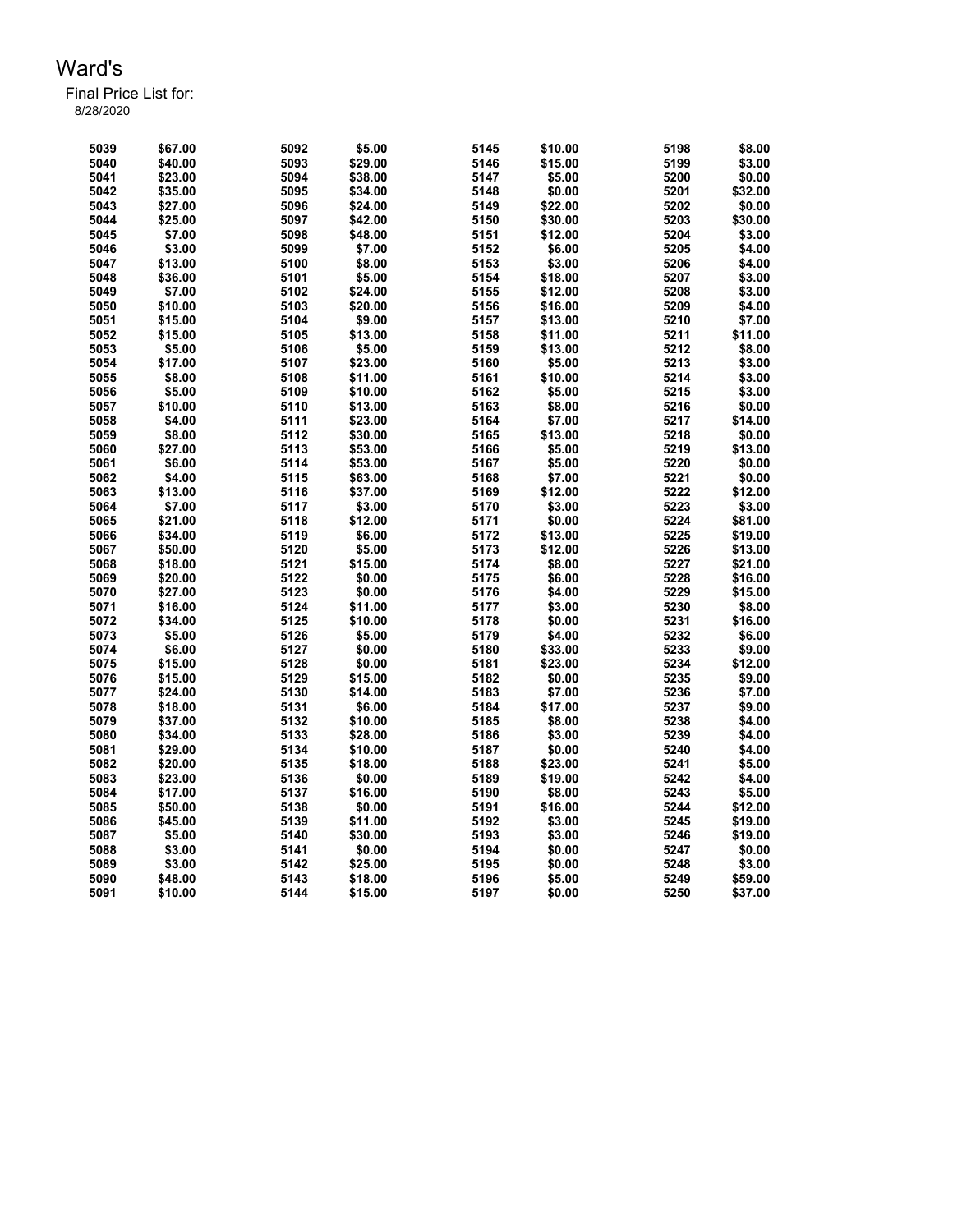| 5251 | \$37.00  | 5304 | \$63.00           | 5357 | \$63.00 | 5410 | \$42.00  |
|------|----------|------|-------------------|------|---------|------|----------|
| 5252 | \$15.00  | 5305 | \$93.00           | 5358 | \$51.00 | 5411 | \$77.00  |
| 5253 | \$52.00  | 5306 | \$31.00           | 5359 | \$32.00 | 5412 | \$23.00  |
| 5254 | \$63.00  | 5307 | \$40.00           | 5360 | \$23.00 | 5413 | \$19.00  |
| 5255 | \$34.00  | 5308 | \$87.00           | 5361 | \$48.00 | 5414 | \$45.00  |
| 5256 | \$32.00  | 5309 | \$15.00           | 5362 | \$42.00 | 5415 | \$27.00  |
| 5257 | \$0.00   | 5310 | \$15.00           | 5363 | \$28.00 | 5416 | \$17.00  |
| 5258 | \$24.00  | 5311 | \$15.00           | 5364 | \$28.00 | 5417 | \$21.00  |
| 5259 | \$26.00  | 5312 | \$163.00          | 5365 | \$17.00 | 5418 | \$24.00  |
| 5260 | \$37.00  | 5313 | \$82.00           | 5366 | \$48.00 | 5419 | \$56.00  |
| 5261 | \$102.00 | 5314 | \$58.00           | 5367 | \$19.00 | 5420 | \$29.00  |
| 5262 | \$39.00  | 5315 | \$164.00          | 5368 | \$16.00 | 5421 | \$15.00  |
| 5263 | \$29.00  | 5316 | \$50.00           | 5369 | \$36.00 | 5422 | \$53.00  |
|      |          |      |                   |      |         |      |          |
| 5264 | \$27.00  | 5317 | \$139.00          | 5370 | \$32.00 | 5423 | \$39.00  |
| 5265 | \$59.00  | 5318 | \$63.00           | 5371 | \$25.00 | 5424 | \$27.00  |
| 5266 | \$17.00  | 5319 | \$135.00          | 5372 | \$24.00 | 5425 | \$12.00  |
| 5267 | \$27.00  | 5320 | \$42.00           | 5373 | \$19.00 | 5426 | \$0.00   |
| 5268 | \$16.00  | 5321 | \$83.00           | 5374 | \$33.00 | 5427 | \$30.00  |
| 5269 | \$16.00  | 5322 | \$55.00           | 5375 | \$27.00 | 5428 | \$0.00   |
| 5270 | \$19.00  | 5323 | \$0.00            | 5376 | \$29.00 | 5429 | \$29.00  |
| 5271 | \$28.00  | 5324 | \$40.00           | 5377 | \$15.00 | 5430 | \$15.00  |
| 5272 | \$8.00   | 5325 | \$51.00           | 5378 | \$16.00 | 5431 | \$79.00  |
| 5273 | \$100.00 | 5326 | \$84.00           | 5379 | \$17.00 | 5432 | \$155.00 |
| 5274 | \$46.00  | 5327 | \$45.00           | 5380 | \$23.00 | 5433 | \$29.00  |
| 5275 | \$37.00  | 5328 | \$53.00           | 5381 | \$14.00 | 5434 | \$30.00  |
| 5276 | \$47.00  | 5329 | \$66.00           | 5382 | \$16.00 | 5435 | \$23.00  |
| 5277 | \$11.00  | 5330 | \$51.00           | 5383 | \$17.00 | 5436 | \$42.00  |
| 5278 | \$47.00  | 5331 | \$46.00           | 5384 | \$32.00 | 5437 | \$99.00  |
| 5279 | \$10.00  | 5332 | \$50.00           | 5385 | \$42.00 | 5438 | \$0.00   |
| 5280 | \$13.00  | 5333 | \$27.00           | 5386 | \$90.00 | 5439 | \$15.00  |
| 5281 | \$11.00  | 5334 | \$27.00           | 5387 | \$39.00 | 5440 | \$25.00  |
| 5282 | \$47.00  | 5335 | \$20.00           | 5388 | \$18.00 | 5441 | \$30.00  |
| 5283 | \$45.00  | 5336 | \$37.00           | 5389 | \$15.00 | 5442 | \$15.00  |
| 5284 | \$70.00  | 5337 | \$20.00           | 5390 | \$37.00 | 5443 | \$26.00  |
| 5285 | \$117.00 | 5338 | \$60.00           | 5391 | \$29.00 | 5444 | \$15.00  |
| 5286 | \$50.00  | 5339 | \$26.00           | 5392 | \$21.00 | 5445 | \$19.00  |
| 5287 | \$37.00  | 5340 | \$44.00           | 5393 | \$24.00 | 5446 | \$15.00  |
| 5288 | \$13.00  | 5341 | \$41.00           | 5394 | \$11.00 | 5447 | \$15.00  |
| 5289 | \$105.00 | 5342 | \$47.00           | 5395 | \$16.00 | 5448 | \$21.00  |
| 5290 | \$50.00  | 5343 | \$58.00           | 5396 | \$27.00 | 5449 | \$27.00  |
| 5291 | \$47.00  | 5344 | \$34.00           | 5397 | \$17.00 | 5450 | \$45.00  |
| 5292 | \$34.00  | 5345 | \$24.00           | 5398 | \$24.00 | 5451 | \$67.00  |
| 5293 | \$108.00 | 5346 | \$39.00           | 5399 | \$16.00 | 5452 | \$97.00  |
| 5294 | \$81.00  | 5347 | \$36.00           | 5400 | \$79.00 | 5453 | \$10.00  |
| 5295 | \$168.00 | 5348 | \$27.00           | 5401 | \$20.00 | 5454 | \$48.00  |
| 5296 | \$92.00  | 5349 |                   | 5402 | \$29.00 | 5455 | \$10.00  |
| 5297 | \$166.00 | 5350 | \$0.00<br>\$26.00 | 5403 | \$36.00 | 5456 | \$58.00  |
| 5298 |          |      |                   |      |         |      |          |
|      | \$0.00   | 5351 | \$18.00           | 5404 | \$17.00 | 5457 | \$12.00  |
| 5299 | \$54.00  | 5352 | \$15.00           | 5405 | \$95.00 | 5458 | \$33.00  |
| 5300 | \$33.00  | 5353 | \$34.00           | 5406 | \$10.00 | 5459 | \$11.00  |
| 5301 | \$32.00  | 5354 | \$43.00           | 5407 | \$27.00 | 5460 | \$12.00  |
| 5302 | \$20.00  | 5355 | \$175.00          | 5408 | \$54.00 | 5461 | \$6.00   |
| 5303 | \$26.00  | 5356 | \$28.00           | 5409 | \$24.00 | 5462 | \$184.00 |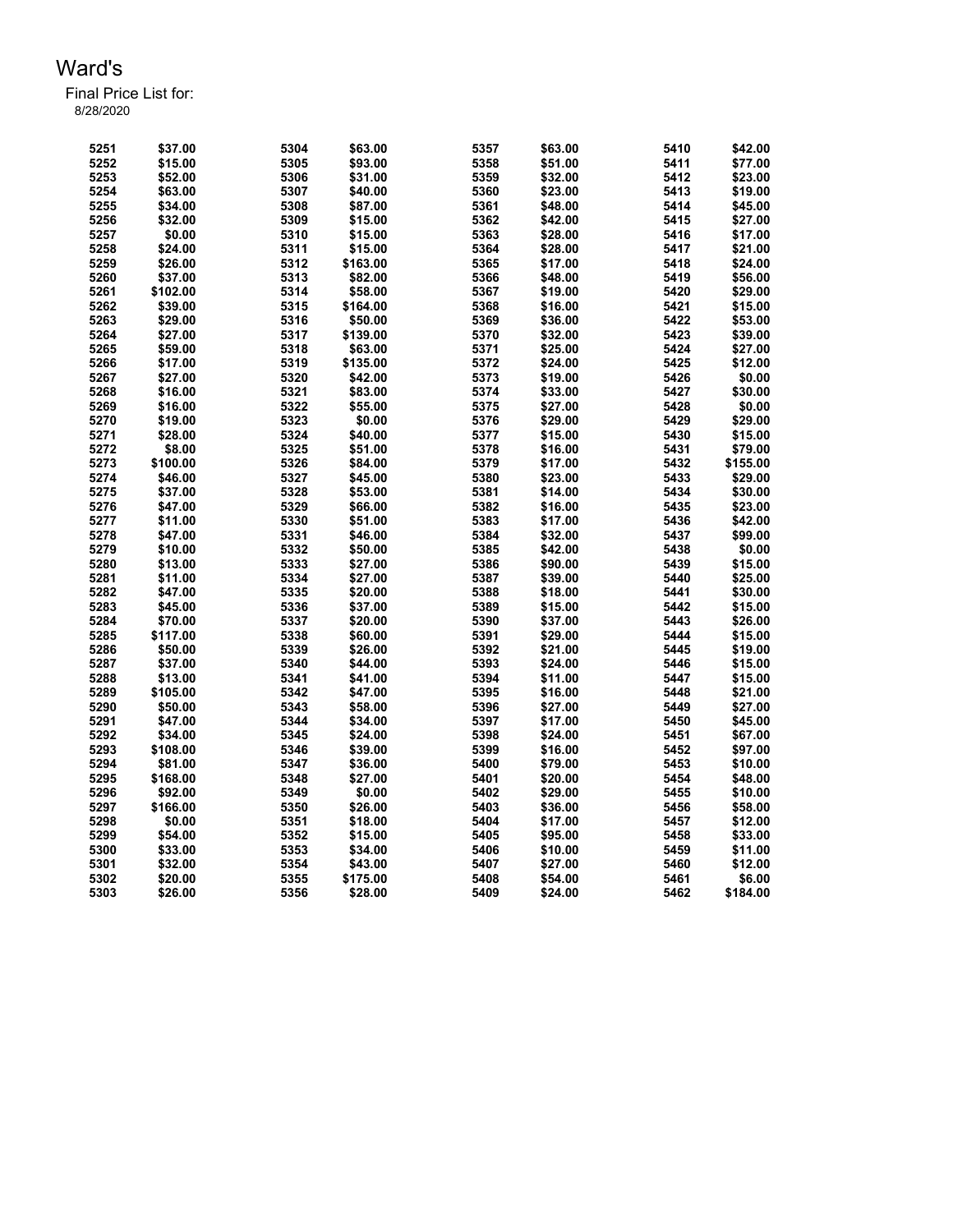| 5463 | \$23.00  | 5516 | \$40.00  | 5569 | \$24.00          | 5622 | \$17.00    |
|------|----------|------|----------|------|------------------|------|------------|
| 5464 | \$55.00  | 5517 | \$24.00  | 5570 | \$16.00          | 5623 | \$11.00    |
| 5465 | \$11.00  | 5518 | \$27.00  | 5571 | \$0.00           | 5624 | \$23.00    |
| 5466 | \$24.00  | 5519 | \$0.00   | 5572 | \$5.00           | 5625 | \$35.00    |
| 5467 | \$17.00  | 5520 | \$11.00  | 5573 | \$32.00          | 5626 | \$51.00    |
| 5468 | \$24.00  | 5521 | \$96.00  | 5574 | \$50.00          | 5627 | \$0.00     |
| 5469 | \$27.00  | 5522 | \$95.00  | 5575 | \$20.00          | 5628 | \$6.00     |
| 5470 | \$0.00   | 5523 | \$0.00   | 5576 | \$20.00          | 5629 | \$105.00   |
| 5471 | \$48.00  | 5524 | \$63.00  | 5577 | \$16.00          | 5630 | \$100.00   |
| 5472 | \$28.00  | 5525 | \$71.00  | 5578 | \$10.00          | 6010 | \$1,390.00 |
| 5473 | \$0.00   | 5526 | \$45.00  | 5579 | \$37.00          | 6011 | \$1,103.00 |
| 5474 | \$248.00 | 5527 | \$34.00  | 5580 | \$12.00          | 6012 | \$1,035.00 |
| 5475 | \$18.00  | 5528 | \$11.00  | 5581 | \$21.00          | 6013 | \$74.00    |
| 5476 | \$20.00  | 5529 | \$32.00  | 5582 | \$34.00          | 6014 | \$93.00    |
| 5477 | \$112.00 | 5530 | \$10.00  | 5583 | \$29.00          | 6015 | \$1,654.00 |
| 5478 | \$46.00  | 5531 | \$28.00  | 5584 | \$23.00          | 6016 |            |
|      |          |      |          |      |                  | 6017 | \$1,890.00 |
| 5479 | \$29.00  | 5532 | \$18.00  | 5585 | \$13.00          |      | \$525.00   |
| 5480 | \$152.00 | 5533 | \$47.00  | 5586 | \$15.00          | 6018 | \$67.00    |
| 5481 | \$36.00  | 5534 | \$15.00  | 5587 | \$15.00          | 6019 | \$147.00   |
| 5482 | \$10.00  | 5535 | \$87.00  | 5588 | \$28.00          | 6020 | \$105.00   |
| 5483 | \$132.00 | 5536 | \$70.00  | 5589 | \$27.00          | 6021 | \$300.00   |
| 5484 | \$129.00 | 5537 | \$0.00   | 5590 | \$5.00           | 6022 | \$50.00    |
| 5485 | \$30.00  | 5538 | \$32.00  | 5591 | \$11.00          | 6023 | \$79.00    |
| 5486 | \$81.00  | 5539 | \$33.00  | 5592 | \$5.00           | 6024 | \$110.00   |
| 5487 | \$93.00  | 5540 | \$0.00   | 5593 | \$5.00           | 6025 | \$1,844.00 |
| 5488 | \$19.00  | 5541 | \$39.00  | 5594 | \$1.00           | 6026 | \$233.00   |
| 5489 | \$29.00  | 5542 | \$10.00  | 5595 | \$8.00           | 6027 | \$71.00    |
| 5490 | \$20.00  | 5543 | \$23.00  | 5596 | \$24.00          | 6028 | \$58.00    |
| 5491 | \$15.00  | 5544 | \$50.00  | 5597 | \$10.00          | 6029 | \$225.00   |
| 5492 | \$27.00  | 5545 | \$34.00  | 5598 | \$0.00           | 6030 | \$56.00    |
| 5493 | \$45.00  | 5546 | \$51.00  | 5599 | \$0.00           | 6031 | \$132.00   |
| 5494 | \$16.00  | 5547 | \$10.00  | 5600 | \$12.00          | 6032 | \$762.00   |
| 5495 | \$61.00  | 5548 | \$0.00   | 5601 | \$21.00          | 6033 | \$968.00   |
| 5496 | \$7.00   | 5549 | \$30.00  | 5602 | \$10.00          | 6034 | \$100.00   |
| 5497 | \$9.00   | 5550 | \$101.00 | 5603 | \$15.00          | 6035 | \$37.00    |
| 5498 | \$112.00 | 5551 | \$10.00  | 5604 | \$10.00          | 6036 | \$0.00     |
| 5499 | \$129.00 | 5552 | \$95.00  | 5605 | \$10.00          | 6037 | \$75.00    |
| 5500 | \$80.00  | 5553 | \$113.00 | 5606 | \$17.00          | 6038 | \$104.00   |
| 5501 | \$129.00 | 5554 | \$42.00  | 5607 | \$0.00           | 6039 | \$121.00   |
|      | \$44.00  | 5555 |          | 5608 |                  | 6040 | \$50.00    |
| 5502 |          |      | \$2.00   | 5609 | \$0.00<br>\$0.00 | 6041 |            |
| 5503 | \$21.00  | 5556 | \$6.00   |      |                  |      | \$70.00    |
| 5504 | \$0.00   | 5557 | \$25.00  | 5610 | \$27.00          | 6042 | \$55.00    |
| 5505 | \$32.00  | 5558 | \$5.00   | 5611 | \$32.00          | 6043 | \$27.00    |
| 5506 | \$0.00   | 5559 | \$5.00   | 5612 | \$20.00          | 6044 | \$41.00    |
| 5507 | \$27.00  | 5560 | \$5.00   | 5613 | \$50.00          | 6045 | \$21.00    |
| 5508 | \$20.00  | 5561 | \$5.00   | 5614 | \$35.00          | 6046 | \$38.00    |
| 5509 | \$0.00   | 5562 | \$20.00  | 5615 | \$20.00          | 6047 | \$74.00    |
| 5510 | \$116.00 | 5563 | \$5.00   | 5616 | \$15.00          | 6048 | \$336.00   |
| 5511 | \$30.00  | 5564 | \$21.00  | 5617 | \$0.00           | 6049 | \$16.00    |
| 5512 | \$77.00  | 5565 | \$11.00  | 5618 | \$10.00          | 6050 | \$222.00   |
| 5513 | \$34.00  | 5566 | \$0.00   | 5619 | \$59.00          | 6051 | \$0.00     |
| 5514 | \$11.00  | 5567 | \$6.00   | 5620 | \$86.00          | 6052 | \$17.00    |
| 5515 | \$30.00  | 5568 | \$7.00   | 5621 | \$0.00           | 6053 | \$79.00    |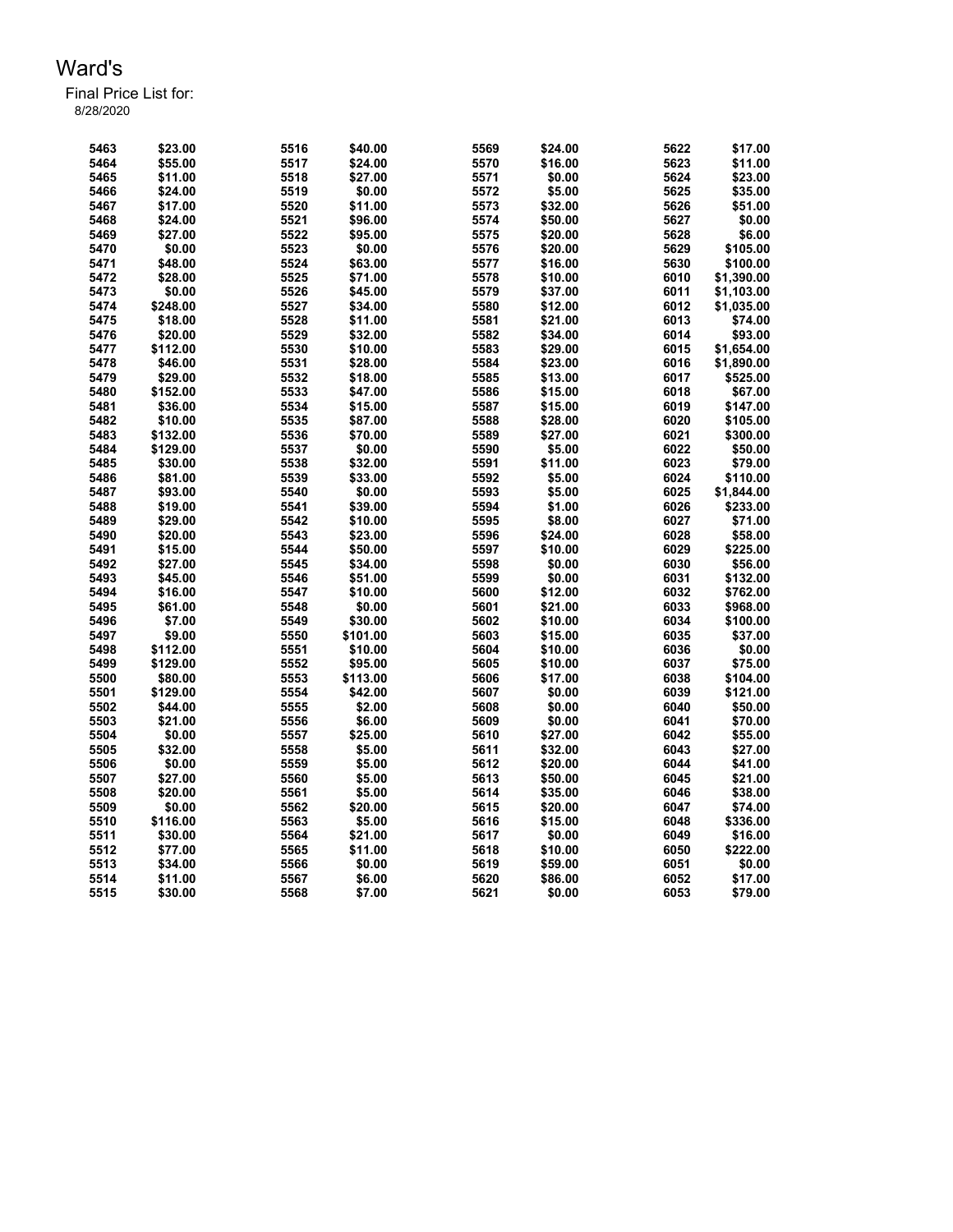| 6054 | \$100.00   | 6107 | \$27.00  | 6160 | \$13.00  | 6213 | \$9.00   |
|------|------------|------|----------|------|----------|------|----------|
| 6055 | \$140.00   | 6108 | \$419.00 | 6161 | \$20.00  | 6214 | \$0.00   |
| 6056 | \$27.00    | 6109 | \$46.00  | 6162 | \$5.00   | 6215 | \$31.00  |
| 6057 | \$375.00   | 6110 | \$7.00   | 6163 | \$5.00   | 6216 | \$21.00  |
| 6058 | \$16.00    | 6111 | \$48.00  | 6164 | \$5.00   | 6217 | \$11.00  |
| 6059 | \$45.00    | 6112 | \$38.00  | 6165 | \$11.00  | 6218 | \$10.00  |
| 6060 | \$20.00    | 6113 | \$184.00 | 6166 | \$0.00   | 6219 | \$8.00   |
| 6061 | \$103.00   | 6114 | \$19.00  | 6167 | \$5.00   | 6220 | \$13.00  |
| 6062 | \$38.00    | 6115 | \$37.00  | 6168 | \$83.00  | 6221 | \$12.00  |
| 6063 | \$110.00   | 6116 | \$5.00   | 6169 | \$210.00 | 6222 | \$8.00   |
| 6064 | \$110.00   | 6117 | \$247.00 | 6170 | \$12.00  | 6223 | \$3.00   |
| 6065 | \$21.00    | 6118 | \$0.00   | 6171 | \$9.00   | 6224 | \$3.00   |
| 6066 | \$21.00    | 6119 | \$7.00   | 6172 | \$20.00  | 6225 | \$13.00  |
| 6067 | \$52.00    | 6120 | \$643.00 | 6173 | \$6.00   | 6226 | \$10.00  |
| 6068 | \$26.00    | 6121 | \$5.00   | 6174 | \$6.00   | 6227 | \$40.00  |
| 6069 | \$1,021.00 | 6122 | \$6.00   | 6175 | \$10.00  | 6228 | \$10.00  |
| 6070 |            | 6123 | \$8.00   | 6176 | \$0.00   | 6229 |          |
|      | \$0.00     |      |          |      |          | 6230 | \$58.00  |
| 6071 | \$31.00    | 6124 | \$9.00   | 6177 | \$26.00  |      | \$33.00  |
| 6072 | \$30.00    | 6125 | \$48.00  | 6178 | \$13.00  | 6231 | \$6.00   |
| 6073 | \$73.00    | 6126 | \$16.00  | 6179 | \$13.00  | 6232 | \$6.00   |
| 6074 | \$21.00    | 6127 | \$5.00   | 6180 | \$7.00   | 6233 | \$5.00   |
| 6075 | \$19.00    | 6128 | \$3.00   | 6181 | \$6.00   | 6234 | \$32.00  |
| 6076 | \$32.00    | 6129 | \$5.00   | 6182 | \$11.00  | 6235 | \$5.00   |
| 6077 | \$32.00    | 6130 | \$46.00  | 6183 | \$12.00  | 6236 | \$16.00  |
| 6078 | \$40.00    | 6131 | \$24.00  | 6184 | \$5.00   | 6237 | \$16.00  |
| 6079 | \$20.00    | 6132 | \$11.00  | 6185 | \$5.00   | 6238 | \$4.00   |
| 6080 | \$28.00    | 6133 | \$5.00   | 6186 | \$5.00   | 6239 | \$11.00  |
| 6081 | \$20.00    | 6134 | \$20.00  | 6187 | \$50.00  | 6240 | \$10.00  |
| 6082 | \$20.00    | 6135 | \$20.00  | 6188 | \$27.00  | 6241 | \$3.00   |
| 6083 | \$30.00    | 6136 | \$0.00   | 6189 | \$5.00   | 6242 | \$5.00   |
| 6084 | \$90.00    | 6137 | \$4.00   | 6190 | \$5.00   | 6243 | \$5.00   |
| 6085 | \$79.00    | 6138 | \$13.00  | 6191 | \$5.00   | 6244 | \$10.00  |
| 6086 | \$37.00    | 6139 | \$10.00  | 6192 | \$8.00   | 6245 | \$3.00   |
| 6087 | \$32.00    | 6140 | \$21.00  | 6193 | \$7.00   | 6246 | \$5.00   |
| 6088 | \$37.00    | 6141 | \$16.00  | 6194 | \$6.00   | 6247 | \$20.00  |
| 6089 | \$126.00   | 6142 | \$10.00  | 6195 | \$6.00   | 6248 | \$27.00  |
| 6090 | \$47.00    | 6143 | \$0.00   | 6196 | \$11.00  | 6249 | \$7.00   |
| 6091 | \$53.00    | 6144 | \$16.00  | 6197 | \$8.00   | 6250 | \$26.00  |
| 6092 | \$48.00    | 6145 | \$9.00   | 6198 | \$5.00   | 6251 | \$7.00   |
| 6093 | \$3.00     | 6146 | \$5.00   | 6199 | \$21.00  | 6252 | \$2.00   |
| 6094 | \$21.00    | 6147 | \$0.00   | 6200 | \$20.00  | 6253 | \$420.00 |
| 6095 | \$7.00     | 6148 | \$5.00   | 6201 | \$20.00  | 6254 | \$11.00  |
| 6096 | \$5.00     | 6149 | \$7.00   | 6202 | \$21.00  | 6255 | \$13.00  |
| 6097 | \$0.00     | 6150 | \$5.00   | 6203 | \$20.00  | 6256 | \$11.00  |
| 6098 | \$0.00     | 6151 | \$0.00   | 6204 | \$21.00  | 6257 | \$7.00   |
| 6099 | \$0.00     | 6152 | \$5.00   | 6205 | \$11.00  | 6258 | \$3.00   |
| 6100 | \$22.00    | 6153 | \$24.00  | 6206 | \$16.00  | 6259 | \$3.00   |
| 6101 | \$158.00   | 6154 | \$11.00  | 6207 | \$5.00   | 6260 | \$5.00   |
| 6102 | \$158.00   | 6155 | \$12.00  | 6208 | \$7.00   | 6261 | \$7.00   |
| 6103 | \$7.00     | 6156 | \$5.00   | 6209 | \$8.00   | 6262 | \$0.00   |
| 6104 | \$32.00    | 6157 | \$5.00   | 6210 | \$6.00   | 6263 | \$10.00  |
| 6105 | \$10.00    | 6158 | \$9.00   | 6211 | \$16.00  | 6264 | \$3.00   |
| 6106 | \$158.00   | 6159 | \$9.00   | 6212 | \$16.00  | 6265 | \$3.00   |
|      |            |      |          |      |          |      |          |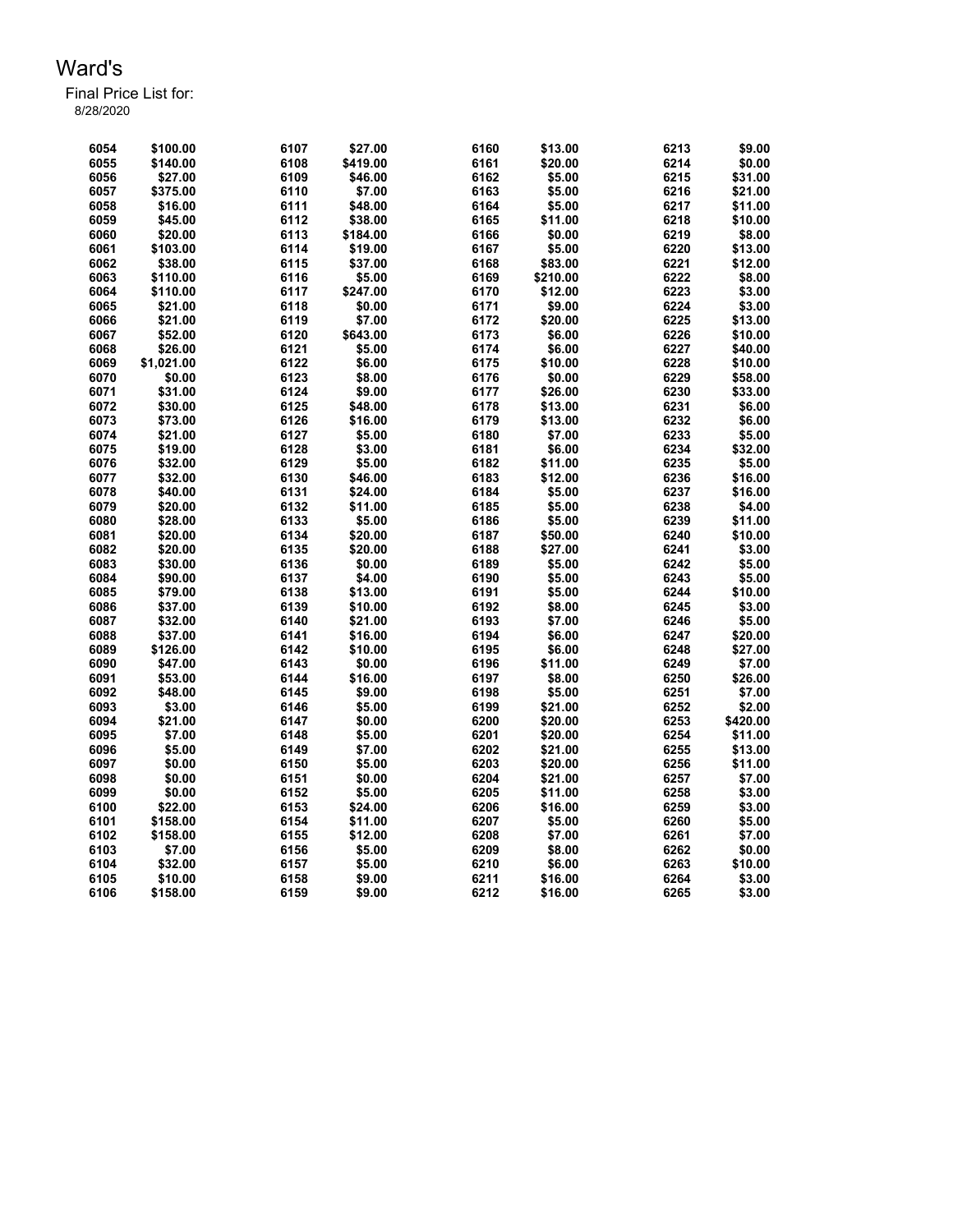| 6266 | \$1.00   | 6319 | \$12.00 | 6372 | \$9.00   | 6425 | \$16.00  |
|------|----------|------|---------|------|----------|------|----------|
| 6267 | \$310.00 | 6320 | \$13.00 | 6373 | \$15.00  | 6426 | \$13.00  |
| 6268 | \$3.00   | 6321 | \$4.00  | 6374 | \$30.00  | 6427 | \$12.00  |
| 6269 | \$6.00   | 6322 | \$8.00  | 6375 | \$84.00  | 6428 | \$10.00  |
| 6270 | \$12.00  | 6323 | \$16.00 | 6376 | \$10.00  | 6429 | \$1.00   |
| 6271 | \$0.00   | 6324 | \$16.00 | 6377 | \$0.00   | 6430 | \$4.00   |
| 6272 | \$17.00  | 6325 | \$1.00  | 6378 | \$37.00  | 6431 | \$4.00   |
| 6273 | \$5.00   | 6326 | \$4.00  | 6379 | \$10.00  | 6432 | \$3.00   |
| 6274 | \$1.00   | 6327 | \$4.00  | 6380 | \$6.00   | 6433 | \$2.00   |
| 6275 | \$2.00   | 6328 | \$9.00  | 6381 | \$14.00  | 6434 | \$21.00  |
| 6276 | \$2.00   | 6329 | \$2.00  | 6382 | \$11.00  | 6435 | \$11.00  |
| 6277 | \$6.00   | 6330 | \$1.00  | 6383 | \$7.00   | 6436 | \$11.00  |
| 6278 | \$2.00   | 6331 | \$20.00 | 6384 | \$21.00  | 6437 | \$10.00  |
| 6279 | \$0.00   | 6332 | \$10.00 | 6385 | \$9.00   | 6438 | \$11.00  |
| 6280 | \$4.00   | 6333 | \$3.00  | 6386 | \$11.00  | 6439 | \$16.00  |
| 6281 | \$4.00   | 6334 | \$3.00  | 6387 | \$25.00  | 6440 | \$11.00  |
| 6282 | \$1.00   | 6335 | \$2.00  | 6388 | \$21.00  | 6441 | \$9.00   |
| 6283 | \$4.00   | 6336 | \$1.00  | 6389 | \$16.00  | 6442 | \$35.00  |
| 6284 | \$5.00   | 6337 | \$5.00  | 6390 | \$29.00  | 6443 | \$8.00   |
| 6285 | \$2.00   | 6338 | \$6.00  | 6391 | \$110.00 | 6444 | \$10.00  |
| 6286 | \$1.00   | 6339 | \$5.00  | 6392 | \$109.00 | 6445 | \$19.00  |
| 6287 | \$9.00   | 6340 | \$15.00 | 6393 | \$27.00  | 6446 | \$13.00  |
| 6288 | \$8.00   | 6341 | \$8.00  | 6394 | \$27.00  | 6447 | \$28.00  |
| 6289 | \$13.00  | 6342 | \$0.00  | 6395 | \$10.00  | 6448 | \$13.00  |
| 6290 | \$8.00   | 6343 | \$9.00  | 6396 | \$12.00  | 6449 | \$71.00  |
| 6291 | \$9.00   | 6344 | \$5.00  | 6397 | \$8.00   | 6450 | \$6.00   |
| 6292 | \$69.00  | 6345 | \$1.00  | 6398 | \$8.00   | 6451 | \$3.00   |
| 6293 | \$3.00   | 6346 | \$1.00  | 6399 | \$9.00   | 6452 | \$15.00  |
| 6294 | \$3.00   | 6347 | \$9.00  | 6400 | \$0.00   | 6453 | \$7.00   |
| 6295 | \$0.00   | 6348 | \$5.00  | 6401 | \$62.00  | 6454 | \$0.00   |
| 6296 | \$2.00   | 6349 | \$5.00  | 6402 | \$0.00   | 6455 | \$2.00   |
| 6297 | \$12.00  | 6350 | \$2.00  | 6403 | \$3.00   | 6456 | \$7.00   |
| 6298 | \$2.00   | 6351 | \$35.00 | 6404 | \$22.00  | 6457 | \$10.00  |
| 6299 | \$6.00   | 6352 | \$12.00 | 6405 | \$9.00   | 6458 | \$1.00   |
| 6300 | \$10.00  | 6353 | \$32.00 | 6406 | \$5.00   | 6459 | \$250.00 |
| 6301 | \$4.00   | 6354 | \$0.00  | 6407 | \$153.00 | 6460 | \$5.00   |
| 6302 | \$34.00  | 6355 | \$9.00  | 6408 | \$12.00  | 6461 | \$11.00  |
| 6303 | \$12.00  | 6356 | \$53.00 | 6409 | \$13.00  | 6462 | \$5.00   |
| 6304 | \$4.00   | 6357 | \$29.00 | 6410 | \$32.00  | 6463 | \$13.00  |
| 6305 | \$10.00  | 6358 | \$0.00  | 6411 | \$5.00   | 6464 | \$6.00   |
| 6306 | \$8.00   | 6359 | \$10.00 | 6412 | \$4.00   | 6465 | \$6.00   |
| 6307 | \$9.00   | 6360 | \$0.00  | 6413 | \$17.00  | 6466 | \$7.00   |
| 6308 | \$3.00   | 6361 | \$29.00 | 6414 | \$11.00  | 6467 | \$6.00   |
| 6309 | \$11.00  | 6362 | \$48.00 | 6415 | \$4.00   | 6468 | \$6.00   |
| 6310 | \$2.00   | 6363 | \$1.00  | 6416 | \$28.00  | 6469 | \$6.00   |
| 6311 | \$12.00  | 6364 | \$11.00 | 6417 | \$11.00  | 6470 | \$5.00   |
| 6312 | \$9.00   | 6365 | \$2.00  | 6418 | \$13.00  | 6471 | \$300.00 |
| 6313 | \$1.00   | 6366 | \$4.00  | 6419 | \$10.00  | 6472 | \$35.00  |
| 6314 | \$12.00  | 6367 | \$3.00  | 6420 | \$10.00  | 6473 | \$0.00   |
| 6315 | \$2.00   | 6368 | \$6.00  | 6421 | \$16.00  | 6474 | \$3.00   |
| 6316 | \$2.00   | 6369 | \$90.00 | 6422 | \$31.00  | 6475 | \$3.00   |
| 6317 | \$2.00   | 6370 | \$15.00 | 6423 | \$9.00   | 6476 | \$74.00  |
| 6318 | \$1.00   | 6371 | \$69.00 | 6424 | \$11.00  | 6477 | \$25.00  |
|      |          |      |         |      |          |      |          |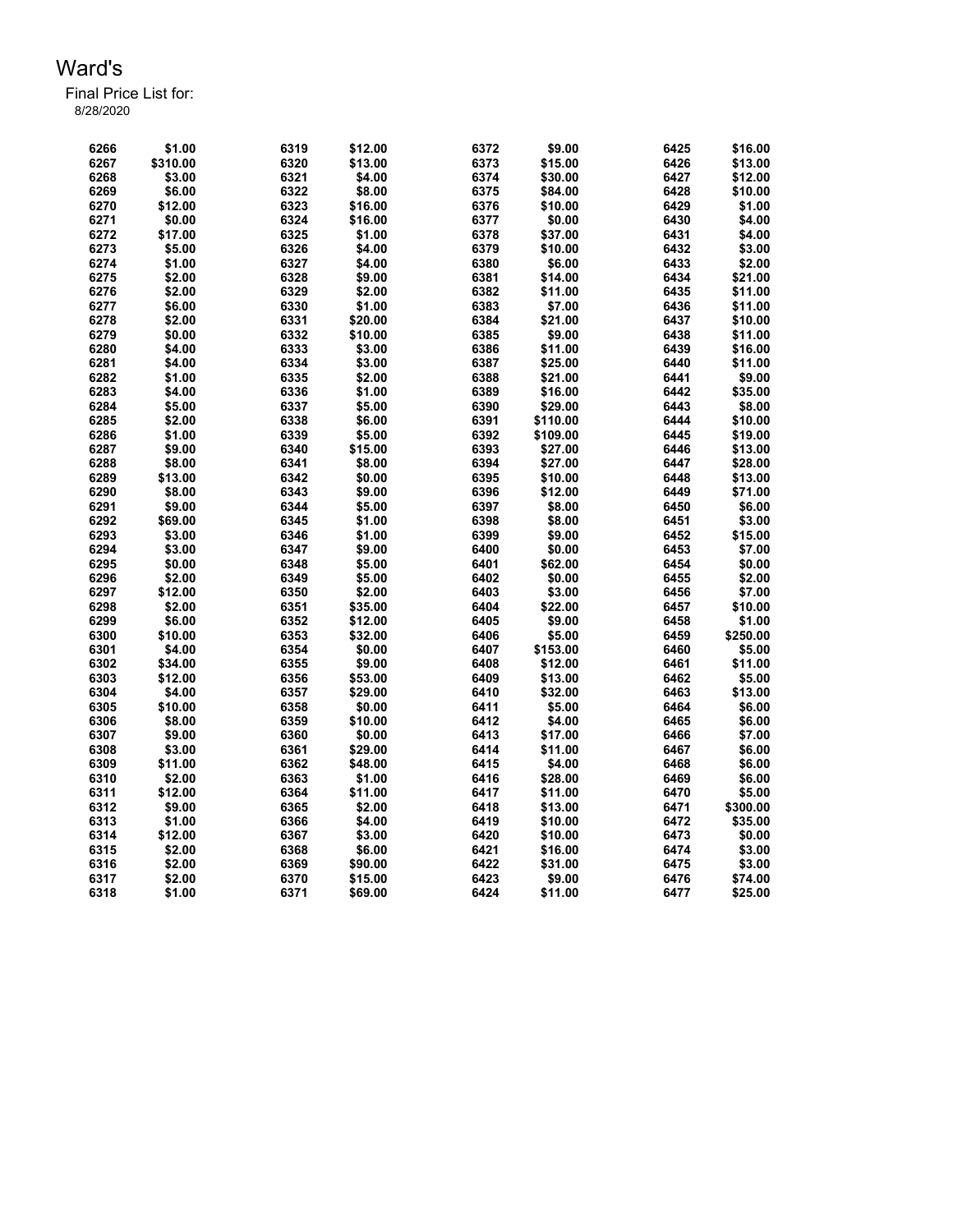| 6478 | \$451.00 | 6531 | \$9.00   | 6584 | \$0.00   | 6637 | \$5.00            |
|------|----------|------|----------|------|----------|------|-------------------|
| 6479 | \$0.00   | 6532 | \$1.00   | 6585 | \$1.00   | 6638 | \$7.00            |
| 6480 | \$16.00  | 6533 | \$47.00  | 6586 | \$1.00   | 6639 | \$12.00           |
| 6481 | \$59.00  | 6534 | \$0.00   | 6587 | \$1.00   | 6640 | \$3.00            |
| 6482 | \$0.00   | 6535 | \$42.00  | 6588 | \$1.00   | 6641 | \$5.00            |
| 6483 | \$11.00  | 6536 | \$20.00  | 6589 | \$325.00 | 6642 | \$21.00           |
| 6484 | \$0.00   | 6537 | \$11.00  | 6590 | \$158.00 | 6643 | \$4.00            |
| 6485 | \$15.00  | 6538 | \$13.00  | 6591 | \$15.00  | 6644 | \$36.00           |
| 6486 | \$8.00   | 6539 | \$9.00   | 6592 | \$25.00  | 6645 | \$6.00            |
| 6487 | \$2.00   | 6540 | \$7.00   | 6593 | \$60.00  | 6646 | \$16.00           |
| 6488 | \$2.00   | 6541 | \$37.00  | 6594 | \$33.00  | 6647 | \$48.00           |
| 6489 | \$0.00   | 6542 | \$33.00  | 6595 | \$37.00  | 6648 | \$13.00           |
| 6490 | \$32.00  | 6543 | \$32.00  | 6596 | \$21.00  | 6649 | \$39.00           |
|      |          |      |          |      |          |      |                   |
| 6491 | \$0.00   | 6544 | \$6.00   | 6597 | \$33.00  | 6650 | \$4.00            |
| 6492 | \$3.00   | 6545 | \$29.00  | 6598 | \$210.00 | 6651 | \$25.00           |
| 6493 | \$3.00   | 6546 | \$25.00  | 6599 | \$25.00  | 6652 | \$6.00            |
| 6494 | \$3.00   | 6547 | \$10.00  | 6600 | \$27.00  | 6653 | \$11.00           |
| 6495 | \$3.00   | 6548 | \$74.00  | 6601 | \$38.00  | 6654 | \$25.00           |
| 6496 | \$3.00   | 6549 | \$80.00  | 6602 | \$30.00  | 6655 | \$24.00           |
| 6497 | \$3.00   | 6550 | \$16.00  | 6603 | \$12.00  | 6656 | \$50.00           |
| 6498 | \$27.00  | 6551 | \$210.00 | 6604 | \$76.00  | 6657 | \$27.00           |
| 6499 | \$5.00   | 6552 | \$79.00  | 6605 | \$101.00 | 6658 | \$3.00            |
| 6500 | \$3.00   | 6553 | \$155.00 | 6606 | \$67.00  | 6659 | \$5.00            |
| 6501 | \$3.00   | 6554 | \$3.00   | 6607 | \$6.00   | 6660 | \$11.00           |
| 6502 | \$89.00  | 6555 | \$1.00   | 6608 | \$4.00   | 6661 | \$23.00           |
| 6503 | \$23.00  | 6556 | \$33.00  | 6609 | \$16.00  | 6662 | \$27.00           |
| 6504 | \$3.00   | 6557 | \$33.00  | 6610 | \$27.00  | 6663 | \$16.00           |
| 6505 | \$11.00  | 6558 | \$48.00  | 6611 | \$27.00  | 6664 | \$27.00           |
| 6506 | \$13.00  | 6559 | \$13.00  | 6612 | \$16.00  | 6665 | \$5.00            |
| 6507 | \$34.00  | 6560 | \$17.00  | 6613 | \$5.00   | 6666 | \$44.00           |
| 6508 | \$7.00   | 6561 | \$40.00  | 6614 | \$5.00   | 6667 | \$8.00            |
| 6509 | \$158.00 | 6562 | \$16.00  | 6615 | \$3.00   | 6668 | \$27.00           |
| 6510 | \$315.00 | 6563 | \$4.00   | 6616 | \$50.00  | 6669 | \$54.00           |
| 6511 | \$356.00 | 6564 | \$38.00  | 6617 | \$48.00  | 6670 | \$81.00           |
| 6512 | \$221.00 | 6565 | \$5.00   | 6618 | \$473.00 | 6671 | \$40.00           |
| 6513 | \$12.00  | 6566 | \$9.00   | 6619 | \$21.00  | 6672 | \$121.00          |
| 6514 | \$473.00 | 6567 | \$6.00   | 6620 | \$47.00  | 6673 | \$220.00          |
| 6515 | \$189.00 | 6568 | \$12.00  | 6621 | \$165.00 | 6674 | \$27.00           |
| 6516 | \$298.00 | 6569 | \$60.00  | 6622 | \$158.00 | 6675 | \$3.00            |
| 6517 | \$80.00  | 6570 | \$13.00  | 6623 | \$5.00   | 6676 | \$0.00            |
|      | \$41.00  | 6571 |          | 6624 | \$7.00   |      |                   |
| 6518 | \$37.00  | 6572 | \$5.00   |      |          | 6677 | \$30.00<br>\$6.00 |
| 6519 |          |      | \$11.00  | 6625 | \$17.00  | 6678 |                   |
| 6520 | \$9.00   | 6573 | \$0.00   | 6626 | \$5.00   | 6679 | \$10.00           |
| 6521 | \$34.00  | 6574 | \$1.00   | 6627 | \$6.00   | 6680 | \$10.00           |
| 6522 | \$13.00  | 6575 | \$0.00   | 6628 | \$6.00   | 6681 | \$10.00           |
| 6523 | \$31.00  | 6576 | \$0.00   | 6629 | \$7.00   | 6682 | \$10.00           |
| 6524 | \$9.00   | 6577 | \$5.00   | 6630 | \$10.00  | 6683 | \$0.00            |
| 6525 | \$31.00  | 6578 | \$4.00   | 6631 | \$7.00   | 6684 | \$19.00           |
| 6526 | \$3.00   | 6579 | \$4.00   | 6632 | \$10.00  | 6685 | \$11.00           |
| 6527 | \$4.00   | 6580 | \$1.00   | 6633 | \$0.00   | 6686 | \$25.00           |
| 6528 | \$3.00   | 6581 | \$30.00  | 6634 | \$20.00  | 6687 | \$39.00           |
| 6529 | \$3.00   | 6582 | \$1.00   | 6635 | \$32.00  | 6688 | \$29.00           |
| 6530 | \$6.00   | 6583 | \$4.00   | 6636 | \$25.00  | 6689 | \$11.00           |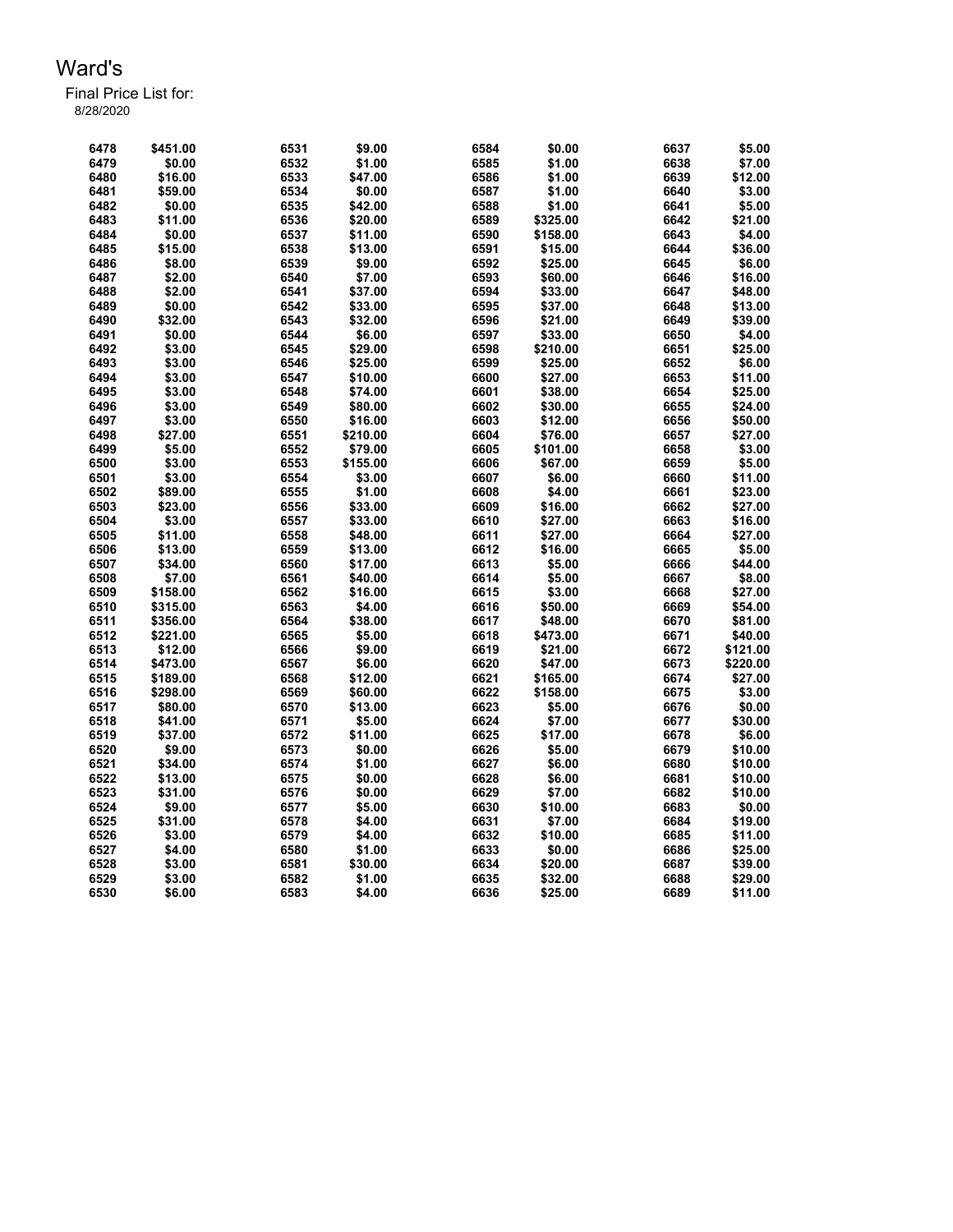| 6690 | \$23.00  | 6743 | \$27.00  | 7026 | \$2.00   | 7079 | \$23.00  |
|------|----------|------|----------|------|----------|------|----------|
| 6691 | \$5.00   | 6744 | \$34.00  | 7027 | \$3.00   | 7080 | \$6.00   |
| 6692 | \$25.00  | 6745 | \$5.00   | 7028 | \$18.00  | 7081 | \$73.00  |
| 6693 | \$0.00   | 6746 | \$9.00   | 7029 | \$24.00  | 7082 | \$5.00   |
| 6694 | \$105.00 | 6747 | \$11.00  | 7030 | \$6.00   | 7083 | \$142.00 |
| 6695 | \$11.00  | 6748 | \$7.00   | 7031 | \$5.00   | 7084 | \$161.00 |
| 6696 | \$14.00  | 6749 | \$12.00  | 7032 | \$36.00  | 7085 | \$25.00  |
| 6697 | \$9.00   | 6750 | \$21.00  | 7033 | \$23.00  | 7086 | \$15.00  |
| 6698 | \$40.00  | 6751 | \$24.00  | 7034 | \$32.00  | 7087 | \$1.00   |
| 6699 | \$42.00  | 6752 | \$13.00  | 7035 | \$69.00  | 7088 | \$75.00  |
| 6700 | \$10.00  | 6753 | \$87.00  | 7036 | \$32.00  | 7089 | \$37.00  |
| 6701 | \$24.00  | 6754 | \$7.00   | 7037 | \$45.00  | 7090 | \$7.00   |
| 6702 | \$10.00  | 6755 | \$19.00  | 7038 | \$69.00  | 7091 | \$42.00  |
| 6703 | \$8.00   | 6756 | \$22.00  | 7039 | \$212.00 | 7092 | \$25.00  |
| 6704 | \$49.00  | 6757 | \$19.00  | 7040 | \$100.00 | 7093 | \$0.00   |
| 6705 | \$32.00  | 6758 | \$21.00  | 7041 | \$67.00  | 7094 | \$2.00   |
| 6706 | \$11.00  | 6759 | \$27.00  | 7042 | \$0.00   | 7095 | \$9.00   |
| 6707 | \$5.00   | 6760 | \$21.00  | 7043 | \$70.00  | 7096 | \$3.00   |
| 6708 | \$6.00   | 6761 | \$21.00  | 7044 | \$6.00   | 7097 | \$15.00  |
| 6709 | \$42.00  | 6762 | \$21.00  | 7045 | \$42.00  | 7098 | \$24.00  |
| 6710 | \$58.00  | 6763 | \$31.00  | 7046 | \$27.00  | 7099 | \$3.00   |
| 6711 | \$5.00   | 6764 | \$6.00   | 7047 | \$63.00  | 7100 | \$5.00   |
| 6712 | \$42.00  | 6765 | \$23.00  | 7048 | \$30.00  | 7101 | \$9.00   |
| 6713 | \$3.00   | 6766 | \$15.00  | 7049 | \$33.00  | 7102 | \$6.00   |
| 6714 | \$9.00   | 6767 | \$44.00  | 7050 | \$5.00   | 7103 | \$13.00  |
| 6715 | \$3.00   | 6768 | \$51.00  | 7051 | \$21.00  | 7104 | \$3.00   |
| 6716 | \$3.00   | 6769 | \$51.00  | 7052 | \$24.00  | 7105 | \$14.00  |
| 6717 | \$4.00   | 6770 | \$41.00  | 7053 | \$42.00  | 7106 | \$8.00   |
| 6718 | \$3.00   | 6771 | \$19.00  | 7054 | \$13.00  | 7107 | \$0.00   |
| 6719 | \$3.00   | 7002 | \$700.00 | 7055 | \$35.00  | 7108 | \$2.00   |
| 6720 | \$11.00  | 7003 | \$118.00 | 7056 | \$24.00  | 7109 | \$11.00  |
| 6721 | \$6.00   | 7004 | \$75.00  | 7057 | \$81.00  | 7110 | \$0.00   |
| 6722 | \$26.00  | 7005 | \$158.00 | 7058 | \$24.00  | 7111 | \$58.00  |
| 6723 | \$11.00  | 7006 | \$117.00 | 7059 | \$24.00  | 7112 | \$0.00   |
| 6724 | \$5.00   | 7007 | \$79.00  | 7060 | \$89.00  | 7113 | \$48.00  |
| 6725 | \$5.00   | 7008 | \$105.00 | 7061 | \$34.00  | 7114 | \$54.00  |
| 6726 | \$0.00   | 7009 | \$0.00   | 7062 | \$27.00  | 7115 | \$21.00  |
| 6727 | \$14.00  | 7010 | \$609.00 | 7063 | \$2.00   | 7116 | \$13.00  |
| 6728 | \$28.00  | 7011 | \$47.00  | 7064 | \$2.00   | 7117 | \$3.00   |
| 6729 | \$15.00  | 7012 | \$37.00  | 7065 | \$6.00   | 7118 | \$15.00  |
| 6730 | \$13.00  | 7013 | \$27.00  | 7066 | \$3.00   | 7119 | \$9.00   |
| 6731 | \$27.00  | 7014 | \$42.00  | 7067 | \$18.00  | 7120 | \$19.00  |
| 6732 | \$5.00   | 7015 | \$17.00  | 7068 | \$1.00   | 7121 | \$4.00   |
| 6733 | \$11.00  | 7016 | \$10.00  | 7069 | \$38.00  | 7122 | \$1.00   |
| 6734 | \$16.00  | 7017 | \$25.00  | 7070 | \$20.00  | 7123 | \$21.00  |
| 6735 | \$15.00  | 7018 | \$10.00  | 7071 | \$7.00   | 7124 | \$28.00  |
| 6736 | \$10.00  | 7019 | \$0.00   | 7072 | \$3.00   | 7125 | \$27.00  |
| 6737 | \$37.00  | 7020 | \$0.00   | 7073 | \$2.00   | 7126 | \$1.00   |
| 6738 | \$18.00  | 7021 | \$79.00  | 7074 | \$3.00   | 7127 | \$27.00  |
| 6739 | \$16.00  | 7022 | \$13.00  | 7075 | \$8.00   | 7128 | \$47.00  |
| 6740 | \$20.00  | 7023 | \$42.00  | 7076 | \$12.00  | 7129 | \$37.00  |
| 6741 | \$32.00  | 7024 | \$27.00  | 7077 | \$15.00  | 7130 | \$10.00  |
| 6742 | \$36.00  | 7025 | \$0.00   | 7078 | \$50.00  | 7131 | \$6.00   |
|      |          |      |          |      |          |      |          |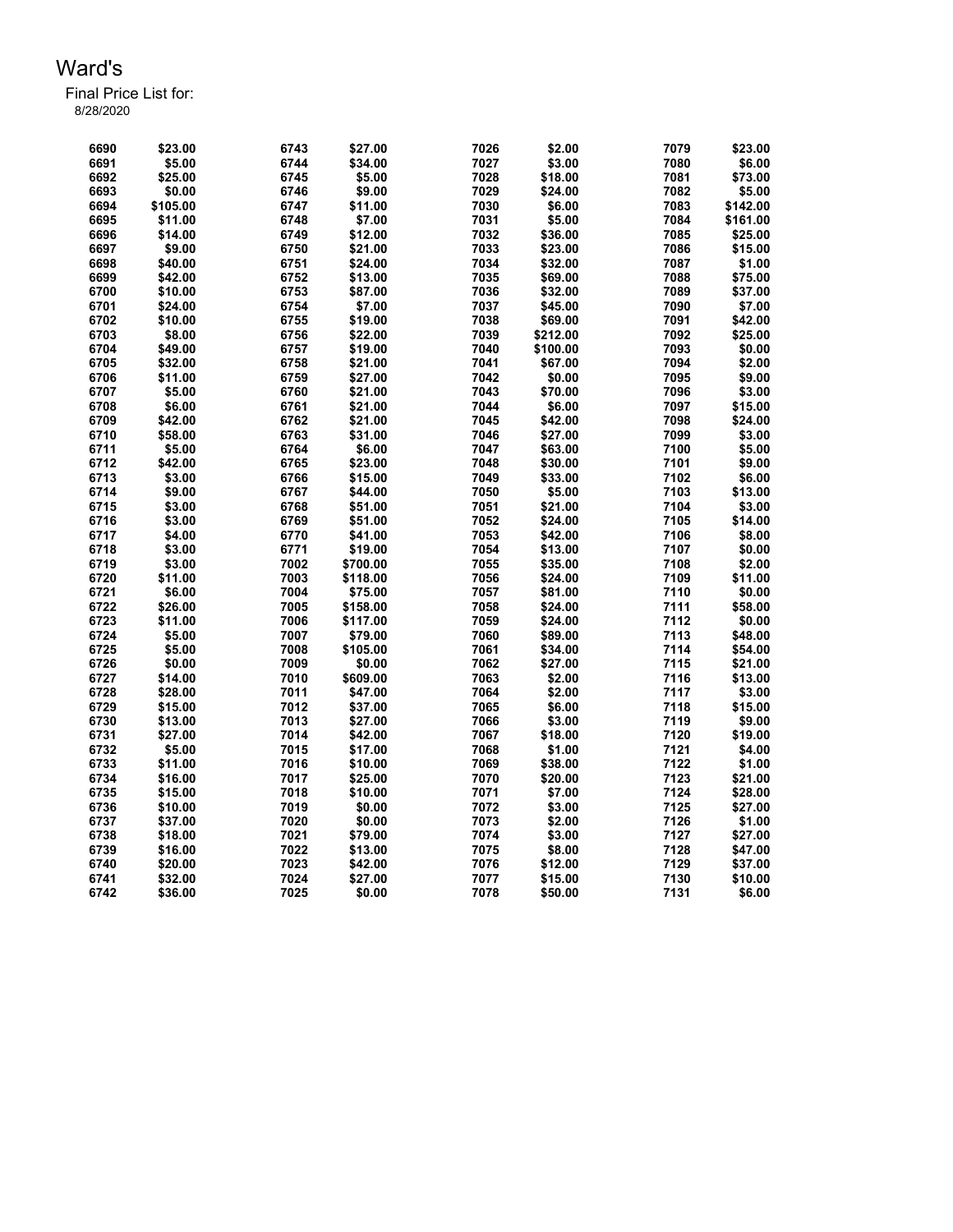| 7132 | \$63.00  | 7185 | \$20.00  | 7238 | \$2.00   | 8010 | \$2,663.00 |
|------|----------|------|----------|------|----------|------|------------|
| 7133 | \$6.00   | 7186 | \$21.00  | 7239 | \$27.00  | 8011 | \$2,363.00 |
| 7134 | \$15.00  | 7187 | \$11.00  | 7240 | \$27.00  | 8012 | \$2,426.00 |
| 7135 | \$6.00   | 7188 | \$28.00  | 7241 | \$20.00  | 8013 | \$3,045.00 |
| 7136 | \$33.00  | 7189 | \$23.00  | 7242 | \$32.00  | 8014 | \$4,000.00 |
| 7137 | \$5.00   | 7190 | \$2.00   | 7243 | \$25.00  | 8015 | \$2,006.00 |
| 7138 | \$33.00  | 7191 | \$5.00   | 7244 | \$6.00   | 8016 | \$3,000.00 |
|      |          |      |          |      |          |      |            |
| 7139 | \$2.00   | 7192 | \$16.00  | 7245 | \$47.00  | 8017 | \$2,510.00 |
| 7140 | \$6.00   | 7193 | \$25.00  | 7246 | \$10.00  | 8018 | \$4,515.00 |
| 7141 | \$181.00 | 7194 | \$7.00   | 7247 | \$5.00   | 8019 | \$1,360.00 |
| 7142 | \$6.00   | 7195 | \$23.00  | 7248 | \$5.00   | 8020 | \$830.00   |
| 7143 | \$5.00   | 7196 | \$3.00   | 7249 | \$11.00  | 8021 | \$1,575.00 |
| 7144 | \$12.00  | 7197 | \$179.00 | 7250 | \$7.00   | 8022 | \$1,113.00 |
| 7145 | \$10.00  | 7198 | \$184.00 | 7251 | \$19.00  | 8023 | \$2,100.00 |
| 7146 | \$48.00  | 7199 | \$70.00  | 7252 | \$2.00   | 8024 | \$921.00   |
| 7147 | \$5.00   | 7200 | \$7.00   | 7253 | \$21.00  | 8025 | \$3,780.00 |
| 7148 | \$12.00  | 7201 | \$7.00   | 7254 | \$5.00   | 8026 | \$4,200.00 |
| 7149 | \$6.00   | 7202 | \$13.00  | 7255 | \$8.00   | 8027 | \$4,106.00 |
| 7150 | \$14.00  | 7203 | \$0.00   | 7256 | \$9.00   | 8028 | \$1,864.00 |
|      |          |      |          |      |          |      |            |
| 7151 | \$10.00  | 7204 | \$10.00  | 7257 | \$11.00  | 8029 | \$683.00   |
| 7152 | \$15.00  | 7205 | \$15.00  | 7258 | \$0.00   | 8030 | \$268.00   |
| 7153 | \$8.00   | 7206 | \$27.00  | 7259 | \$5.00   | 8031 | \$3,885.00 |
| 7154 | \$5.00   | 7207 | \$12.00  | 7260 | \$9.00   | 8032 | \$2,242.00 |
| 7155 | \$16.00  | 7208 | \$11.00  | 7261 | \$11.00  | 8033 | \$175.00   |
| 7156 | \$20.00  | 7209 | \$252.00 | 7262 | \$111.00 | 8034 | \$111.00   |
| 7157 | \$6.00   | 7210 | \$37.00  | 7263 | \$9.00   | 8035 | \$21.00    |
| 7158 | \$14.00  | 7211 | \$9.00   | 7264 | \$0.00   | 8036 | \$368.00   |
| 7159 | \$37.00  | 7212 | \$10.00  | 7265 | \$100.00 | 8037 | \$94.00    |
| 7160 | \$25.00  | 7213 | \$11.00  | 7266 | \$11.00  | 8038 | \$65.00    |
| 7161 | \$15.00  | 7214 | \$4.00   | 7267 | \$27.00  | 8039 | \$79.00    |
| 7162 | \$9.00   | 7215 |          | 7268 |          | 8040 |            |
|      |          |      | \$6.00   |      | \$0.00   |      | \$405.00   |
| 7163 | \$53.00  | 7216 | \$5.00   | 7269 | \$0.00   | 8041 | \$525.00   |
| 7164 | \$17.00  | 7217 | \$5.00   | 7270 | \$28.00  | 8042 | \$130.00   |
| 7165 | \$11.00  | 7218 | \$19.00  | 7271 | \$5.00   | 8043 | \$0.00     |
| 7166 | \$132.00 | 7219 | \$3.00   | 7272 | \$30.00  | 8044 | \$2,100.00 |
| 7167 | \$24.00  | 7220 | \$3.00   | 7273 | \$11.00  | 8045 | \$0.00     |
| 7168 | \$15.00  | 7221 | \$27.00  | 7274 | \$0.00   | 8046 | \$0.00     |
| 7169 | \$2.00   | 7222 | \$14.00  | 7275 | \$0.00   | 8047 | \$25.00    |
| 7170 | \$126.00 | 7223 | \$1.00   | 7276 | \$55.00  | 8048 | \$0.00     |
| 7171 | \$21.00  | 7224 | \$42.00  | 7277 | \$0.00   | 8049 | \$179.00   |
| 7172 | \$13.00  | 7225 | \$15.00  | 7278 | \$13.00  | 8050 | \$0.00     |
| 7173 | \$6.00   | 7226 | \$8.00   | 7279 | \$0.00   | 8051 | \$1,182.00 |
| 7174 | \$11.00  | 7227 | \$10.00  | 7280 | \$0.00   | 8052 | \$13.00    |
| 7175 | \$27.00  | 7228 | \$10.00  | 7281 | \$36.00  | 8053 | \$5.00     |
|      |          |      |          |      |          |      |            |
| 7176 | \$5.00   | 7229 | \$0.00   | 7282 | \$0.00   | 8054 | \$23.00    |
| 7177 | \$6.00   | 7230 | \$5.00   | 7283 | \$0.00   | 8055 | \$56.00    |
| 7178 | \$2.00   | 7231 | \$5.00   | 7284 | \$0.00   | 8056 | \$37.00    |
| 7179 | \$32.00  | 7232 | \$0.00   | 7285 | \$2.00   | 8057 | \$24.00    |
| 7180 | \$1.00   | 7233 | \$23.00  | 7286 | \$10.00  | 8058 | \$420.00   |
| 7181 | \$35.00  | 7234 | \$3.00   | 7287 | \$10.00  | 8059 | \$0.00     |
| 7182 | \$2.00   | 7235 | \$3.00   | 7288 | \$5.00   | 8060 | \$111.00   |
| 7183 | \$2.00   | 7236 | \$2.00   | 7289 | \$5.00   | 8061 | \$56.00    |
| 7184 | \$14.00  | 7237 | \$6.00   | 7290 | \$5.00   | 8062 | \$82.00    |
|      |          |      |          |      |          |      |            |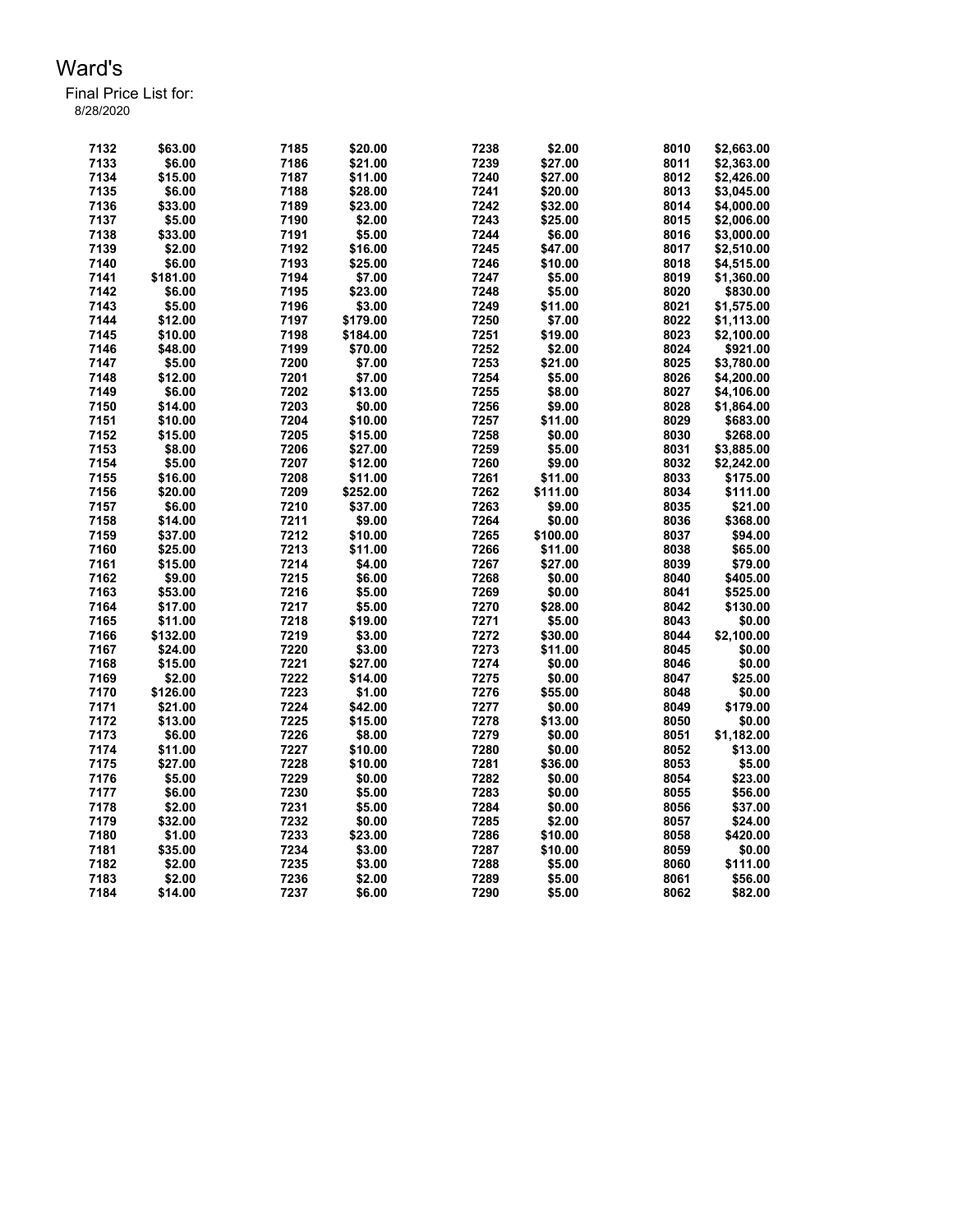| 8063 | \$10.00  | 9007 | \$2,757.00 | 9060 | \$168.00 | 9113 | \$0.00   |
|------|----------|------|------------|------|----------|------|----------|
| 8064 | \$26.00  | 9008 | \$184.00   | 9061 | \$12.00  | 9114 | \$16.00  |
| 8065 | \$221.00 | 9009 | \$335.00   | 9062 | \$25.00  | 9115 | \$0.00   |
| 8066 | \$10.00  | 9010 | \$37.00    | 9063 | \$21.00  | 9116 | \$22.00  |
| 8067 | \$15.00  | 9011 | \$32.00    | 9064 | \$42.00  | 9117 | \$132.00 |
| 8068 | \$163.00 | 9012 | \$44.00    | 9065 | \$13.00  | 9118 | \$0.00   |
| 8069 | \$90.00  | 9013 | \$46.00    | 9066 | \$37.00  | 9119 | \$10.00  |
| 8070 | \$100.00 | 9014 | \$69.00    | 9067 | \$37.00  | 9120 | \$0.00   |
| 8071 | \$42.00  | 9015 | \$195.00   | 9068 | \$15.00  | 9121 | \$5.00   |
| 8072 | \$5.00   | 9016 | \$11.00    | 9069 | \$16.00  | 9122 | \$32.00  |
| 8073 | \$7.00   | 9017 | \$70.00    | 9070 | \$46.00  | 9123 | \$37.00  |
| 8074 | \$63.00  | 9018 | \$58.00    | 9071 | \$10.00  | 9124 | \$21.00  |
| 8075 | \$16.00  | 9019 | \$132.00   | 9072 | \$58.00  | 9125 | \$0.00   |
| 8076 | \$14.00  | 9020 | \$27.00    | 9073 | \$37.00  | 9126 | \$5.00   |
| 8077 | \$19.00  | 9021 | \$16.00    | 9074 | \$23.00  | 9127 | \$8.00   |
| 8078 | \$11.00  | 9022 | \$27.00    | 9075 | \$132.00 | 9128 | \$69.00  |
| 8079 | \$10.00  | 9023 | \$27.00    | 9076 | \$74.00  | 9129 | \$90.00  |
| 8080 | \$10.00  | 9024 | \$37.00    | 9077 | \$16.00  | 9130 | \$84.00  |
|      |          |      |            |      |          |      |          |
| 8081 | \$18.00  | 9025 | \$36.00    | 9078 | \$21.00  | 9131 | \$16.00  |
| 8082 | \$24.00  | 9026 | \$48.00    | 9079 | \$25.00  | 9132 | \$27.00  |
| 8083 | \$11.00  | 9027 | \$74.00    | 9080 | \$28.00  | 9133 | \$35.00  |
| 8084 | \$21.00  | 9028 | \$48.00    | 9081 | \$42.00  | 9134 | \$35.00  |
| 8085 | \$21.00  | 9029 | \$48.00    | 9082 | \$5.00   | 9135 | \$105.00 |
| 8086 | \$133.00 | 9030 | \$21.00    | 9083 | \$32.00  | 9136 | \$13.00  |
| 8087 | \$95.00  | 9031 | \$32.00    | 9084 | \$0.00   | 9137 | \$132.00 |
| 8088 | \$24.00  | 9032 | \$21.00    | 9085 | \$21.00  | 9138 | \$150.00 |
| 8089 | \$0.00   | 9033 | \$45.00    | 9086 | \$169.00 | 9139 | \$200.00 |
| 8090 | \$0.00   | 9034 | \$37.00    | 9087 | \$3.00   | 9140 | \$21.00  |
| 8091 | \$17.00  | 9035 | \$37.00    | 9088 | \$25.00  | 9141 | \$10.00  |
| 8092 | \$27.00  | 9036 | \$21.00    | 9089 | \$23.00  | 9142 | \$84.00  |
| 8093 | \$37.00  | 9037 | \$17.00    | 9090 | \$23.00  | 9143 | \$17.00  |
| 8094 | \$34.00  | 9038 | \$100.00   | 9091 | \$40.00  | 9144 | \$21.00  |
| 8095 | \$0.00   | 9039 | \$111.00   | 9092 | \$66.00  | 9145 | \$10.00  |
| 8096 | \$0.00   | 9040 | \$27.00    | 9093 | \$9.00   | 9146 | \$8.00   |
| 8097 | \$16.00  | 9041 | \$34.00    | 9094 | \$5.00   | 9147 | \$11.00  |
| 8098 | \$11.00  | 9042 | \$35.00    | 9095 | \$24.00  | 9148 | \$74.00  |
| 8099 | \$0.00   | 9043 | \$32.00    | 9096 | \$16.00  | 9149 | \$49.00  |
| 8100 | \$0.00   | 9044 | \$23.00    | 9097 | \$13.00  | 9150 | \$0.00   |
| 8101 | \$19.00  | 9045 | \$44.00    | 9098 | \$32.00  | 9151 | \$5.00   |
| 8102 | \$5.00   | 9046 | \$73.00    | 9099 | \$6.00   | 9152 | \$35.00  |
| 8103 | \$5.00   | 9047 | \$17.00    | 9100 | \$32.00  | 9153 | \$28.00  |
| 8104 | \$0.00   | 9048 | \$25.00    | 9101 | \$3.00   | 9154 | \$12.00  |
| 8105 | \$0.00   | 9049 | \$25.00    | 9102 | \$58.00  | 9155 | \$8.00   |
| 8106 | \$16.00  | 9050 | \$32.00    | 9103 | \$0.00   | 9156 | \$10.00  |
| 8107 | \$16.00  | 9051 | \$42.00    | 9104 | \$25.00  | 9157 | \$79.00  |
| 8108 | \$21.00  | 9052 | \$42.00    | 9105 | \$21.00  | 9158 | \$53.00  |
| 8109 | \$10.00  | 9053 | \$46.00    | 9106 | \$6.00   | 9159 | \$58.00  |
| 8110 | \$0.00   | 9054 | \$63.00    | 9107 | \$11.00  | 9160 | \$18.00  |
| 8111 | \$5.00   | 9055 | \$342.00   | 9108 | \$27.00  | 9161 | \$79.00  |
| 8112 | \$13.00  | 9056 | \$40.00    | 9109 | \$11.00  | 9162 | \$51.00  |
| 8113 | \$10.00  | 9057 | \$25.00    | 9110 | \$27.00  | 9163 | \$107.00 |
| 8114 | \$10.00  | 9058 | \$23.00    | 9111 | \$27.00  | 9164 | \$48.00  |
| 8115 | \$12.00  | 9059 | \$24.00    | 9112 | \$29.00  | 9165 | \$12.00  |
|      |          |      |            |      |          |      |          |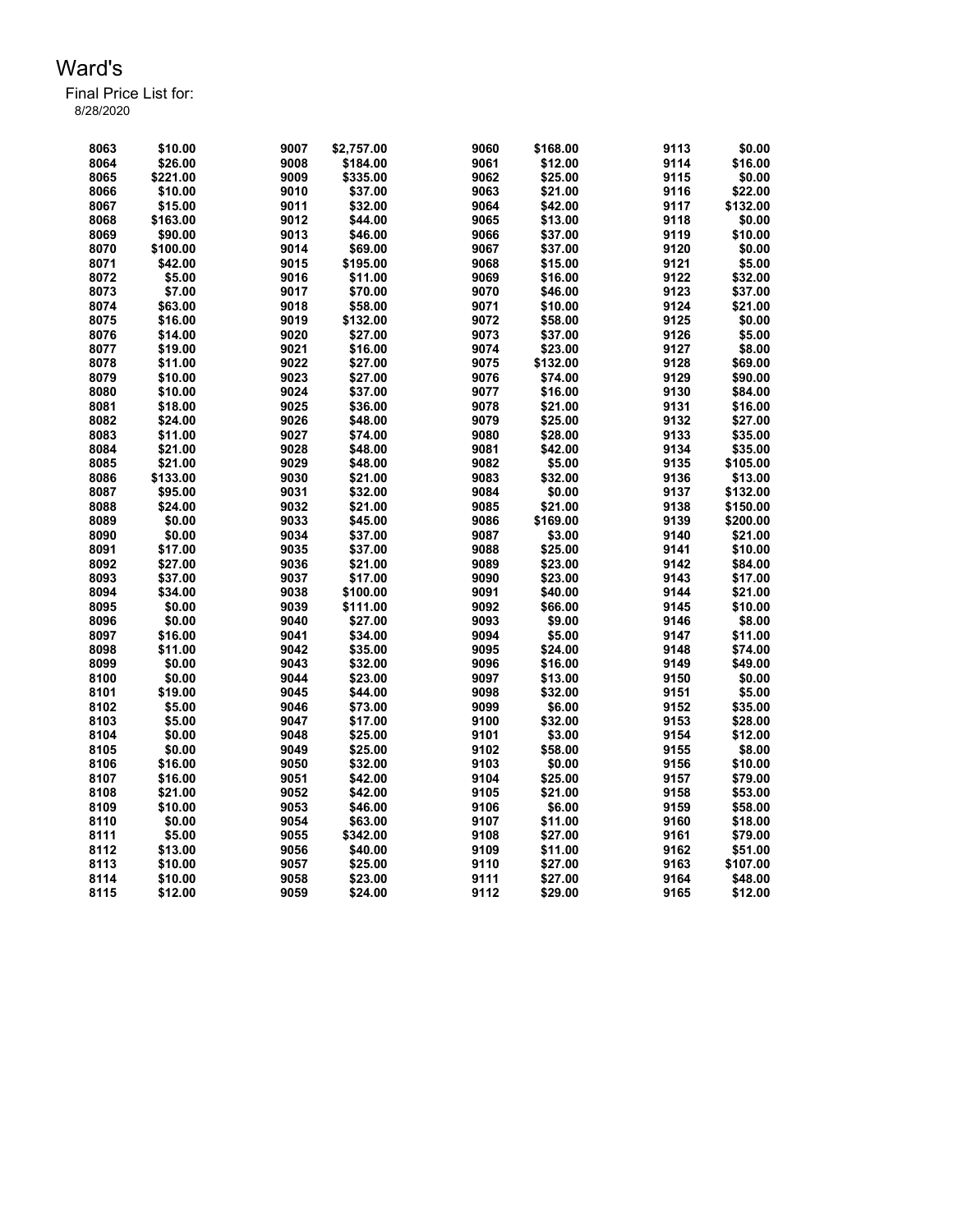| 9166 | \$18.00            | 9219 | \$8.00   | 9272 | \$0.00             | 9325 | \$27.00  |
|------|--------------------|------|----------|------|--------------------|------|----------|
| 9167 | \$35.00            | 9220 | \$30.00  | 9273 | \$6.00             | 9326 | \$130.00 |
| 9168 | \$10.00            | 9221 | \$116.00 | 9274 | \$0.00             | 9327 | \$7.00   |
| 9169 | \$10.00            | 9222 | \$22.00  | 9275 | \$42.00            | 9328 | \$0.00   |
| 9170 | \$10.00            | 9223 | \$10.00  | 9276 | \$18.00            | 9329 | \$5.00   |
| 9171 | \$0.00             | 9224 | \$16.00  | 9277 | \$21.00            | 9330 | \$10.00  |
| 9172 | \$17.00            | 9225 | \$20.00  | 9278 | \$117.00           | 9331 | \$0.00   |
| 9173 | \$57.00            | 9226 | \$40.00  | 9279 | \$74.00            | 9332 | \$24.00  |
| 9174 | \$0.00             | 9227 | \$887.00 | 9280 | \$53.00            | 9333 | \$10.00  |
| 9175 | \$489.00           | 9228 | \$207.00 | 9281 | \$34.00            | 9334 | \$0.00   |
| 9176 | \$501.00           | 9229 | \$59.00  | 9282 | \$4.00             | 9335 | \$12.00  |
| 9177 | \$27.00            | 9230 | \$0.00   | 9283 | \$15.00            | 9336 | \$10.00  |
| 9178 | \$105.00           | 9231 | \$150.00 | 9284 | \$16.00            | 9337 | \$11.00  |
| 9179 | \$350.00           | 9232 | \$263.00 | 9285 | \$34.00            | 9338 | \$25.00  |
| 9180 | \$0.00             | 9233 | \$32.00  | 9286 | \$15.00            | 9339 | \$17.00  |
| 9181 | \$8.00             | 9234 | \$95.00  | 9287 | \$15.00            | 9340 | \$8.00   |
| 9182 | \$9.00             | 9235 | \$168.00 | 9288 | \$29.00            | 9341 | \$16.00  |
| 9183 | \$25.00            | 9236 | \$37.00  | 9289 | \$21.00            | 9342 | \$33.00  |
| 9184 | \$25.00            | 9237 | \$105.00 | 9290 | \$17.00            | 9343 | \$16.00  |
| 9185 | \$62.00            | 9238 | \$40.00  | 9291 | \$20.00            | 9344 | \$8.00   |
| 9186 |                    | 9239 | \$105.00 | 9292 |                    | 9345 | \$50.00  |
| 9187 | \$11.00<br>\$51.00 | 9240 | \$42.00  | 9293 | \$28.00<br>\$19.00 | 9346 | \$0.00   |
|      |                    |      |          | 9294 |                    |      |          |
| 9188 | \$42.00            | 9241 | \$221.00 |      | \$9.00             | 9347 | \$0.00   |
| 9189 | \$33.00            | 9242 | \$40.00  | 9295 | \$35.00            | 9348 | \$12.00  |
| 9190 | \$29.00            | 9243 | \$76.00  | 9296 | \$29.00            | 9349 | \$13.00  |
| 9191 | \$13.00            | 9244 | \$131.00 | 9297 | \$29.00            | 9350 | \$58.00  |
| 9192 | \$32.00            | 9245 | \$142.00 | 9298 | \$21.00            | 9351 | \$12.00  |
| 9193 | \$48.00            | 9246 | \$40.00  | 9299 | \$10.00            | 9352 | \$27.00  |
| 9194 | \$16.00            | 9247 | \$163.00 | 9300 | \$37.00            | 9353 | \$10.00  |
| 9195 | \$38.00            | 9248 | \$205.00 | 9301 | \$0.00             | 9354 | \$10.00  |
| 9196 | \$25.00            | 9249 | \$42.00  | 9302 | \$13.00            | 9355 | \$27.00  |
| 9197 | \$24.00            | 9250 | \$27.00  | 9303 | \$7.00             | 9356 | \$5.00   |
| 9198 | \$9.00             | 9251 | \$0.00   | 9304 | \$9.00             | 9357 | \$0.00   |
| 9199 | \$37.00            | 9252 | \$13.00  | 9305 | \$12.00            | 9358 | \$5.00   |
| 9200 | \$11.00            | 9253 | \$142.00 | 9306 | \$12.00            | 9359 | \$0.00   |
| 9201 | \$10.00            | 9254 | \$42.00  | 9307 | \$69.00            | 9360 | \$8.00   |
| 9202 | \$14.00            | 9255 | \$142.00 | 9308 | \$59.00            | 9361 | \$5.00   |
| 9203 | \$14.00            | 9256 | \$10.00  | 9309 | \$59.00            | 9362 | \$15.00  |
| 9204 | \$16.00            | 9257 | \$30.00  | 9310 | \$21.00            | 9363 | \$10.00  |
| 9205 | \$0.00             | 9258 | \$15.00  | 9311 | \$0.00             | 9364 | \$26.00  |
| 9206 | \$20.00            | 9259 | \$20.00  | 9312 | \$37.00            | 9365 | \$38.00  |
| 9207 | \$18.00            | 9260 | \$20.00  | 9313 | \$92.00            | 9366 | \$7.00   |
| 9208 | \$16.00            | 9261 | \$111.00 | 9314 | \$74.00            | 9367 | \$13.00  |
| 9209 | \$9.00             | 9262 | \$28.00  | 9315 | \$17.00            | 9368 | \$6.00   |
| 9210 | \$17.00            | 9263 | \$21.00  | 9316 | \$15.00            | 9369 | \$5.00   |
| 9211 | \$32.00            | 9264 | \$13.00  | 9317 | \$10.00            | 9370 | \$9.00   |
| 9212 | \$5.00             | 9265 | \$158.00 | 9318 | \$132.00           | 9371 | \$9.00   |
| 9213 | \$5.00             | 9266 | \$42.00  | 9319 | \$0.00             | 9372 | \$25.00  |
| 9214 | \$27.00            | 9267 | \$25.00  | 9320 | \$25.00            | 9373 | \$6.00   |
| 9215 | \$20.00            | 9268 | \$23.00  | 9321 | \$21.00            | 9374 | \$32.00  |
| 9216 | \$24.00            | 9269 | \$14.00  | 9322 | \$153.00           | 9375 | \$31.00  |
| 9217 | \$137.00           | 9270 | \$60.00  | 9323 | \$13.00            | 9376 | \$10.00  |
| 9218 | \$17.00            | 9271 | \$21.00  | 9324 | \$32.00            | 9377 | \$14.00  |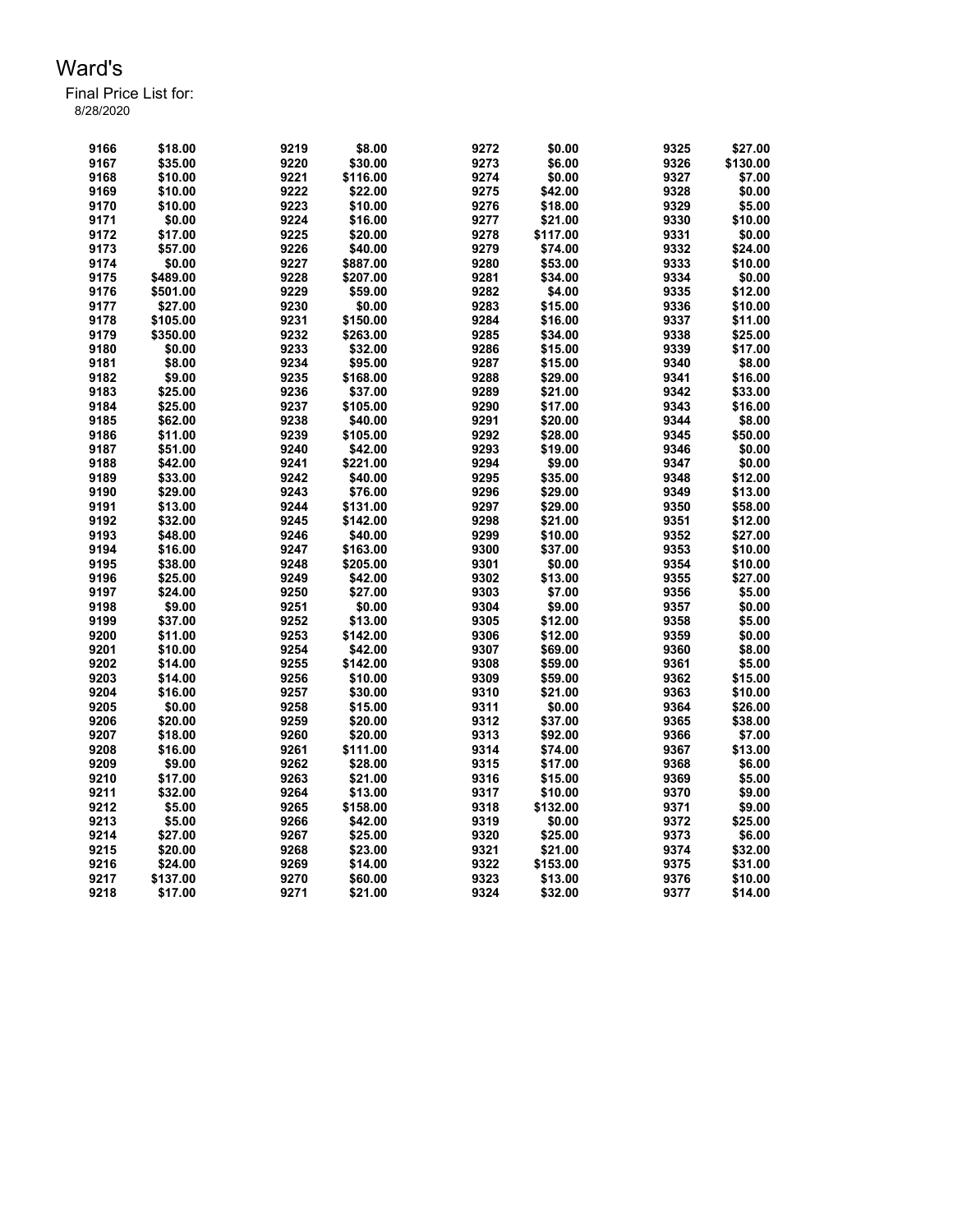| 9378 | \$23.00  | 9431 | \$36.00  | 9484 | \$53.00    | 9537 | \$13.00  |
|------|----------|------|----------|------|------------|------|----------|
| 9379 | \$5.00   | 9432 | \$9.00   | 9485 | \$69.00    | 9538 | \$45.00  |
| 9380 | \$50.00  | 9433 | \$10.00  | 9486 | \$1,714.00 | 9539 | \$18.00  |
| 9381 | \$17.00  | 9434 | \$5.00   | 9487 | \$331.00   | 9540 | \$20.00  |
| 9382 | \$11.00  | 9435 | \$5.00   | 9488 | \$1,864.00 | 9541 | \$24.00  |
| 9383 | \$24.00  | 9436 | \$0.00   | 9489 | \$137.00   | 9542 | \$21.00  |
| 9384 | \$12.00  | 9437 | \$0.00   | 9490 | \$188.00   | 9543 | \$17.00  |
| 9385 | \$40.00  | 9438 | \$25.00  | 9491 | \$79.00    | 9544 | \$17.00  |
| 9386 | \$15.00  | 9439 | \$25.00  | 9492 | \$10.00    | 9545 | \$10.00  |
| 9387 | \$7.00   | 9440 | \$15.00  | 9493 | \$53.00    | 9546 | \$18.00  |
| 9388 | \$21.00  | 9441 | \$15.00  | 9494 | \$32.00    | 9547 | \$6.00   |
| 9389 | \$23.00  | 9442 | \$10.00  | 9495 | \$49.00    | 9548 | \$10.00  |
| 9390 | \$14.00  | 9443 |          | 9496 |            | 9549 | \$8.00   |
|      |          |      | \$25.00  |      | \$90.00    |      |          |
| 9391 | \$13.00  | 9444 | \$38.00  | 9497 | \$58.00    | 9550 | \$54.00  |
| 9392 | \$28.00  | 9445 | \$11.00  | 9498 | \$27.00    | 9551 | \$0.00   |
| 9393 | \$40.00  | 9446 | \$21.00  | 9499 | \$14.00    | 9552 | \$6.00   |
| 9394 | \$7.00   | 9447 | \$27.00  | 9500 | \$21.00    | 9553 | \$5.00   |
| 9395 | \$0.00   | 9448 | \$53.00  | 9501 | \$21.00    | 9554 | \$19.00  |
| 9396 | \$7.00   | 9449 | \$15.00  | 9502 | \$16.00    | 9555 | \$71.00  |
| 9397 | \$0.00   | 9450 | \$6.00   | 9503 | \$13.00    | 9556 | \$47.00  |
| 9398 | \$10.00  | 9451 | \$3.00   | 9504 | \$8.00     | 9557 | \$132.00 |
| 9399 | \$4.00   | 9452 | \$25.00  | 9505 | \$48.00    | 9558 | \$53.00  |
| 9400 | \$5.00   | 9453 | \$0.00   | 9506 | \$110.00   | 9559 | \$66.00  |
| 9401 | \$18.00  | 9454 | \$16.00  | 9507 | \$3.00     | 9560 | \$48.00  |
| 9402 | \$32.00  | 9455 | \$8.00   | 9508 | \$28.00    | 9561 | \$17.00  |
| 9403 | \$23.00  | 9456 | \$16.00  | 9509 | \$20.00    | 9562 | \$147.00 |
| 9404 | \$58.00  | 9457 | \$0.00   | 9510 | \$0.00     | 9563 | \$23.00  |
| 9405 | \$7.00   | 9458 | \$7.00   | 9511 | \$11.00    | 9564 | \$38.00  |
| 9406 | \$19.00  | 9459 | \$10.00  | 9512 | \$38.00    | 9565 | \$66.00  |
| 9407 | \$34.00  | 9460 | \$0.00   | 9513 | \$25.00    | 9566 | \$137.00 |
| 9408 | \$13.00  | 9461 | \$28.00  | 9514 | \$37.00    | 9567 | \$16.00  |
| 9409 | \$116.00 | 9462 | \$5.00   | 9515 | \$0.00     | 9568 | \$31.00  |
| 9410 | \$105.00 | 9463 | \$0.00   | 9516 | \$50.00    | 9569 | \$25.00  |
| 9411 | \$15.00  | 9464 | \$61.00  | 9517 | \$25.00    | 9570 | \$28.00  |
| 9412 | \$10.00  | 9465 | \$0.00   | 9518 | \$263.00   | 9571 | \$35.00  |
| 9413 | \$48.00  |      |          | 9519 |            |      |          |
|      |          | 9466 | \$33.00  |      | \$25.00    | 9572 | \$2.00   |
| 9414 | \$20.00  | 9467 | \$19.00  | 9520 | \$27.00    | 9573 | \$92.00  |
| 9415 | \$87.00  | 9468 | \$58.00  | 9521 | \$210.00   | 9574 | \$23.00  |
| 9416 | \$10.00  | 9469 | \$90.00  | 9522 | \$24.00    | 9575 | \$6.00   |
| 9417 | \$0.00   | 9470 | \$27.00  | 9523 | \$58.00    | 9576 | \$35.00  |
| 9418 | \$23.00  | 9471 | \$27.00  | 9524 | \$21.00    | 9577 | \$132.00 |
| 9419 | \$44.00  | 9472 | \$27.00  | 9525 | \$51.00    | 9578 | \$24.00  |
| 9420 | \$10.00  | 9473 | \$13.00  | 9526 | \$13.00    | 9579 | \$42.00  |
| 9421 | \$0.00   | 9474 | \$6.00   | 9527 | \$32.00    | 9580 | \$27.00  |
| 9422 | \$0.00   | 9475 | \$0.00   | 9528 | \$50.00    | 9581 | \$8.00   |
| 9423 | \$20.00  | 9476 | \$34.00  | 9529 | \$12.00    | 9582 | \$48.00  |
| 9424 | \$0.00   | 9477 | \$14.00  | 9530 | \$8.00     | 9583 | \$21.00  |
| 9425 | \$0.00   | 9478 | \$13.00  | 9531 | \$17.00    | 9584 | \$32.00  |
| 9426 | \$11.00  | 9479 | \$20.00  | 9532 | \$10.00    | 9585 | \$6.00   |
| 9427 | \$11.00  | 9480 | \$226.00 | 9533 | \$9.00     | 9586 | \$47.00  |
| 9428 | \$27.00  | 9481 | \$70.00  | 9534 | \$17.00    | 9587 | \$121.00 |
| 9429 | \$15.00  | 9482 | \$129.00 | 9535 | \$0.00     | 9588 | \$4.00   |
| 9430 | \$21.00  | 9483 | \$50.00  | 9536 | \$15.00    | 9589 | \$3.00   |
|      |          |      |          |      |            |      |          |